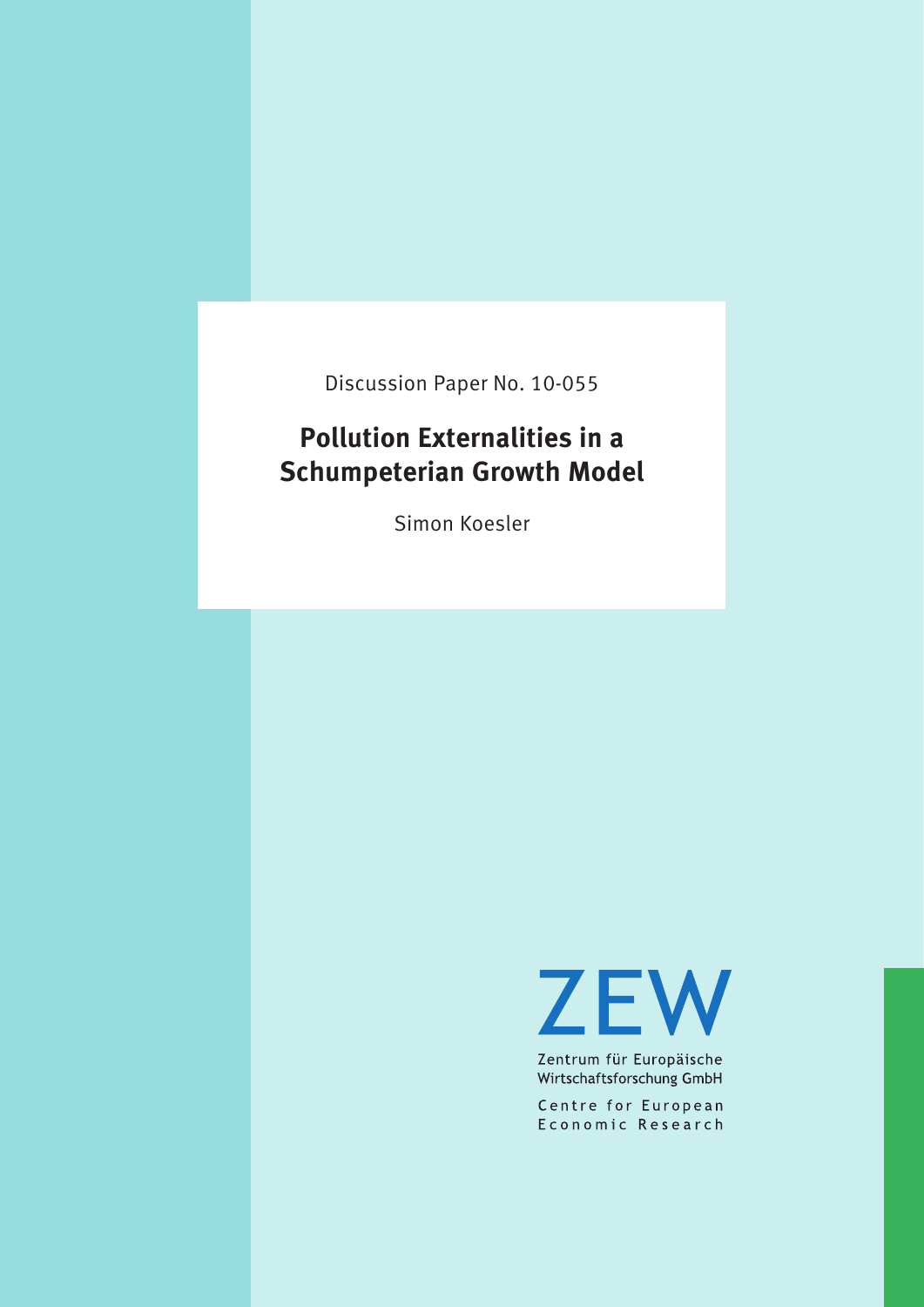Discussion Paper No. 10-055

# **Pollution Externalities in a Schumpeterian Growth Model**

Simon Koesler

Download this ZEW Discussion Paper from our ftp server: ftp://ftp.zew.de/pub/zew-docs/dp/dp10055.pdf

Die Discussion Papers dienen einer möglichst schnellen Verbreitung von neueren Forschungsarbeiten des ZEW. Die Beiträge liegen in alleiniger Verantwortung der Autoren und stellen nicht notwendigerweise die Meinung des ZEW dar.

Discussion Papers are intended to make results of ZEW research promptly available to other economists in order to encourage discussion and suggestions for revisions. The authors are solely responsible for the contents which do not necessarily represent the opinion of the ZEW.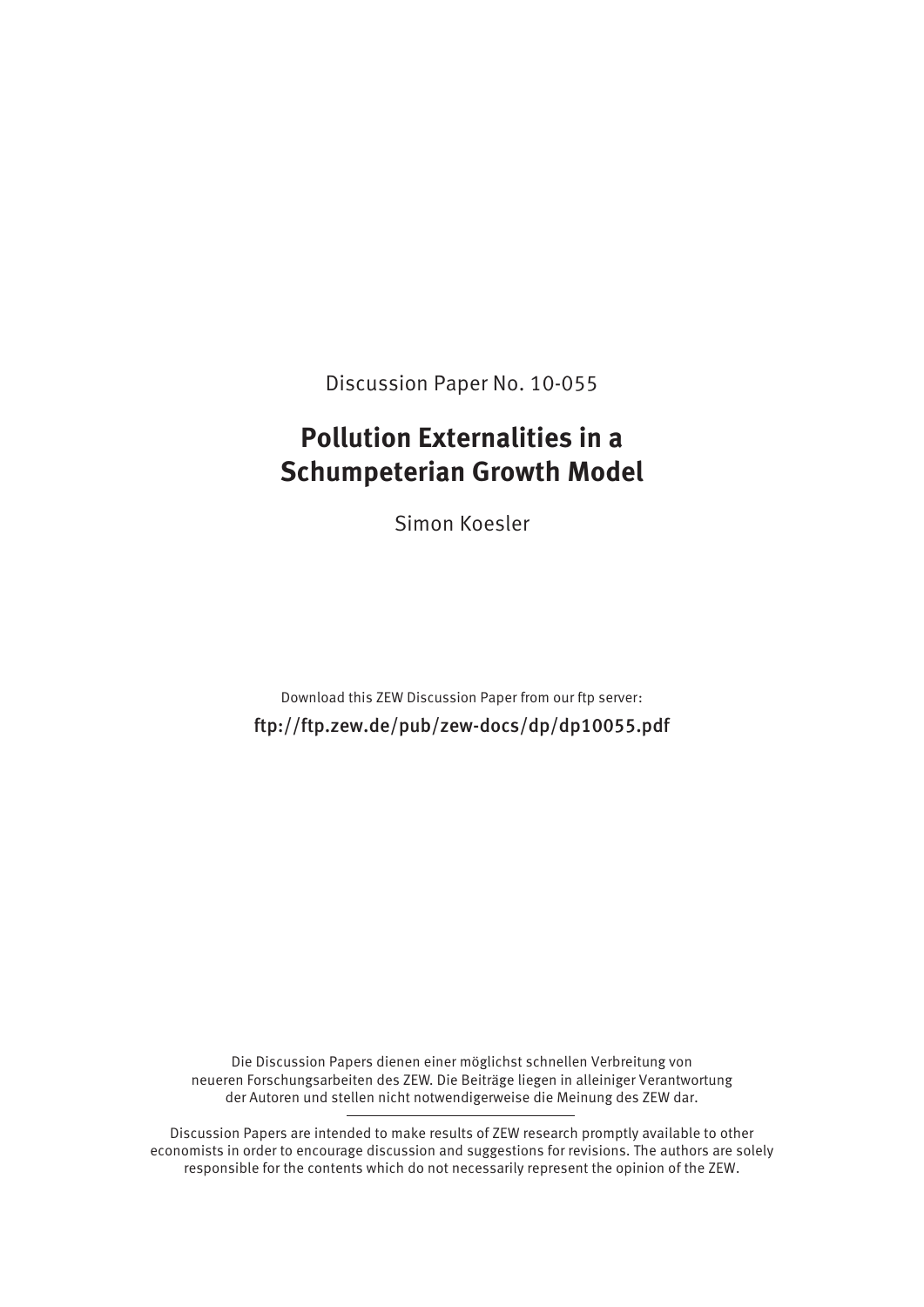#### Non-Technical-Summary

Global warming, the pollution of the seas or a continuously increasing noise level are just a few examples of environmental issues that have alerted the global public in recent years. As a consequence, more and more scientific bodies and environmental groups are discussing whether the emission of pollution as a by-product of modern economic activity may endanger the exceptional economic growth path, the world has experienced during the last one and a half centuries.

To shed further light on this question, a standard Schumpeterian growth model is enlarged to include an environmental dimension. Thereby it explicitly links the pollution intensity of economic activity to the overall level of technological progress. More precisely, it is assumed that pollution arises as an externality of the intermediate good production process and the amount of pollution created in the production process crucially depends on the overall level of technological progress. Within the framework of the model, pollution has different effects on the agents present in the economy. In the basic model solely the households are directly affected by pollution. In a first extension, the model is enlarged to feature a pollution threshold above which no research is possible. A second extension enlarges the choice set of the households and allows for private pollution abatement.

In equilibrium, the economy follows a balanced growth path where output, research investment, consumption, as well as the level of technological progress grow at a constant and positive rate. The effect of pollution on the economic growth rate vitally depends on the households' degree of pollution aversion and even more on the link between pollution intensity and the technology level. All in all, pollution dampens the economic growth rate if a rise in the level of technological progress does not imply a big enough decrease of the pollution intensity. It fosters growth if the pollution intensity falls disproportionately fast when the economy advances. Pollution growth is proportional to the growth rate of the economy and also crucially depends on how the pollution intensity of the production process is linked to the level of technological progress. If the pollution intensity declines fast enough when the level of technological progress increases over time, pollution declines. Otherwise pollution grows continuously or is constant. Due to four types of deviations, namely monopolistic pricing, the appropriability effect, the business stealing effect and pollution externalities, the decentralized solution does not meet the social optimum. But, the social optimum can be implemented through the introduction of a subsidy to the final good sector, a subsidy towards the research sector and tradable pollution permits.

Given a pollution threshold above which no research is feasible, sustained economic growth is only possible if pollution does not increase over time. This implies that the pollution intensity must be decoupled from technological progress. Otherwise, at some point in time pollution will stall growth in the economy. The possibility of private pollution abatement enables the households to cope better with the pollution emitted during the production process and allows the economy to grow at a higher rate.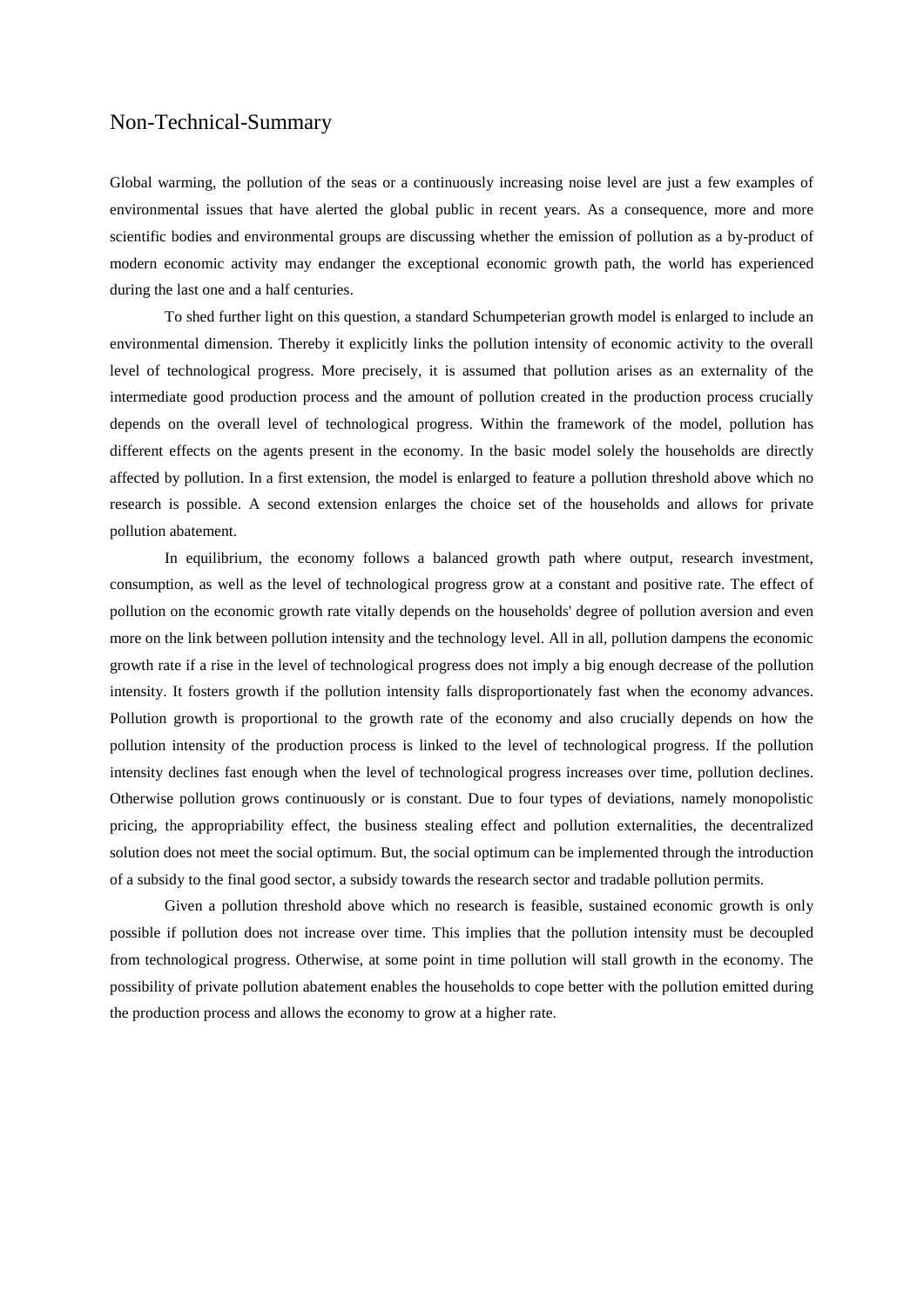#### Nicht-Technische Zusammenfassung

Der Klimawandel, die Verschmutzung der Meere oder eine zunehmende Lärmbelastung sind nur einige wenige Beispiele für Umweltprobleme, die die Öffentlichkeit in jüngster Zeit alarmiert haben. Infolge dessen gewinnt die Frage, ob Umweltverschmutzung als eine Begleiterscheinung der modernen wirtschaftlichen Aktivität möglicherweise den außergewöhnlichen Wachstumspfad der letzten eineinhalb Jahrhunderte gefährdet, zunehmend an Bedeutung.

Um dieser Frage auf den Grund zu gehen wird ein schumpeterisches Wachstumsmodell erweitert und Umweltverschmutzung in das Kalkül der ökonomischen Agenten integriert. Dabei wird die Verschmutzungsintensität der wirtschaftlichen Aktivität explizit mit dem Niveau des technischen Fortschritts verknüpft. Im Rahmen des Modells hat Umweltverschmutzung verschiedene Auswirkungen auf die Agenten. Im Basismodell sind zunächst nur die privaten Haushalte von der Verschmutzung betroffen. In einer ersten Erweiterung wird das Modell um einen Verschmutzungsgrenzwert ergänzt, jenseits dessen die Innovationsfähigkeit des Forschungssektors abnimmt. Eine weitere Variante vergrößert die Handlungsmöglichkeiten der Haushalte und gibt ihnen die Möglichkeit zur aktiven Verschmutzungsminderung.

In dem beschriebenen Modellrahmen bewegt sich die Ökonomie im Gleichgewicht auf einem Balanced Growth Path. Dementsprechend steigen die Mengen an produzierten Gütern, die Investitionen in Forschung, der private Konsum und das Niveau des technischen Fortschritts im Gleichgewicht mit einer konstanten und positiven Rate. Der Effekt von Umweltverschmutzung auf das Wirtschaftswachstum ist nicht trivial. Er wird maßgeblich von dem Grad der Verschmutzungsaversion der Haushalte sowie der Art und Weise wie die Verschmutzungsintensität mit dem technischen Fortschritt verknüpft ist beeinflusst. Alles in allem wirkt Umweltverschmutzung dämpfend auf das Wirtschaftswachstum, sofern ein Anstieg des technologischen Fortschritts nicht mit einer ausreichend schnellen Absenkung der Verschmutzungsintensität einhergeht. Verschmutzung begünstigt Wachstum, wenn die Verschmutzungsintensität bei steigendem technischem Wissen überproportional schnell fällt. Das Ausmaß der Umweltverschmutzung wächst proportional zum Wirtschaftswachstum und wird auch maßgeblich davon beeinflusst, wie die Verschmutzungsintensität mit dem technischen Fortschritt verknüpft ist. Wenn diese schnell genug fällt, sinkt die Menge an Umweltverschmutzung. Andernfalls bleibt sie konstant oder steigt kontinuierlich an. Aufgrund von monopolistischer Preissetzung, dem Appropriations-Effekt, dem Business-Stealing-Effekt und der Verschmutzungsexternalität ist die dezentrale Lösung des Modells nicht Pareto-optimal. Das soziale Optimum kann jedoch durch die Einführung von Subventionen für den Forschungssektor und den Endproduktsektor sowie durch handelbare Emissionszertifikate erreicht werden.

Wird das Modell um einen Verschmutzungsgrenzwert erweitert, bei dessen erreichen die Innovationsfähigkeit des Forschungssektors nachlässt, ist anhaltendes Wirtschaftswachstum nur möglich, wenn die Menge der Umweltverschmutzung nicht im Zeitverlauf steigt. Dies setzt voraus, dass die Verschmutzungsintensität vom technischen Fortschritt entkoppelt ist. Ist dies nicht der Fall, so verhindert Umweltverschmutzung, ab dem Erreichen des Grenzwertes, weiteres Wirtschaftswachstum. Aktive Verschmutzungsbeseitigung wiederum erlaubt es den Haushalten besser mit der Umweltverschmutzung aus der Produktion umzugehen und ermöglicht allgemein größere Wachstumsraten.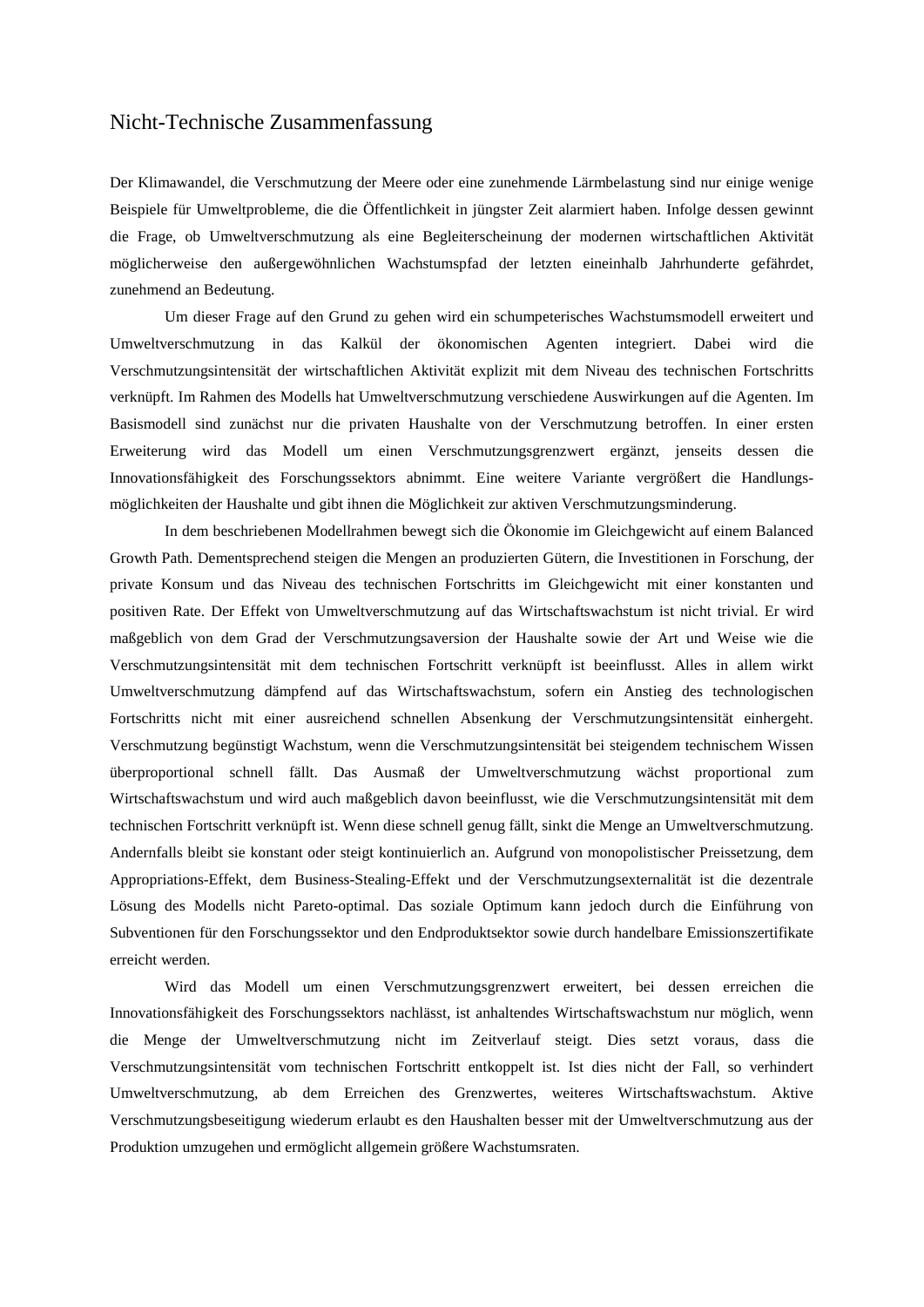# Pollution Externalities in a Schumpeterian Growth Model

Simon Koesler<sup>∗</sup>

August 2010

#### Abstract

This paper extends a standard Schumpeterian growth model to include an environmental dimension. Thereby, it explicitly links the pollution intensity of economic activity to technological progress. In a second step, it investigates the effect of pollution on economic growth under the assumption that pollution intensities are related to technological progress. Several conclusions emerge from the model. In equilibrium, the economy follows a balanced growth path. The effect of pollution on the economic growth rate vitally depends on the households' degree of pollution aversion and on the link between pollution intensity and the technology level. The decentralized solution does not meet the social optimum, though the social optimum can be implemented through the introduction of subsidies and pollution permits. Expectedly, the introduction of a pollution threshold stalls growth if pollution is not decoupled from economic growth and the possibility of pollution abatement allows the economy to grow at a higher rate.

JEL Classification: 041, Q51, Q55, Q56 Keywords: economic growth, endogenous pollution intensity, Schumpeter

<sup>∗</sup>Zentrum f¨ur Europ¨aische Wirtschaftsforschung (ZEW) <sup>∗</sup>Mail: koesler@zew.de <sup>∗</sup>Phone: +49 621 1235-203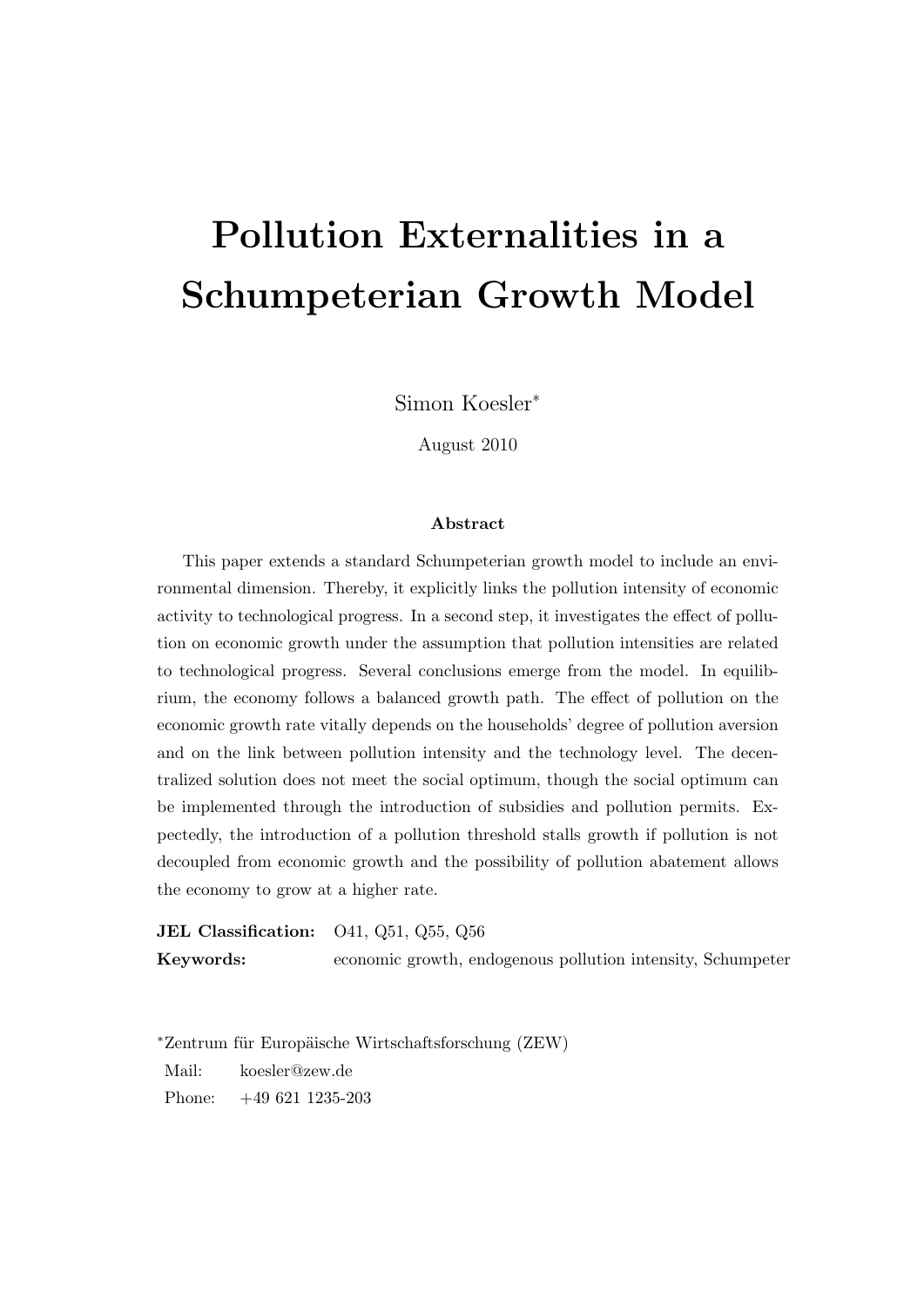## 1 Introduction

Global warming, the pollution of the seas or a continuously increasing noise level are just a few examples of environmental issues that have alerted the global public in recent years. As a consequence, more and more scientific bodies and environmental groups are discussing whether the emission of pollution as a by-product of modern economic activity may endanger the exceptional economic growth, the world has experienced during the last one and a half centuries.

To shed further light on this question, this paper extends a standard Schumpeterian growth model to include an environmental dimension. Thereby it explicitly links the pollution intensity of economic activity to the overall level of technological progress. More precisely, it is assumed that pollution arises as an externality of the intermediate good production process and the amount of pollution created in the production process crucially depends on the overall level of technological progress. The necessity of such a feature arises from the fact that today the pollution intensity is seen as a key factor in solving the problem of environmental degradation. Furthermore, pollution has an effect on the agents present in the economy. At first, solely the households are directly affected by pollution, though they take pollution as given. Later, the model is enlarged to feature a pollution threshold above which no research is possible and private pollution abatement is allowed.

In a second step, using the extended Schumpeterian growth model, this work investigates the effect of pollution on economic growth. In particular it seeks to resolve the following questions:

- How are the levels, the paths or the growth rates of crucial variables such as consumption, investment or pollution affected?
- What types of deviations can be observed when comparing the decentralized solution with the social optimum and what are the policy implications for these deviations?
- Is it possible to have sustained growth if there exists a pollution threshold?
- Is environmental protection in the form of pollution abatement compatible with economic growth?

This work is organized as follows. After the introduction, section 2 presents the basic model and briefly discusses the main aspects that have to be considered when incorporating pollution in modern economic growth models. Section 3 derives and characterizes the balanced growth path of the decentralized economy and explores the implications of pollution for the growth rate. Section 4 analyses the Pareto optimality of the decentralized economy and demonstrates how the optimal path can be implemented. Section 5 enlarges the basic model and discusses the implications of a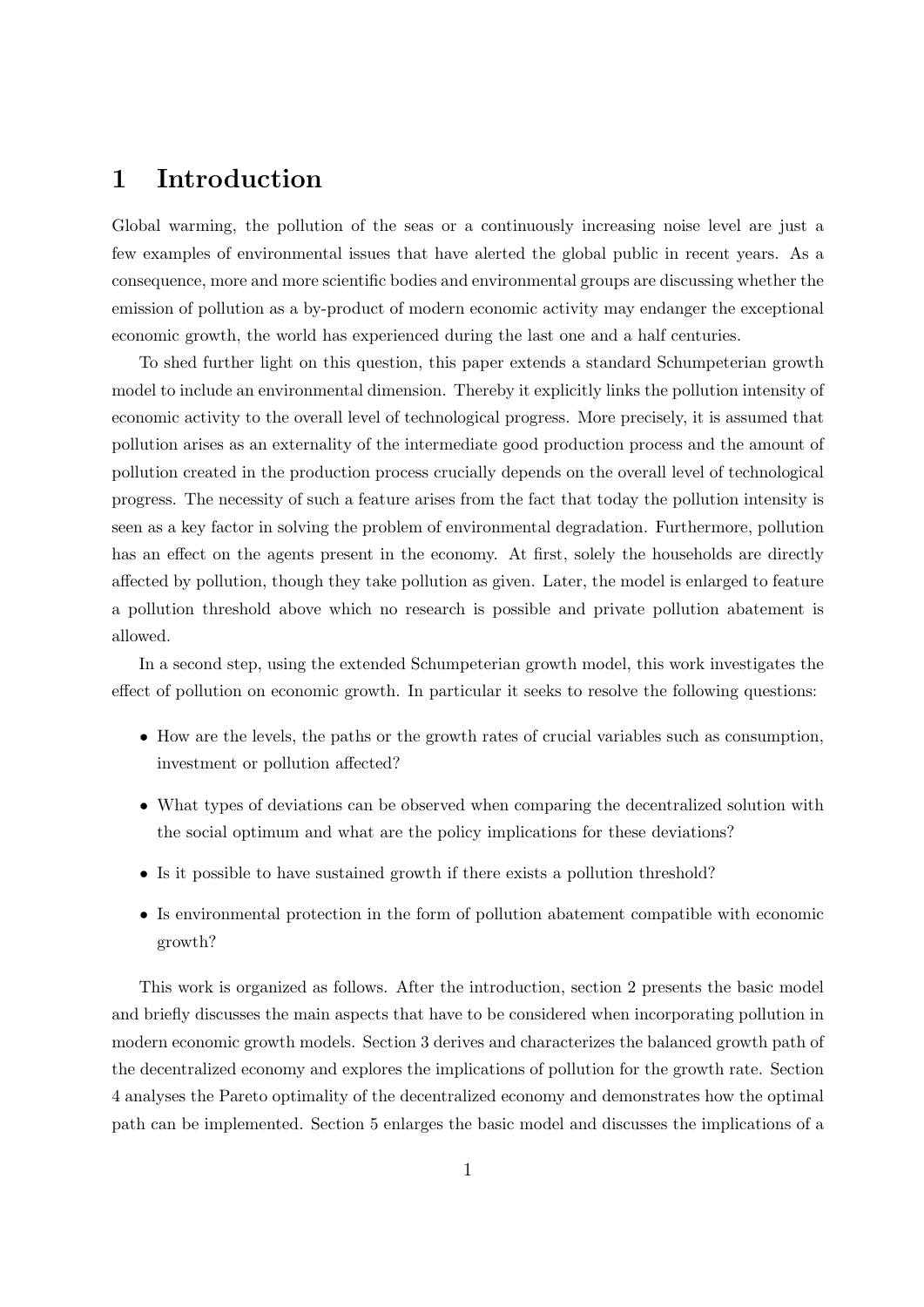pollution threshold as well as the effects of pollution abatement. This work ends with a summary of the results and concluding remarks in section 6. The appendix contains detailed derivations.

## 2 Description of the Model

#### 2.1 Model Outline

The model is an advanced version of Aghion and Howitt's (1992) well-known Schumpetarian Model of Endogenous Growth and is set such that an equilibrium can be derived in a similar manner as Barro and Sala i Martin's (2004) interpretation of Aghion and Howitt's model.

As usual, there are two sectors, a final good sector and a combined R&D and intermediate production sector, as well as many identical households. Additionally, the standard model has been extended to include an environmental dimension. The model is set in infinite and continuous time and all agents are assumed to have perfect foresight.

#### 2.2 Households

In the economy, there is a large but finite and constant number of  $L$  identical and infinitely living households. Every household consists of one adult who provides one unit of labor to the final good sector and holds assets in the form of a balanced portfolio of all firms in the economy. They earn wages, receive interest income on their assets and consume the final good. Furthermore, all households are affected by the public bad pollution, yet they take pollution as exogenously given. Their momentary utility is given by

$$
u(t) = \begin{cases} \frac{1}{1-\theta} \left( (c(t)P(t)^{\eta})^{(1-\theta)} - 1 \right) & \text{for } 0 < \theta < \infty \text{ and } \theta \neq 1\\ \ln c(t) + \eta \ln P(t) & \text{for } \theta = 1. \end{cases}
$$
(1)

 $c(t)$  is consumption per household of the final good at time  $t$ ,  $P(t)$  the total amount of pollution present in the economy at time t,  $\theta$  the multiplicative inverse of the elasticity of intertemporal substitution and  $-\infty < \eta < 0$  a parameter determining the degree of pollution aversion of the households. The utility function ensures that the utility depends positively on the number of final goods consumed  $(u_c > 0)$  and negatively on the level of pollution they are exposed to  $(u_P < 0)^2$ .

 ${}^{1}C(t)$  is the total consumption at time t and since there are L households in the economy  $c(t) = \frac{C(t)}{L}$ is the consumption per household.

<sup>&</sup>lt;sup>2</sup>Here and throughout the text  $u_c = \frac{\partial u(t)}{\partial c(t)}$  $\frac{\partial u(t)}{\partial c(t)}, u_P = \frac{\partial u(t)}{\partial P(t)}$  $\frac{\partial u(t)}{\partial P(t)}, u_{cc} = \frac{\partial \left(\frac{\partial u(t)}{\partial c(t)}\right)}{\partial c(t)}$  $\frac{\left(\frac{\partial u(t)}{\partial c(t)}\right)}{\partial c(t)}$  and  $u_{cP} = \frac{\partial \left(\frac{\partial u(t)}{\partial c(t)}\right)}{\partial P(t)}$  $\frac{\partial c(t)}{\partial P(t)}$ . Note also that whenever no ambiguity results, the time subscript of variables is omitted.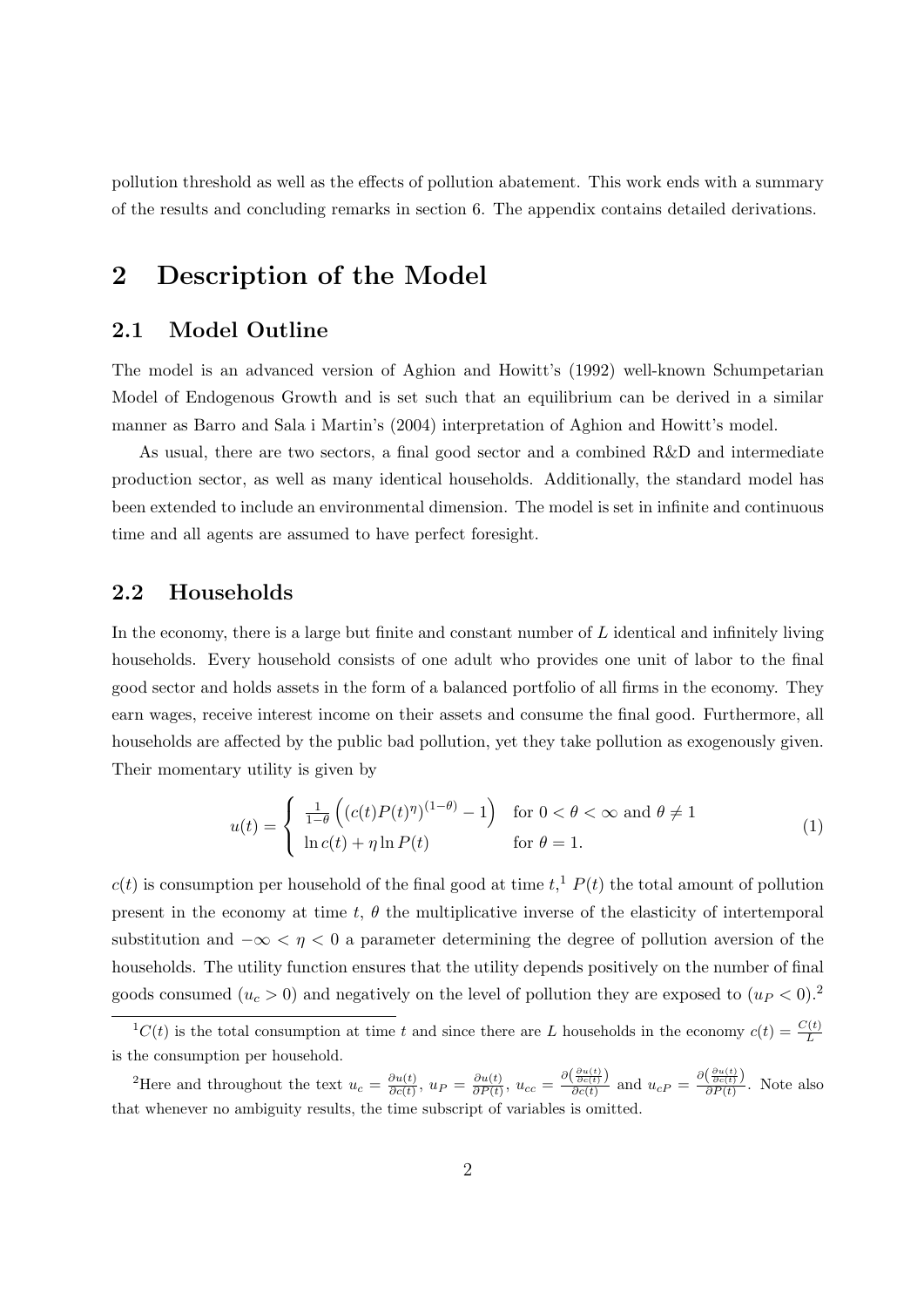In this setting, it is assumed that every single household is affected by the total amount of pollution prevailing in the economy, yet it would also be possible to assume that the households are only affected by their particular pollution share, which is  $\frac{P}{L}$ . However, since L is constant over time, an alternative utility function using  $\frac{P}{L}$  instead of P would not yield any additional insights.

#### 2.3 Final Good Sector

The final good sector is competitive, and every firm  $i$  produces the final good  $Y$  according to the following Cobb-Douglas production function

$$
Y_i = BL_i^{1-\alpha} \sum_{j=1}^{N} (q^{\kappa_j} X_{ij})^{\alpha}, \qquad (2)
$$

where  $0 < \alpha < 1$ ,  $Y_i$  is the final output firm i produces,  $B > 0$  is an overall measure of productivity in the final sector,  $L_i$  is the amount of labor hired by firm i and  $X_{ij}$  is the quantity of intermediate good j that firm i uses. N represents the number of varieties of intermediates available in the economy, whereas it is assumed that N is constant over time and very large. Finally,  $1 \leq q < \infty$ represents a constant quality parameter and  $\kappa_i$  the quality rank of intermediate j. The final good production as a whole experiences diminishing returns, even tough the productivity of each intermediate good increases with its quality level.

In this model, the final good  $Y$  is a numeraire, so its price is equal to one, and it can be used for consumption, as an input in the intermediate sector or as investment in the R&D sector.

#### 2.4 Technological Progress

Before describing the functioning of the combined R&D and intermediate sector in detail, it is important to explain what is meant by the term technological progress in this economy. In this context, technological progress consists of improvements regarding the quality of a certain type of intermediate good. Each innovation increases the quality rank  $\kappa_j$  of a intermediate good j by one and since innovations are irrevocable, as time passes, the intermediates climb a so-called quality ladder.

Quality improvements of a specific intermediate occur independently of the quality levels of other intermediate goods. While it is possible to have a big variety of quality ranks, it would also be thinkable to have a uniform quality level. In order to assess the overall level of technological progress in the economy,

$$
Q(\kappa_j) = \sum_{j=1}^{N} q^{\frac{\kappa_j \alpha}{(1-\alpha)}} \tag{3}
$$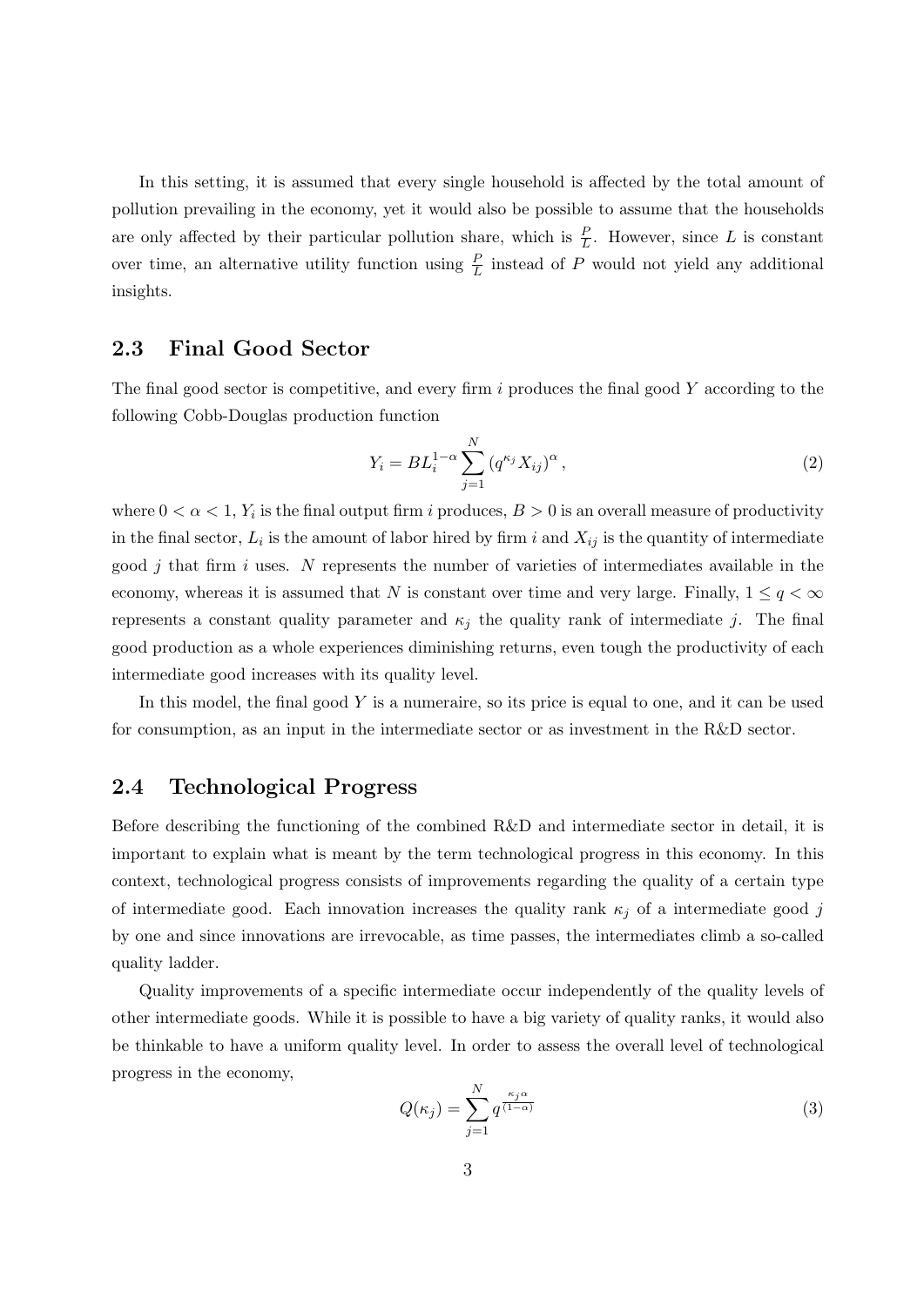is defined as the aggregated quality level prevailing in the economy.

#### 2.5 Combined R&D and Intermediate Sector

The intermediate good sector and the research sector are unified and henceforth will be called the RDI sector.<sup>3</sup> As soon as a research firm is successful and innovates, it obtains a patent on its innovation and from then on is the sole producer of the most advanced intermediate good. Thus, after production, the intermediate good  $X_j$  is sold at a monopolistic price to the final good sector. What is more, innovations are always drastic. This means that the more advanced good replaces the older good completely until the next innovation for the same intermediate takes place and it is also replaced. This feature puts Schumpeter's idea of creative destruction into effect, as old vintages of a good are supplanted, or in the terms of Schumpeter, destroyed by goods of a higher quality (Schumpeter, 1912).

Intermediate goods are produced from the firms holding the corresponding patent for good j according to the simple production function

$$
X_j = y_j,\tag{4}
$$

where  $y_j$  is the number of final goods used to produce intermediate  $X_j$ . Accordingly, one final good Y is used to produce one intermediate good  $X_i$ . From this it follows that the total investment of final good Y towards the intermediate good production is

$$
\sum_{j=1}^{N} y_j = \sum_{j=1}^{N} X_j = X.
$$
\n(5)

Innovations occur with a probability of

$$
l(\kappa_j) = Z(\kappa_j)\phi(\kappa_j),\tag{6}
$$

where  $Z(\kappa_i)$  is the amount of R&D investment of a firm for intermediate j subject to its quality rank  $\kappa_i$  and  $\phi(\kappa_i)$  a term capturing the effect of the current quality rank on research.  $\phi(\kappa_i)$  is assumed to be

$$
\phi(\kappa_j) = A q^{-(\kappa_j + 1)\frac{\alpha}{(1 - \alpha)}},\tag{7}
$$

<sup>3</sup>Note, the combined R&D and intermediate sector could also be modeled as two separate sectors without changing the results of the model. In this case, the firms in the intermediate sector would have to acquire a license for the blueprints of the highest quality intermediate from the R&D firms before they can produce the intermediate good at a quantity they desire and sell it to the final good sector (Romer, 1990).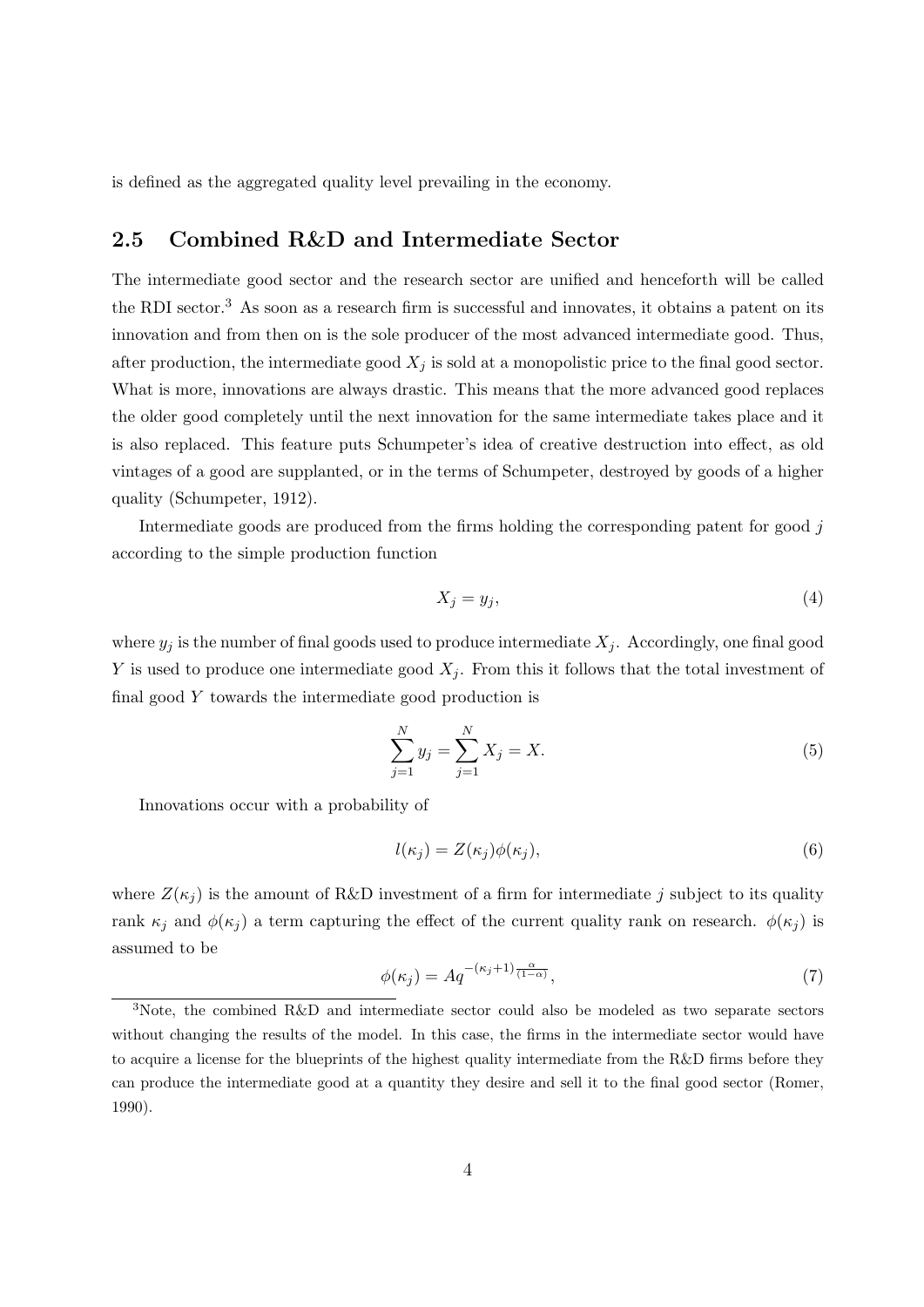where  $A > 0$  represents an exogenous parameter measuring the productivity of the research sector. Hence, innovations become more difficult the more sophisticated the intermediate is; a feature that can be interpreted as some sort of "fishing-out".

There is free entry into the innovator business, and despite the patents, all inventors have access to the blueprints of the most advanced intermediate good. They are simply by law not allowed to produce it.

Although there are no assumptions regarding who innovates, Arrow's replacement effect, which states that an incumbent monopolist has always lower incentives to innovate than a potential entrant who can take over the monopolists rents once he successfully innovates, ensures that only outsiders or newcomers undertake research. The underlying logic of this is that, in contrast to an entrant, the incumbent monopolist already earns positive profits from the innovation he has generated earlier and by the means of another innovation he would only replace his own monopoly. Consequently, his benefit from another innovation is always strictly lower than the benefit of a newcomer. Moreover, the free entry condition requires all researching firms to be indifferent in undertaking research, no matter if they are incumbents or entrants. But if the outsiders with their higher research incentives fulfill the free entry condition, the incumbents always make a loss when engaging in the innovation business. Thus no research investment is the best choice for the incumbents and all innovations are generated by newcomers (Arrow, 1962).

#### 2.6 Pollution

In general, the integration of pollution in an economic growth model requires the consideration of three aspects: the nature of pollution, the source of pollution and the effects of pollution on the agents in the economy.

The Nature of Pollution When specifying pollution in an economic growth model, there are two ways of interpreting pollution. Pollution can either be seen as a flow variable, which exclusively depends on the amount of pollution generated in the present period, or as a stock variable, so that the amount of pollution prevailing in an economy is determined by an evolution equation relating the present amount of pollution to past pollution (Stokey, 1998).

Commonly, the modeling of pollution in one or the other way is justified by the assumed composition of pollution, as done for instance by Stokey (1998). On the one hand, according to her, pollution may be associated with fugitive substances such as noise, smoke or electric smog. In this case pollution would be modeled as a flow variable. On the other hand, pollution can be seen as a stock of accumulated pollutants, as for example waste or greenhouse gases. If so, pollution is rather considered to be a stock variable.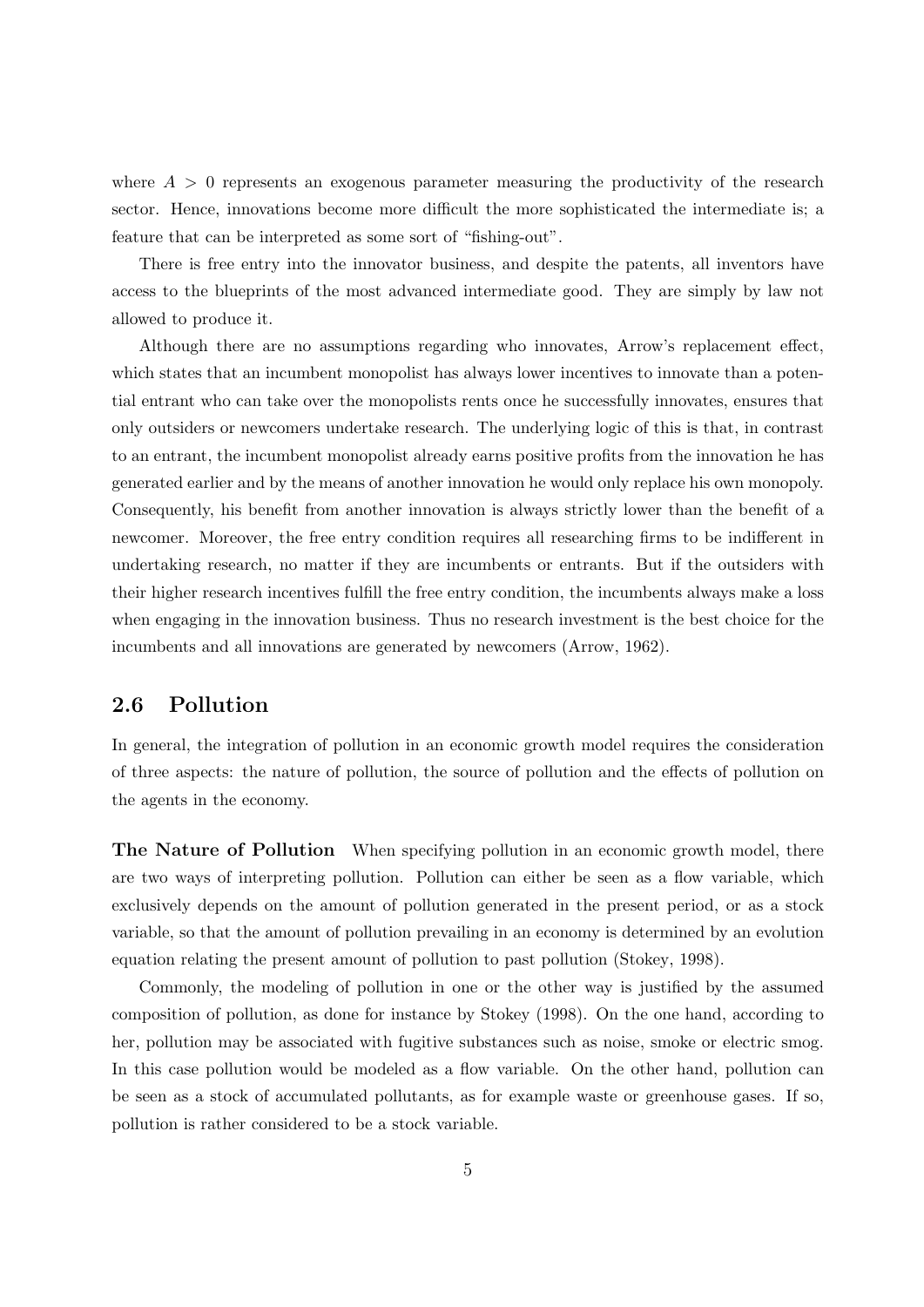Though, besides from the composition of pollutants, there are also other popular arguments for modeling pollution as a flow variable or as a stock variable. While the potential to generate transitional dynamics and the possibility to account for regenerative processes of the environment speak for pollution as a stock variable (Xepapadeas, 2005), the fact that avoiding another state variable mostly simplifies the computation of the equilibrium argues in favor of pollution as a flow variable (Elbasha and Roe, 1996).

Both approaches, pollution as a flow or as a stock variable, are frequently used throughout the literature on environmental growth models. For instance, Gradus and Smulders (1993) as well as Hart (2004) analyze the effect of pollution on growth using a flow variable, while Bovenberg and Smulders (1995) as well as Popp (2004) consider the consequences of a stock variable. Smulders and Gradus (1996) and Stokey (1998) have also worked on a comparison, contrasting the consequences of a flow variable with those of a stock variable. They conclude that in models with exogenous technological change and in the context of AK models, there is no substantial difference in the results when using a stock or a flow variable for pollution. However, a proof that this result does also apply in a Schumpeterian growth framework is still subject to current research.

The model presented in this work uses a flow variable for pollution in order avoid the intricacies of a new state variable. Hence, pollution is presumed to be a fugitive substance and no pollution is transfered from one period to the next.

The Source of Pollution According to Xepapadeas (2005), there are three main approaches of how pollution can be generated in an economic model.

In a first attempt pollution can be linked to the level of private consumption. In such a setting, pollution can be seen as a byproduct of consumption and the households are responsible for determining how much pollution is generated in the economy.

Alternatively, pollution may arise because it is needed as an input in the production process for the goods traded in the economy. Here, the firms decide directly how much pollution will be present in the economy when choosing which inputs they will use and what amount of output they will produce.

Yet typically, the flow of pollution is being related to an externality of the production process, so that pollution is a necessary byproduct of production. In this context, once more the firms decide how much pollution is created. Although, in such a setting, they do it rather indirectly by choosing an appropriate level of output.

One of the first to implement the externality approach was Forster (1973) and it gained widespread acceptance when it was used by Gradus and Smulders (1993) in their seminal con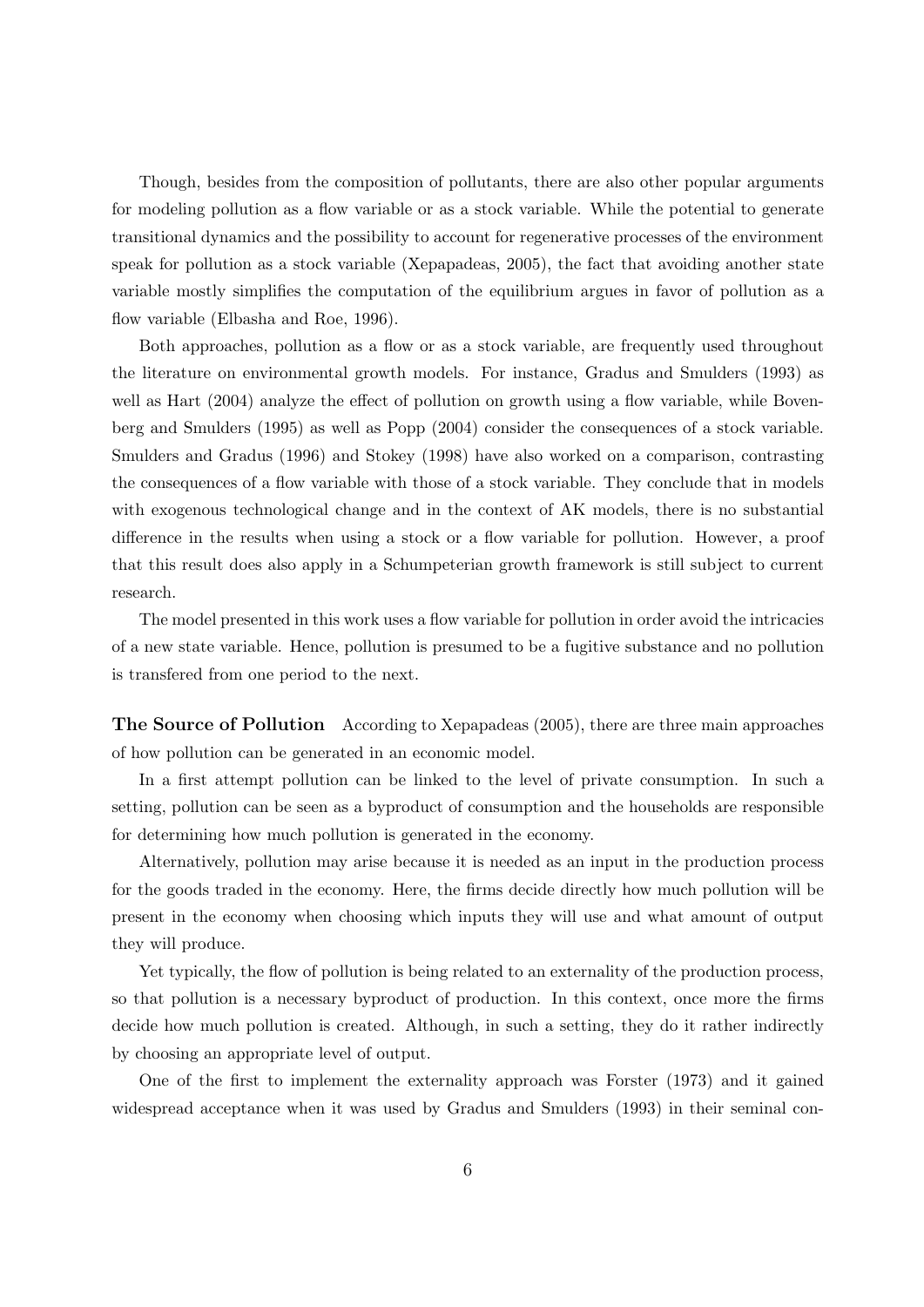tribution to the environmental growth theory. Stokey (1998) and Aghion and Howitt (1998) extended the traditional pollution output relation by explicitly introducing a parameter measuring the pollution intensity of output, even though this parameter remained exogenous, until for instance the work of Grimaud (1999) or Hart (2004) who finally endogenize the pollution intensity of the production process.

The model in this section is constructed in tradition to these models. It is assumed, that the pollution  $P(t)$  arises as an externality of the production process of the intermediate goods  $X(t)$ . Furthermore, the pollution intensity of a good evolves in line with the general quality rank of a good. Correspondingly, the pollution  $P(t)$  is assumed to be

$$
P(t) = \left(\sum_{j=1}^{N} q^{\frac{\kappa_j(t)\alpha}{1-\alpha}}\right)^{-\zeta} \sum_{j=1}^{N} X_j(t) = Q^{-\zeta}(t) \sum_{j=1}^{N} X_j(t),\tag{8}
$$

where  $-\infty < \zeta < \infty$  is a finite and constant parameter determining the effect the level of technological progress  $Q(t)$  has on pollution  $P(t)$ . Thus, the pollution intensity of the intermediate sector depends directly on the aggregated quality level and the parameter  $\zeta$  is crucial regarding the magnitude of produced pollution. Consequently, if  $\zeta$  is high (low), the production of intermediate goods entails a low (high) pollution generation. The fundamental idea behind this form of pollution function is that innovations are rarely bound to a single property, here output productivity or pollution intensity, and that progress in one specific area can have a broad effect on the economy as a whole.

Effects of Pollution The introduction of pollution into an economic model would be of no interest if pollution would not have an effect on the agents or markets in the economy. Generally speaking, one could think of a multitude of possibilities of how pollution might take effect in an economic growth model and consequently the following will have to focus on those approaches that have been discussed most in economic literature.

One possible way of introducing an effect of pollution, is to make the households dependent on the amount of pollution present in the economy. The simplest way of doing this is to incorporate pollution directly in the utility function of households, so that  $u(c, P)$  with  $u_P < 0$ , as by definition pollution causes disutility. This approach is used in the majority of environmental growth models since it is highly intuitive and standard economic growth models can easily be adapted to feature such an extended utility function. A different method of rendering households dependent on pollution, is to postulate that the amount of labor they supply is vulnerable to pollution. The idea behind this is that an increasing amount of pollution harms the workers and therefore only a certain amount of effective labor can be employed in the production process. However, even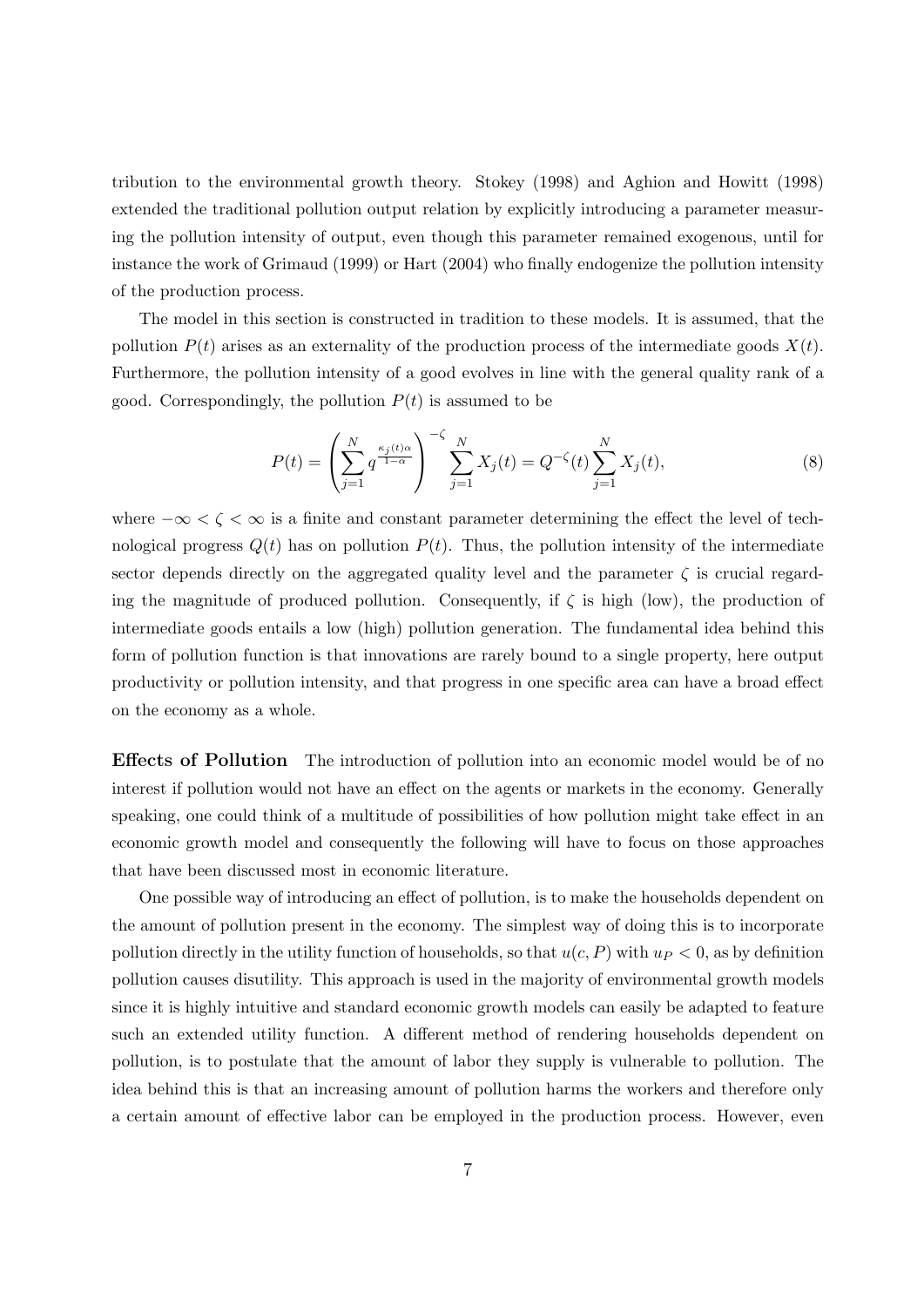though this approach has been elaborated empirically, so far little attention has been dedicated to this sort of pollution effect in the context of environmental growth models. For an exception see the work of Gradus and Smulders (1993).

An alternative approach of generating an effect of pollution consists in allowing pollution to have an influence on firms. One way of doing this is to specify the model that firms need pollution as an input for the production process. The consequence would be that firms may be forced to alter their production and innovation decisions if pollution is bound to stay below a certain threshold. Among scholars this approach has also proven to be very popular and it can be found in several seminal papers on environmental growth models ranging from Bovenberg and Smulders (1995) to Ricci (2007). Another method is to make the productivity of firms subject to the amount of pollution present in the economy. One can argue that pollution can affect the quality of the inputs used in the production of goods and therefore pollution will once more alter the production and innovation decisions of firms. On closer examination, this approach is similar to the one considering a decrease of the workforce due to pollution and in the end will have akin implications.

As mentioned above, there are numerous ways of introducing a pollution effect into growth models and this list could be continued with approaches allowing pollution to affect the reelection probability of policy makers or the market structure in the economy. Though this would go beyond the scope of this work.

The subsequent analysis assumes at first that pollution affects the economy through the utility of the households. In compliance with equation (1) households experience disutility from pollution. Later, the model is enlarged, and it is presumed that the RDI sector is vulnerable to pollution.

# 3 Equilibrium

After having presented the model in the previous section, the balanced growth path can now be derived in order to analyze the behavior of the model over time. In this context, a balanced growth path is defined as a state in which the variables of the model, namely  $Y(t)$ ,  $X(t)$ ,  $C(t)$ ,  $Z(t)$ ,  $Q(t)$  and  $P(t)$ , grow at constant rates.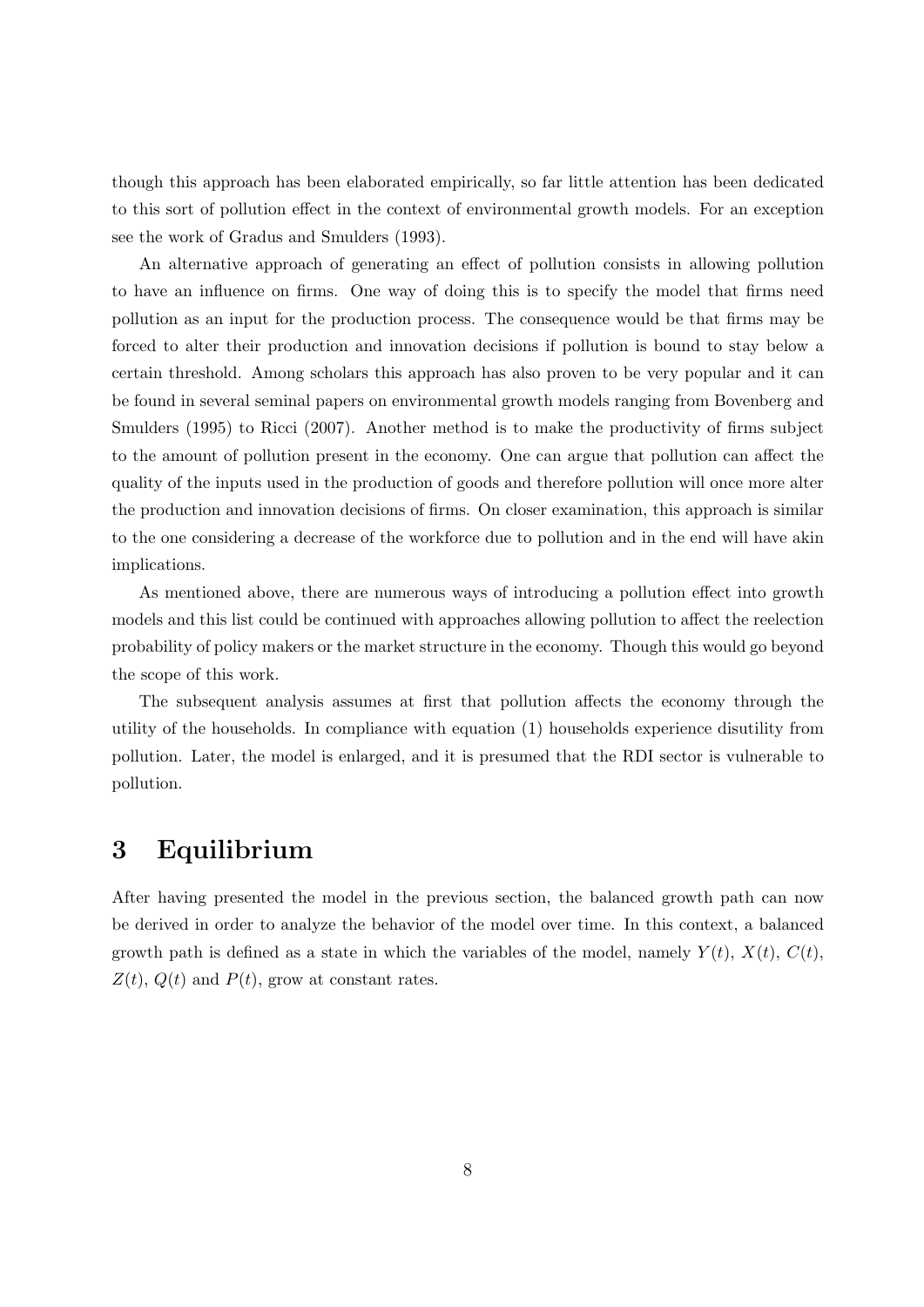#### 3.1 Decentralized Solution

Households' Problem Solving the households' problem and recalling that the population L is constant, leads to the extended Ramsey Rule<sup>4</sup>

$$
r = \rho + \theta \frac{\dot{c}}{c} - \eta \left( 1 - \theta \right) \frac{\dot{P}}{P} = \rho + \theta \frac{\dot{C}}{C} - \eta \left( 1 - \theta \right) \frac{\dot{P}}{P},\tag{9}
$$

where  $0 < \rho < \infty$  represents the rate of time preference and  $r(t)$  the interest rate at time t. Its interpretation is almost standard. To forgo consumption in the current period the households require the marginal rate of return to equal the rate of time preference plus a premium since the faster consumption is expanded, the faster the marginal utility of consumption decreases and the less future returns on savings are appreciated. But here, the households additionally need to be compensated for the change in marginal utility that comes along with a change of pollution and interestingly, even though consumers take pollution as given, its evolution nevertheless affects their behavior. For the sake of completeness, the solution of the household problem determines a global optimum and is unique.

Output Decision of the Final Good Sector By maximizing the profits of the final good sector for all points in time and by acknowledging that there are no dynamic constraints,

$$
X_j = L\left(\frac{\alpha B q^{\alpha \kappa_j}}{p_j}\right)^{\frac{1}{1-\alpha}}
$$
\n(10)

can be derived as the aggregated demand function of the intermediate good  $X_j$  at any point in time, whereas  $p_j$  is the price of  $X_j$ .

Production and Innovation Decision of the RDI Sector There are two decisions the firms in the RDI have to cope with. First, they have to decide whether they should perform research and then, under the premise that they have been successfully innovating, they have to determine the optimal price at which they sell their patented good to the final sector. This sequential decision process can be solved through backward induction. Therefore, in a first step, the optimal price of the intermediate  $X_j$  is determined, and in a second step, the innovation decision is resolved.

Step 1: Pricing The optimization of the monopolistic profits a firm in the RDI sector can earn if it has been successfully innovating, leads to the price  $p_i$  that is charged for the

<sup>&</sup>lt;sup>4</sup>The complete derivation of the solution of the household problem can be seen in section A.1 in the appendix.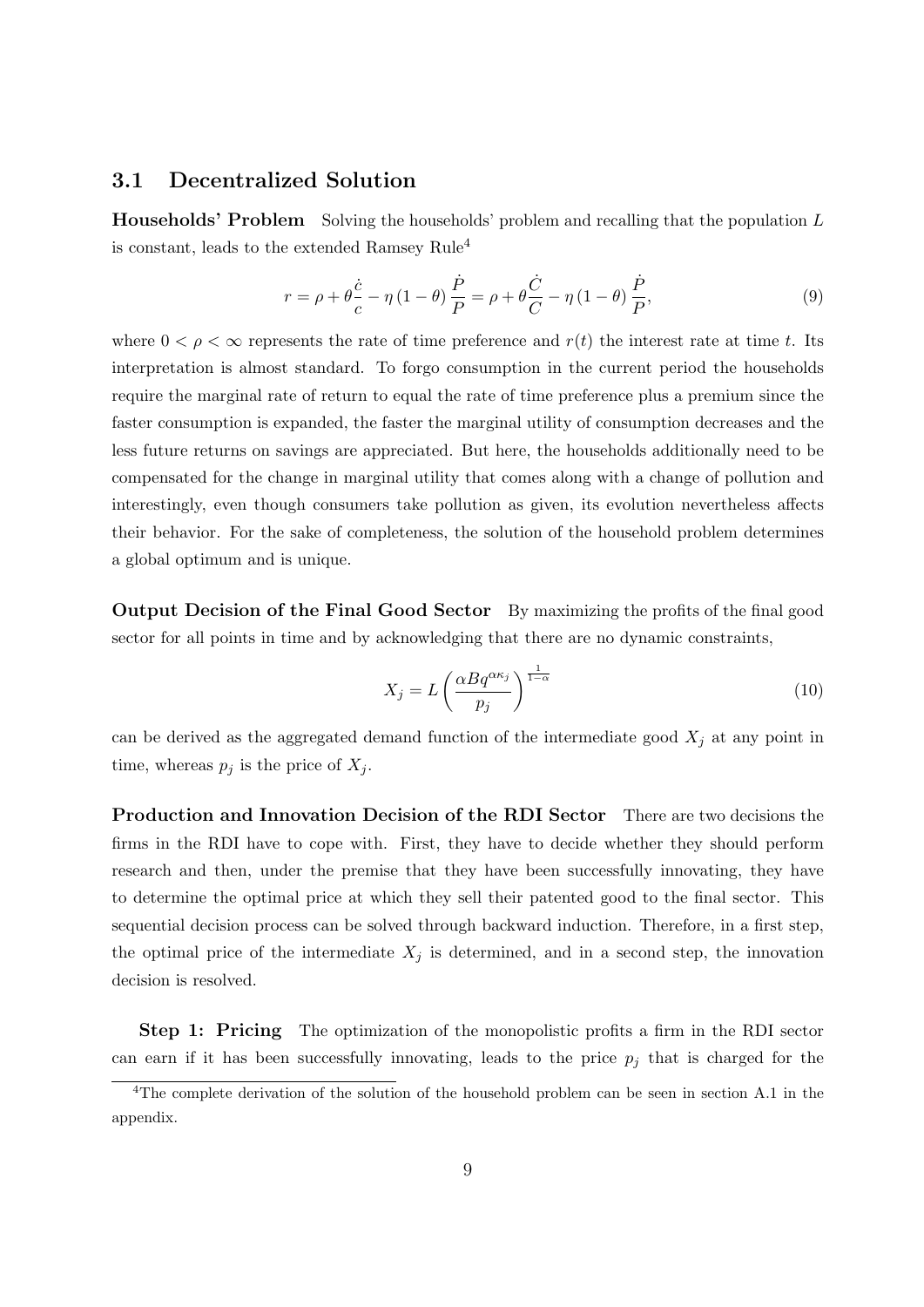intermediated good  $X_j$  and in combination with equation (10) to the corresponding demand for  $X_j$ 

$$
p_j = \frac{1}{\alpha} = p,\tag{11}
$$

$$
X_j = \alpha^{\frac{2}{1-\alpha}} L B^{\frac{1}{1-\alpha}} q^{\frac{\alpha \kappa_j}{1-\alpha}}.
$$
\n
$$
(12)
$$

So  $p_j$  is constant over time, intermediate good and quality level. Accordingly, the monopoly profit of a RDI firm  $\pi^{\rm RDI}$  is

$$
\pi^{\text{RDI}}(\kappa_j) = \left(\frac{1}{\alpha} - 1\right) \alpha^{\frac{2}{1-\alpha}} L B^{\frac{1}{1-\alpha}} q^{\frac{\alpha \kappa_j}{1-\alpha}}
$$
(13)

$$
=\bar{\pi}q^{\frac{\alpha\kappa_j}{1-\alpha}},\tag{14}
$$

where  $\bar{\pi}$  is constant and can be seen as some sort of basic profit.

Step 2: Innovation Decision Firms in the RDI sector are only willing to undertake research if their expected return covers at least their research investment  $Z(\kappa_i)$ . Accordingly, given that there is free entry into the research business, the expected profit of every future innovation has to be zero, so

$$
l(\kappa_j) \mathbf{E}\left[V(\kappa_j + 1)\right] - Z(\kappa_j) = 0. \tag{15}
$$

Here  $V(\kappa_j)$  is the present value of the  $\kappa_j$ th innovation and thus  $E[V(\kappa_j+1)]$  is the expected value of the next technological breakthrough. Note, in equation (15)  $Z(\kappa_i) > 0$  must be fulfilled, since firms who want to secure profits have to devote resources towards research.

When assuming that the interest rate is constant over time, as will be true in equilibrium, and by using equation (6) as well as (7),  $l(\kappa_i)$  and  $Z(\kappa_i)$  can be determined to be

$$
l(\kappa_j + 1) = \bar{\pi}A - r = l \tag{16}
$$

$$
Z(\kappa_j) = q^{(\kappa_j + 1)\frac{\alpha}{1-\alpha}} \left(\bar{\pi} - \frac{r}{A}\right). \tag{17}
$$

Therefore, the innovation probability  $l$  is constant over time, intermediate good and quality rank as long as r is constant. Interestingly, due to the definition of  $\phi(\kappa_i)$ , the amount of research investment given by equation (17) varies across quality ranks, even though the innovation probability l remains constant regardless of  $\kappa_i$ .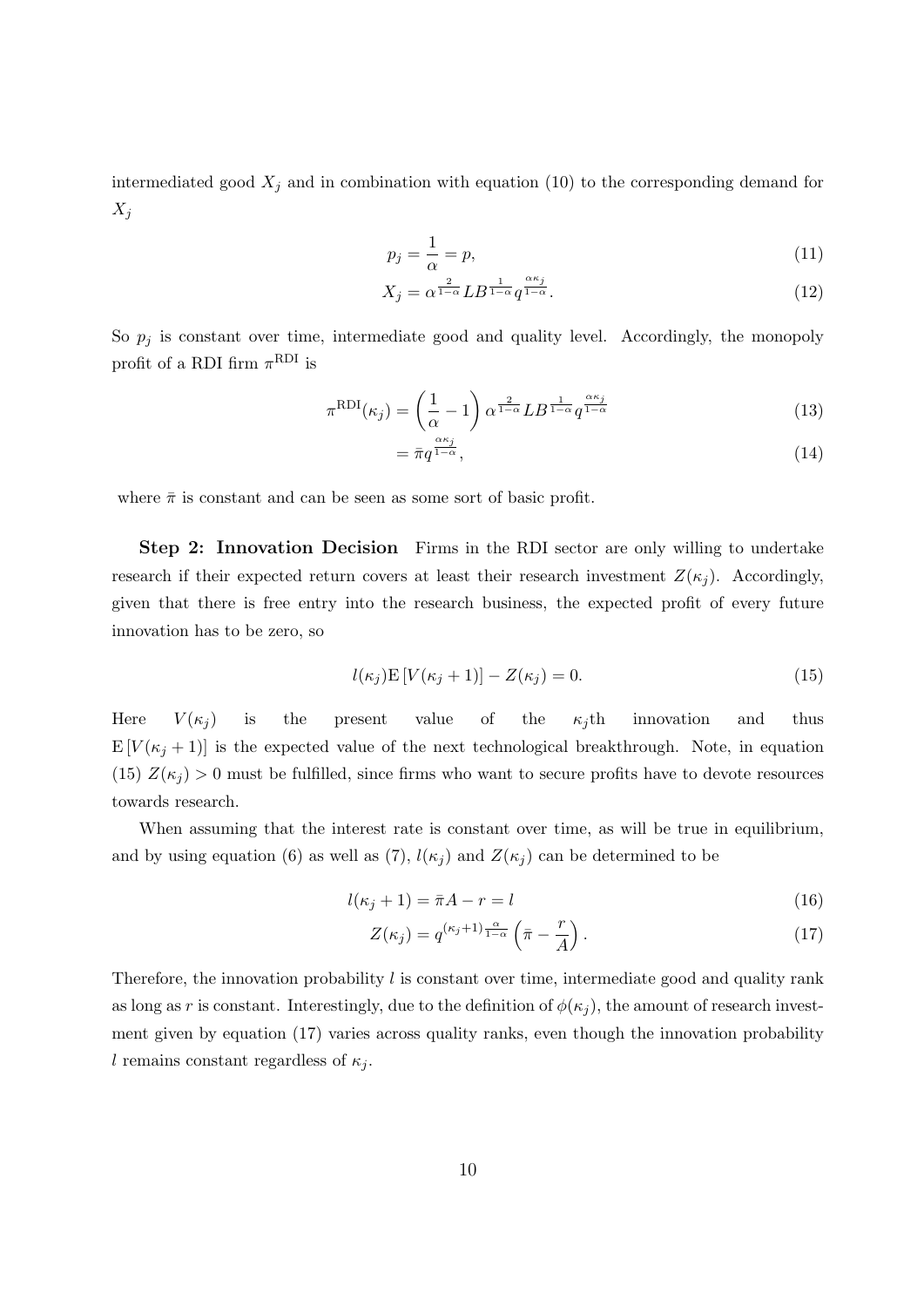**The Balanced Growth Path** From the analysis above, the values of the variables  $Y(t)$ ,  $X(t)$ ,  $Z(t)$ ,  $C(t)$  and  $P(t)$  at the balanced growth path can be identified as variables depending on the aggregated quality level  $Q(\kappa_i)$  prevailing in the economy:

$$
X = L\alpha^{\frac{2}{1-\alpha}} B^{\frac{1}{1-\alpha}} Q \tag{18}
$$

from aggregating equation (12) and using equation (3).

$$
Y = L\alpha^{\frac{2\alpha}{1-\alpha}} B^{\frac{1}{1-\alpha}} Q \tag{19}
$$

from using equation (12) and aggregating equation (2).

$$
Z = q^{\frac{\alpha}{1-\alpha}} \left(\bar{\pi} - \frac{r}{A}\right) Q \tag{20}
$$

from aggregating equation (17) and using equation (3).

$$
C = \left( LB^{\frac{1}{1-\alpha}} \left( \alpha^{\frac{2\alpha}{1-\alpha}} - \alpha^{\frac{2}{1-\alpha}} \right) - q^{\frac{\alpha}{1-\alpha}} \left( \bar{\pi} - \frac{r}{A} \right) \right) Q \tag{21}
$$

from using the resource constraint of the economy  $Y = C + X + Z$ .

$$
P = L\alpha^{\frac{2}{1-\alpha}}B^{\frac{1}{1-\alpha}}Q^{1-\zeta}
$$
\n(22)

from inserting equation (18) in (8). As a result,  $Y, X, C$  and  $Z$  all grow at the same rate as the aggregated quality level Q,

$$
\frac{\dot{Y}}{Y} = \frac{\dot{X}}{X} = \frac{\dot{C}}{C} = \frac{\dot{Z}}{Z} = \frac{\dot{Q}}{Q},\tag{23}
$$

and the pollution  $P$  at the rate

$$
\frac{\dot{P}}{P} = (1 - \zeta)\frac{\dot{Q}}{Q},\tag{24}
$$

whereas a dot above a variable indicates the variables first derivative with respect to time. This leaves the growth rate of the aggregated quality level Q as the sole undetermined variable of the balanced growth path.

Recalling equation  $(3)$  and the fact that in equilibrium the innovation probability l is constant leads to the expected aggregated quality change per unit of time given by

$$
E[\Delta Q] = \sum_{j=1}^{N} l\left(q^{(\kappa_j+1)\frac{\alpha}{(1-\alpha)}} - q^{\kappa_j \frac{\alpha}{(1-\alpha)}}\right)
$$
\n(25)

$$
= l\left(q^{\frac{\alpha}{(1-\alpha)}} - 1\right)Q.\tag{26}
$$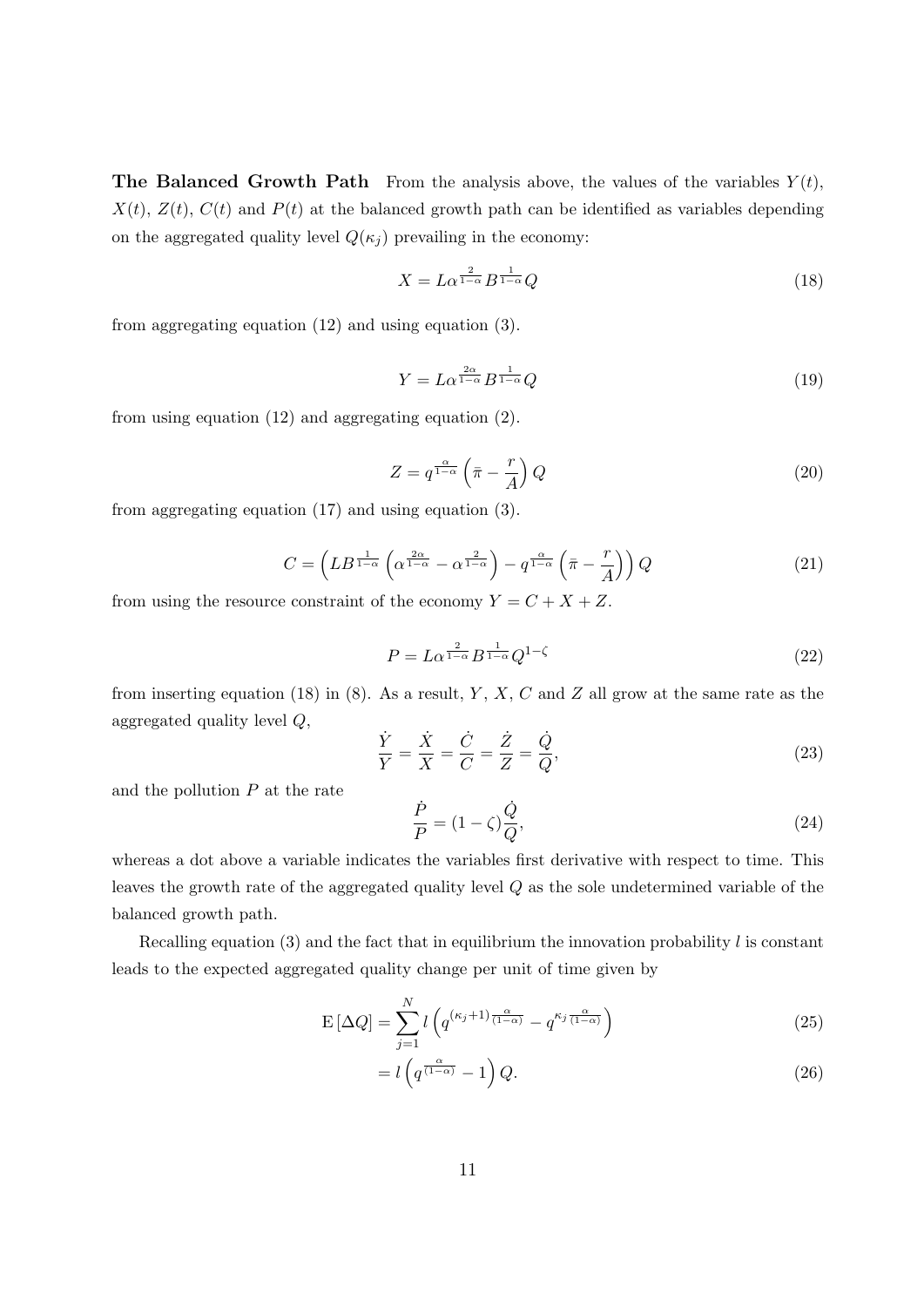Dividing by Q and using equation (16) results in

$$
E\left[\frac{\Delta Q}{Q}\right] = l\left(q^{\frac{\alpha}{(1-\alpha)}} - 1\right) \tag{27}
$$

$$
= (\bar{\pi}A - r)\left(q^{\frac{\alpha}{(1-\alpha)}} - 1\right)
$$
\n(28)

$$
=\frac{\dot{Q}}{Q},\tag{29}
$$

whereas the last equation holds if the number of intermediate goods  $N$  is large enough to treat Q as differentiable.

In addition, when considering equation (24), the solution of the household problem (9) can be modified such that

$$
r - \rho = (\theta - \eta(1 - \theta)(1 - \zeta))\frac{\dot{Q}}{Q}.
$$
\n(30)

Now, combining equations (28) and (30) makes it possible to determine the interest rate

$$
r = \frac{\rho + \bar{\pi}A\left(q^{\frac{\alpha}{(1-\alpha)}} - 1\right)(\theta - \eta(1-\theta)(1-\zeta))}{1 + \left(q^{\frac{\alpha}{(1-\alpha)}} - 1\right)(\theta - \eta(1-\theta)(1-\zeta))},\tag{31}
$$

which is constant, so the simplification during the derivation of equation (17) has been appropriate. Finally, by inserting equation (31) into (28), the growth rate of the aggregate quality level  $\dot{Q}$  $\frac{Q}{Q}$  can be determined as

$$
\frac{\dot{Q}}{Q} = \gamma = \frac{\left(\bar{\pi}A - \rho\right)\left(q^{\frac{\alpha}{\left(1-\alpha\right)}} - 1\right)}{1 + \left(q^{\frac{\alpha}{\left(1-\alpha\right)}} - 1\right)\left(\theta - \eta\left(1-\theta\right)\left(1-\zeta\right)\right)}.\tag{32}
$$

According to equation (23) this is also the growth rate of Y, X, Z as well as C, thus  $\gamma$  represents the prevailing growth rate of the economy and in compliance with equation  $(24)$ , pollution P grows with the rate  $(1 - \zeta)\gamma$ .

The balanced growth path is unique. This becomes obvious when normalizing the balanced growth path values of the endogenous variables given in equations (18), (19), (20), (21) and (22) with respect to  $Q$  and recalling equation (31).

#### 3.2 Conditions on Parameters

In order to ensure the existence of the balanced growth path, the parameters determining the growth rate of aggregated quality, the transversality condition, the interest rate and the intertemporal substitution elasticity have to fulfill certain conditions.

In this model economy, once an innovation has taken place it can not be revoked or in other words, no technological knowledge can be forgotten. As a consequence, the growth rate of the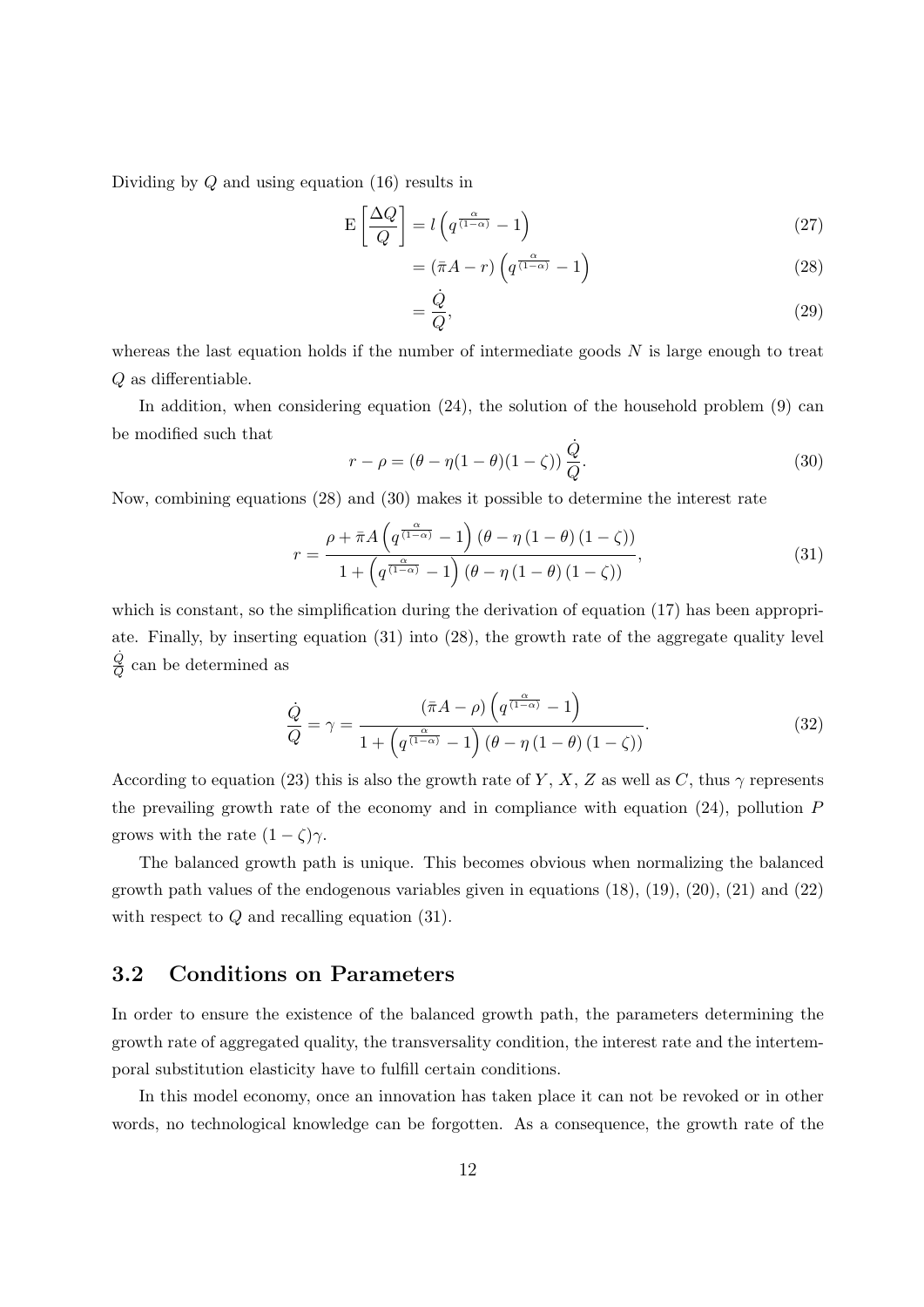aggregated quality level has to be positive and in equilibrium  $\gamma = \frac{\dot{Q}}{Q} \ge 0$  has to be ensured. In accordance with equation (32) and the fact that  $(q^{\frac{\alpha}{(1-\alpha)}}-1) \geq 0$ , the growth rate of aggregated quality is guaranteed to be positive, if either

$$
(\bar{\pi}A - \rho) \ge 0 \quad \text{and} \quad 1 + \left(q^{\frac{\alpha}{(1-\alpha)}} - 1\right)(\theta - \eta(1-\theta)(1-\zeta)) \ge 0 \tag{33}
$$

or if

$$
(\bar{\pi}A - \rho) \le 0 \quad \text{and} \quad 1 + \left(q^{\frac{\alpha}{(1-\alpha)}} - 1\right)(\theta - \eta(1-\theta)(1-\zeta)) \le 0. \tag{34}
$$

The transversality condition (A.5) in turn, is satisfied if and only if  $(\mu(t)a(t))$  decreases over time. On the one hand, since the combined expected profits of all firms in the RDI sector grows with  $\frac{\dot{Q}}{Q}$  and the fact that the final good sector is competitive, the value of the households assets  $a(t)$ , consisting of a balanced portfolio of all firms, grows at the same rate as the economy. On the other hand, under the terms of equation (A.4),  $\mu(t)$  grows at the rate (−r). Consequently, the transversality condition holds if

$$
r > \gamma. \tag{35}
$$

When introducing the balanced growth path values for r and  $\gamma$  from equations (31) and (32) in equation (35), this leads to two cases in which the transversality condition is fulfilled. Either

$$
\rho > \bar{\pi}A\left(1 - q^{\frac{-\alpha}{(1-\alpha)}}\right)\left(1 - \theta - \eta\left(1 - \theta\right)\left(1 - \zeta\right)\right)
$$
  
if  $1 + \left(q^{\frac{\alpha}{(1-\alpha)}} - 1\right)\left(\theta - \eta\left(1 - \theta\right)\left(1 - \zeta\right)\right) > 0$  (36)

or

$$
\rho < \bar{\pi}A\left(1 - q^{\frac{-\alpha}{(1-\alpha)}}\right)\left(1 - \theta - \eta\left(1 - \theta\right)\left(1 - \zeta\right)\right) \text{ if } 1 + \left(q^{\frac{\alpha}{(1-\alpha)}} - 1\right)\left(\theta - \eta\left(1 - \theta\right)\left(1 - \zeta\right)\right) < 0. \tag{37}
$$

Last but not least, given equation (31) and the assumptions that all parameters in the equation are bound to be finite, the interest rate is finite if

$$
1 + \left(q^{\frac{\alpha}{(1-\alpha)}} - 1\right)\left(\theta - \eta\left(1-\theta\right)\left(1-\zeta\right)\right) \neq 0. \tag{38}
$$

In the end, combining the conditions from equations  $(33)$ ,  $(34)$ ,  $(36)$ ,  $(37)$  as well as  $(38)$ results in two cases in which the balanced growth path might exist.

Case 1: 
$$
(\bar{\pi}A - \rho) > 0
$$

$$
1 + \left(q^{\frac{\alpha}{(1-\alpha)}} - 1\right)(\theta - \eta(1-\theta)(1-\zeta)) > 0
$$

$$
\rho > \bar{\pi}A\left(1 - q^{\frac{-\alpha}{(1-\alpha)}}\right)(1 - (\theta - \eta(1-\theta)(1-\zeta)))
$$
(39)

Case 2: 
$$
(\bar{\pi}A - \rho) < 0
$$

$$
1 + \left(q^{\frac{\alpha}{(1-\alpha)}} - 1\right)(\theta - \eta(1-\theta)(1-\zeta)) < 0
$$

$$
\rho < \bar{\pi}A\left(1 - q^{\frac{-\alpha}{(1-\alpha)}}\right)(1 - (\theta - \eta(1-\theta)(1-\zeta)))
$$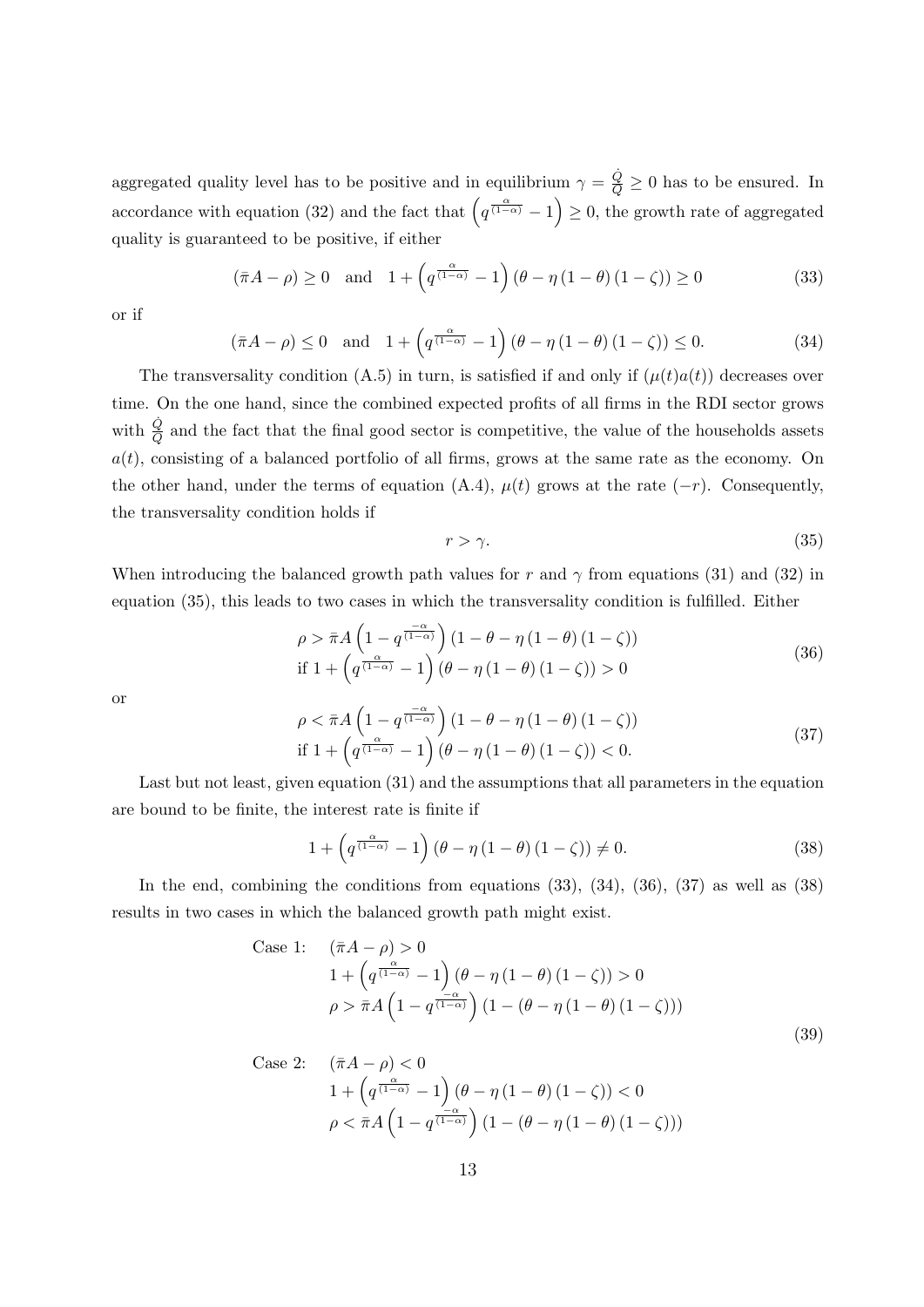Though, on closer inspection, Case 2 appears to involve inconsistencies. This can best be seen, when assuming that  $\theta = 1$ .

Case 2 with 
$$
\theta = 1
$$
:  $(\bar{\pi}A - \rho) < 0$   
\n $q^{\frac{\alpha}{(1-\alpha)}} < 0$   
\n $\rho < 0$  (40)

Clearly, the second and third line are inconsistent with the assumptions in section 2.3 and 3.1 on the quality parameter q as well as on the rate of time preference  $\rho$ . Consequently, Case 1 must be satisfied in order to ensure the existence of the balanced growth path.

But Case 1 implies that  $\gamma > 0$ , which is only possible if the marginal utility of consumption is constant or declines over time. If this would not be the case, at some point in time  $u_c$  would be indefinitely large and households would consume the complete final good production, leaving nothing for research investment and therewith making growth impossible. Thus  $u_{cc} = -\theta c^{-\theta-1} P^{\eta(1-\theta)} \leq 0$  and  $u_{cP} = \eta(1-\theta) c^{-\theta} P^{\eta(1-\theta)-1} \leq 0$  have to be fulfilled on the balanced growth path. Since  $\theta$  has already been defined to be positive,  $u_{cc} \leq 0$  does not require any further assumptions. Then again,  $u_{cP} \leq 0$  necessitates  $\theta \leq 1$  and therewith demands that the intertemporal substitution elasticity is below unity.<sup>5</sup>

Thus, all in all, the existence of the balanced growth path requires:

$$
(\bar{\pi}A - \rho) > 0
$$
  
\n
$$
1 + \left(q^{\frac{\alpha}{(1-\alpha)}} - 1\right)(\theta - \eta(1-\theta)(1-\zeta)) > 0
$$
  
\n
$$
\rho > \bar{\pi}A\left(1 - q^{\frac{-\alpha}{(1-\alpha)}}\right)(1 - (\theta - \eta(1-\theta)(1-\zeta)))
$$
  
\n
$$
\theta \le 1.
$$
\n(41)

#### 3.3 Effects of Pollution on the Growth Rate

Before continuing the analysis of the equilibrium by investigating the transitional dynamics and the comparative statics of the model, it is convenient to study the effects of pollution in order to understand the implications of the pollution dimension of the model.

In this model, pollution exclusively affects the utility of households and hence the sole channel of transmission of pollution to economic growth must be the consumption decision of the households. The presence of pollution has two effects on the households. First, according to equation (1), an increase in pollution decreases the households' utility. But, as the households can not directly influence the amount of pollution they are exposed to, this direct effect of pollution is

<sup>5</sup>Stokey (1998) as well as Aghion and Howitt (1998) come to similar conclusions regarding the intertemporal substitution elasticity, albeit in a different class of environmental growth models.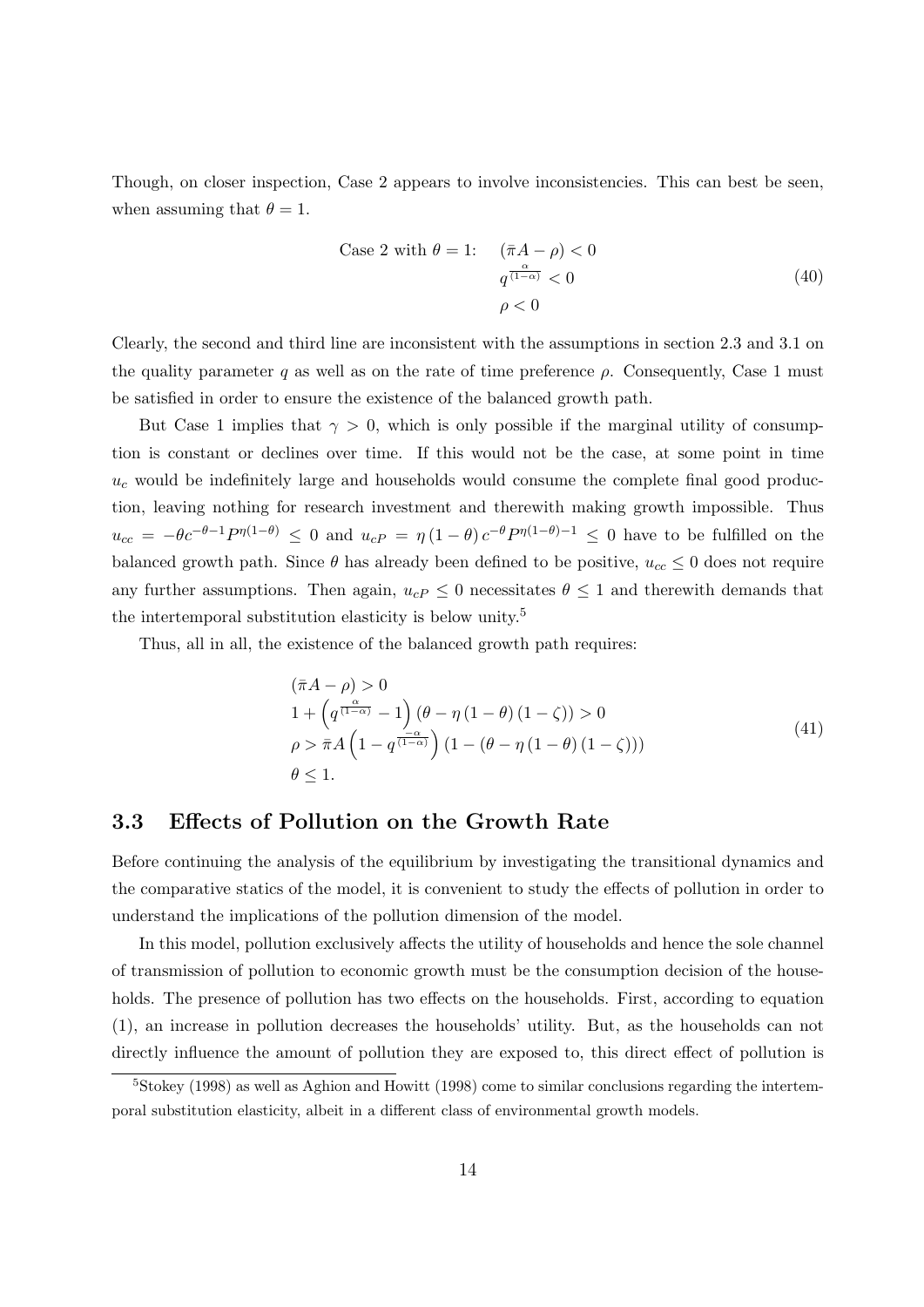limited to the households and does not provoke any consequences for the rest of the economy. What is more important, pollution also reduces the marginal utility of consumption  $u_c$  since  $u_{cP}$  < 0, hence the households consume less in the presence of pollution. Michel and Rotillon (1995) call this the "distaste" effect of pollution. The pollution-induced decrease of consumption triggers a reduction of demand for the final good, which then diminishes the need of intermediates and thus also the expected present value of firms undertaking research. This leads to a drop in research investment and under the terms of equation (6) to less innovations, the mainspring of economic growth in this setting. As a consequence, the aggregated quality level Q grows slower and in compliance with equation (23) the economic growth rate  $\gamma$  is reduced.

Whereas the propagation of the "distaste" effect throughout the economy is rather straightforward, the magnitude and the direction of this effect depends decisively on the parameter  $\zeta$ and the term  $\eta(1-\theta)$ . On the one hand, the value of  $\zeta$  is crucial in determining the amount of pollution present in the economy, metaphorically speaking,  $\zeta$  determines the size of the transmission channel. On the other hand,  $\eta(1-\theta)$  is responsible for the amount of consumption the households are willing to give up when faced with pollution. Hence  $\eta(1-\theta)$  gives the power of pollution regarding its ability to change the households' consumption decision.

Therefore, in order to be able to assess the consequences of pollution on the economic growth rate, the effect of pollution must be analyzed using different constellations of  $\zeta$  in relation to  $\eta(1-\theta)$ . In the following, five different scenarios will be explored, each investigating a different specification of  $\zeta$ <sup>6</sup>. The different prevailing economic growth rates will be compared to the growth rate which would be present if there would exist no channel of pollution transmission.

In this simple setting, the absence of a channel of transmission of pollution to economic growth can be simulated by setting  $\eta = 0$  or in words by rendering the households indifferent to pollution. In this case the economic growth rate would be

$$
\gamma_{\text{no pollution}} = \frac{(\bar{\pi}A - \rho) \left( q^{\frac{\alpha}{(1-\alpha)}} - 1 \right)}{1 + \left( q^{\frac{\alpha}{(1-\alpha)}} - 1 \right) \theta}.
$$
\n(42)

**Scenario 1** ( $\zeta$  < 0): In this constellation, due to the terms of equation (8), innovations lead to a high pollution intensity of the intermediate goods and according to equation (24) finally to a pollution growth  $\frac{\dot{P}}{P}$  which is bigger than the overall growth rate of the economy  $\gamma$ . Consequently, an increase of the intermediate production due to technological progress generates an even bigger increase of pollution. Because of the "distaste" effect, this big increase in pollution causes a big reduction in household consumption and thereby a much lower growth rate compared to an

<sup>&</sup>lt;sup>6</sup>Note, according to section 2.2 and 3.2,  $\eta(1-\theta)$  has already been restricted to be negative.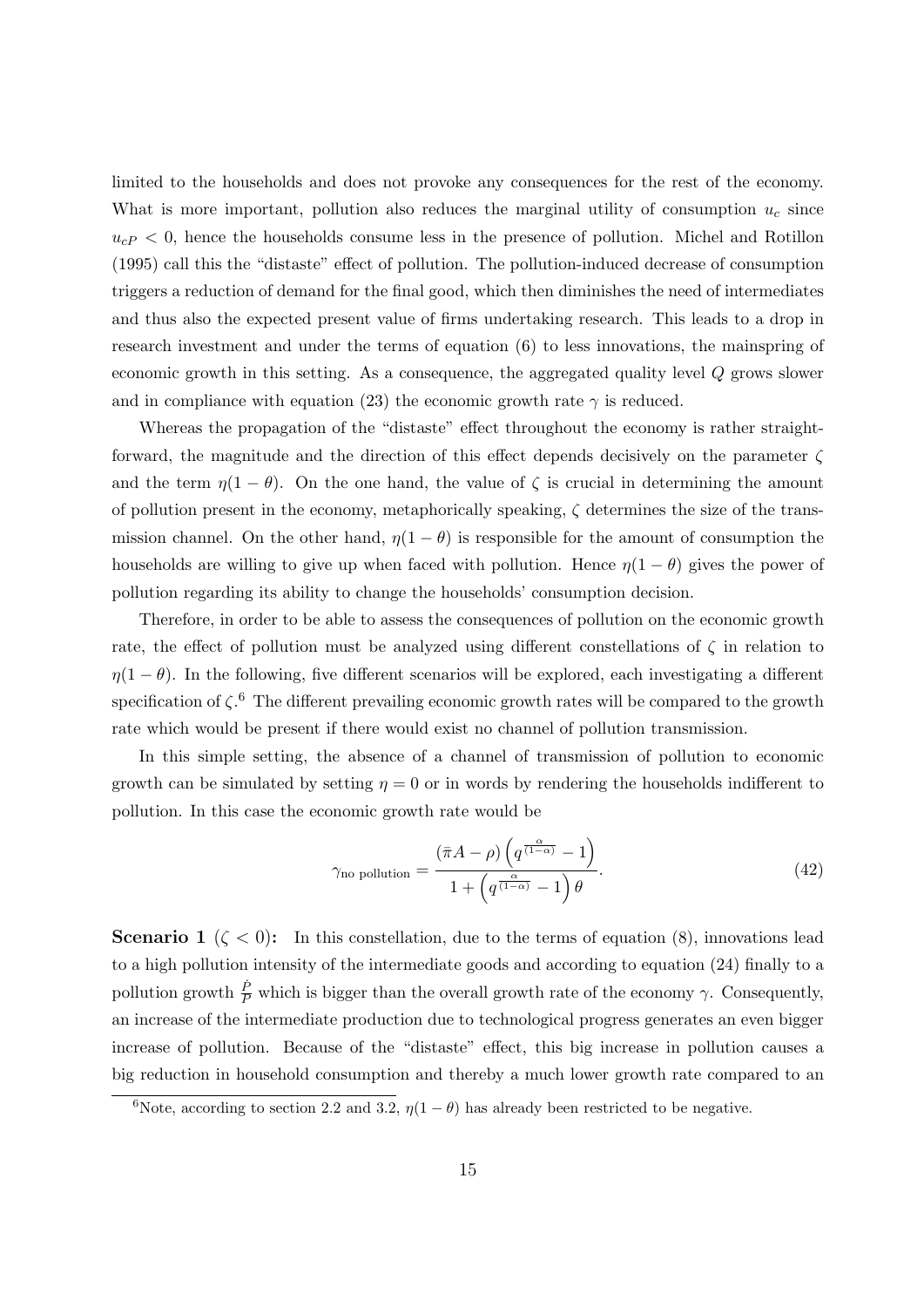economy without a pollution effect.<sup>7</sup>

$$
\gamma_{(\zeta<0)} = \frac{(\bar{\pi}A - \rho) \left( q^{\frac{\alpha}{(1-\alpha)}} - 1 \right)}{1 + \left( q^{\frac{\alpha}{(1-\alpha)}} - 1 \right) (\theta - \eta (1-\theta) (1-\zeta))} < \gamma_{\text{no pollution}} \tag{43}
$$

**Scenario 2** ( $\zeta = 0$ ): In this case, innovations do not influence the pollution intensity of the intermediate production and pollution grows at the same rate as the economy. Accordingly, more intermediates, as a result of ongoing innovations, cause a normal sized increase in pollution, which in turn induces a normal sized decrease in consumption. This leads to a normal sized decrease in research investment and thus to a lower growth rate compared to the growth rate without a pollution channel.

$$
\gamma_{(\zeta=0)} = \frac{(\bar{\pi}A - \rho) \left( q^{\frac{\alpha}{(1-\alpha)}} - 1 \right)}{1 + \left( q^{\frac{\alpha}{(1-\alpha)}} - 1 \right) (\theta - \eta (1-\theta))} < \gamma_{\text{no pollution}} \tag{44}
$$

**Scenario 3**  $(0 < \zeta < 1)$ : Now the aggregated quality level has a downsizing effect on the pollution intensity of the intermediate production, but the magnitude of this effect is rather small and pollution grows only slightly slower than the overall economy. Hence technological progress increases the amount of intermediates and also pollution, but the latter to a smaller extent. This triggers only a small decrease of consumption followed by a small fall in research investment and finally to a growth rate slightly smaller than the growth rate of an economy with no channel of pollution transmission.

$$
\gamma_{(0<\zeta<1)} = \frac{(\bar{\pi}A - \rho) \left( q^{\frac{\alpha}{(1-\alpha)}} - 1 \right)}{1 + \left( q^{\frac{\alpha}{(1-\alpha)}} - 1 \right) (\theta - \eta (1-\theta) (1-\zeta))} < \gamma_{\text{no pollution}} \tag{45}
$$

**Scenario 4** ( $\zeta = 1$ ): In this scenario, technological progress reduces the pollution intensity. In fact, it depletes the pollution intensity in such a way, that increases in the intermediate production due to innovations are completely compensated by a decrease in pollution intensity and do not lead to more pollution. Pollution is therefore constant over time and can not negatively affect the marginal utility of consumption. Hence, there is no "distaste" effect and there exists no transmission channel through which pollution can affect growth.

$$
\gamma_{\left(\zeta=1\right)} = \frac{\left(\bar{\pi}A - \rho\right)\left(q^{\frac{\alpha}{\left(1-\alpha\right)}} - 1\right)}{1 + \left(q^{\frac{\alpha}{\left(1-\alpha\right)}} - 1\right)\theta} = \gamma_{\text{no pollution}} \tag{46}
$$

<sup>&</sup>lt;sup>7</sup>In this section, the size of the pollution increase in the different cases are compared to the case where  $\zeta = 0$ , that is, a normal sized increase of pollution results directly and solely from the increase of the intermediate production.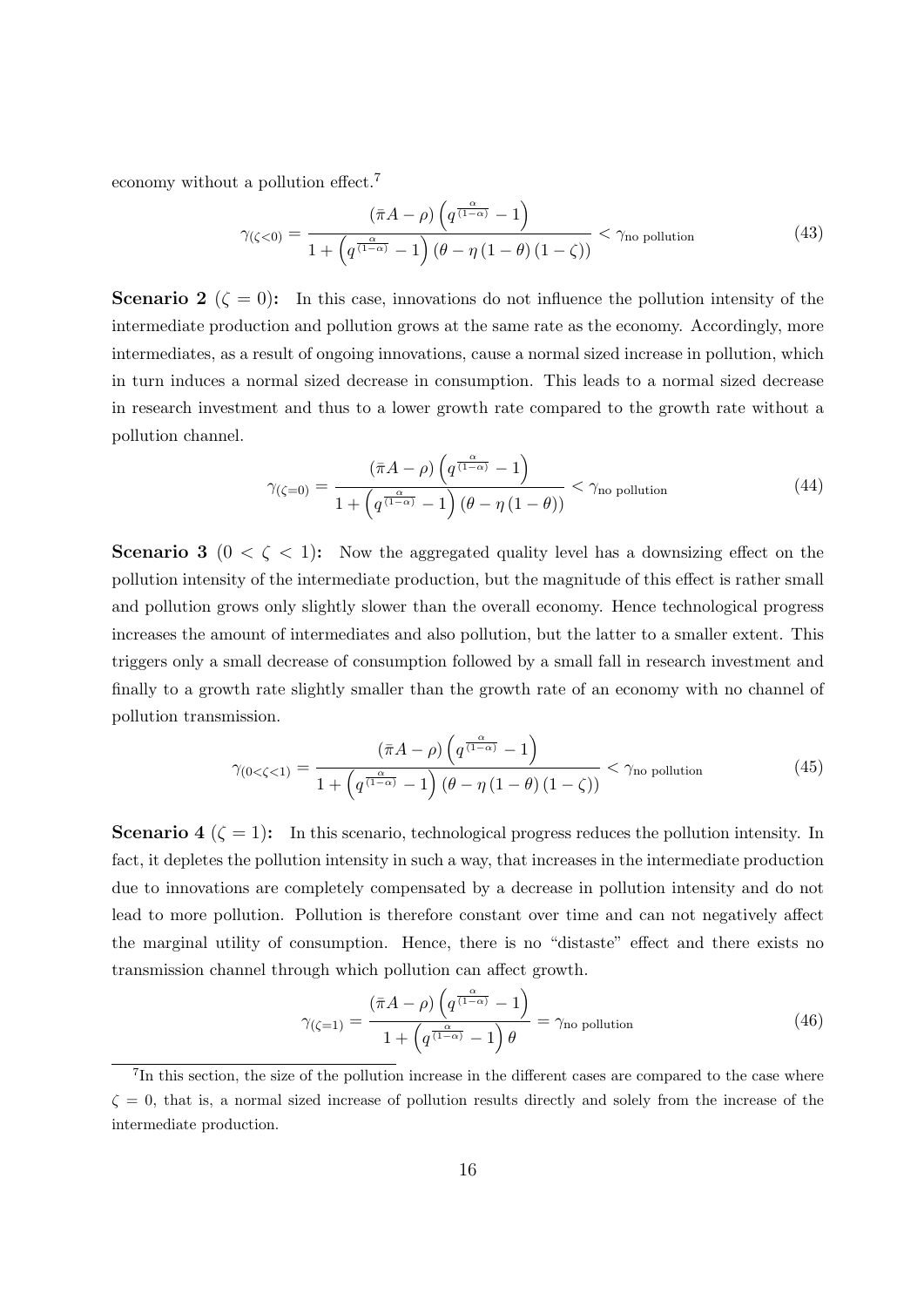**Scenario 5** ( $\zeta > 1$ ): In this constellation, innovations also diminish the pollution intensity. But now, the fall in pollution intensity overcompensates the rise in intermediate production caused by progress and pollution recedes overtime. This triggers a reverse "distaste" effect, as the decrease in pollution causes the marginal utility of consumption to grow. Accordingly, households tend to consume more and therefore create more research incentives in form of higher monopolistic profits. In the end, this leads to more research and thus to bigger growth compared to the setting where households would not be affected from pollution.

$$
\gamma_{(\zeta>1)} = \frac{(\bar{\pi}A - \rho) \left( q^{\frac{\alpha}{(1-\alpha)}} - 1 \right)}{1 + \left( q^{\frac{\alpha}{(1-\alpha)}} - 1 \right) (\theta - \eta (1-\theta) (1-\zeta))} > \gamma_{\text{no pollution}} \tag{47}
$$

To summarize, the effect of pollution on the growth rate depends on the one hand on the households' degree of pollution aversion  $\eta$  and on the other hand, and even more importantly, on the link between pollution intensity and the overall level of technological progress, in this model mainly determined by  $\zeta$ . Pollution reduces the overall economic growth rate if a rise in the level of technological progress does not imply a big enough decrease of the pollution intensity  $(\zeta \leq 1)$  and boosts growth if the pollution intensity falls disproportionately fast when the economy advances  $(\zeta \geq 1)$ . In detail:

$$
\gamma_{(\zeta<0)} < \gamma_{(\zeta=0)} < \gamma_{(0<\zeta<1)} < \gamma_{(\zeta=1)} = \gamma_{\text{no pollution}} < \gamma_{(\zeta>1)}.
$$
\n(48)

#### 3.4 Transitional Dynamics and Comparative Statics

#### 3.4.1 Transitional Dynamics

From equation (23) it is straightforward to see that at any point in time, in equilibrium,  $Q, Y$ , X, Z and C all grow at the same rate  $\gamma$ . Consequently, the model has no transitional dynamics and the economy moves directly to the balanced growth path, whatever the initial conditions. This feature of the model is mainly due to the fact that there are no stock variables present in the economy. At any point in time, all the output is used for either consumption or investment towards the RDI sector and no stocks are build up. Furthermore, pollution is specified as a flow variable, thus no pollution is transfered from one period to the next and arises every period anew.

#### 3.4.2 Comparative Statics

**Scale Effects** In accordance with equations (14) and (32), the prevailing growth rate  $\gamma$  of the economy increases with the size of the population  $L$ . This seems realistic in this context, since a bigger workforce makes it possible to produce more final good output, which in turn boosts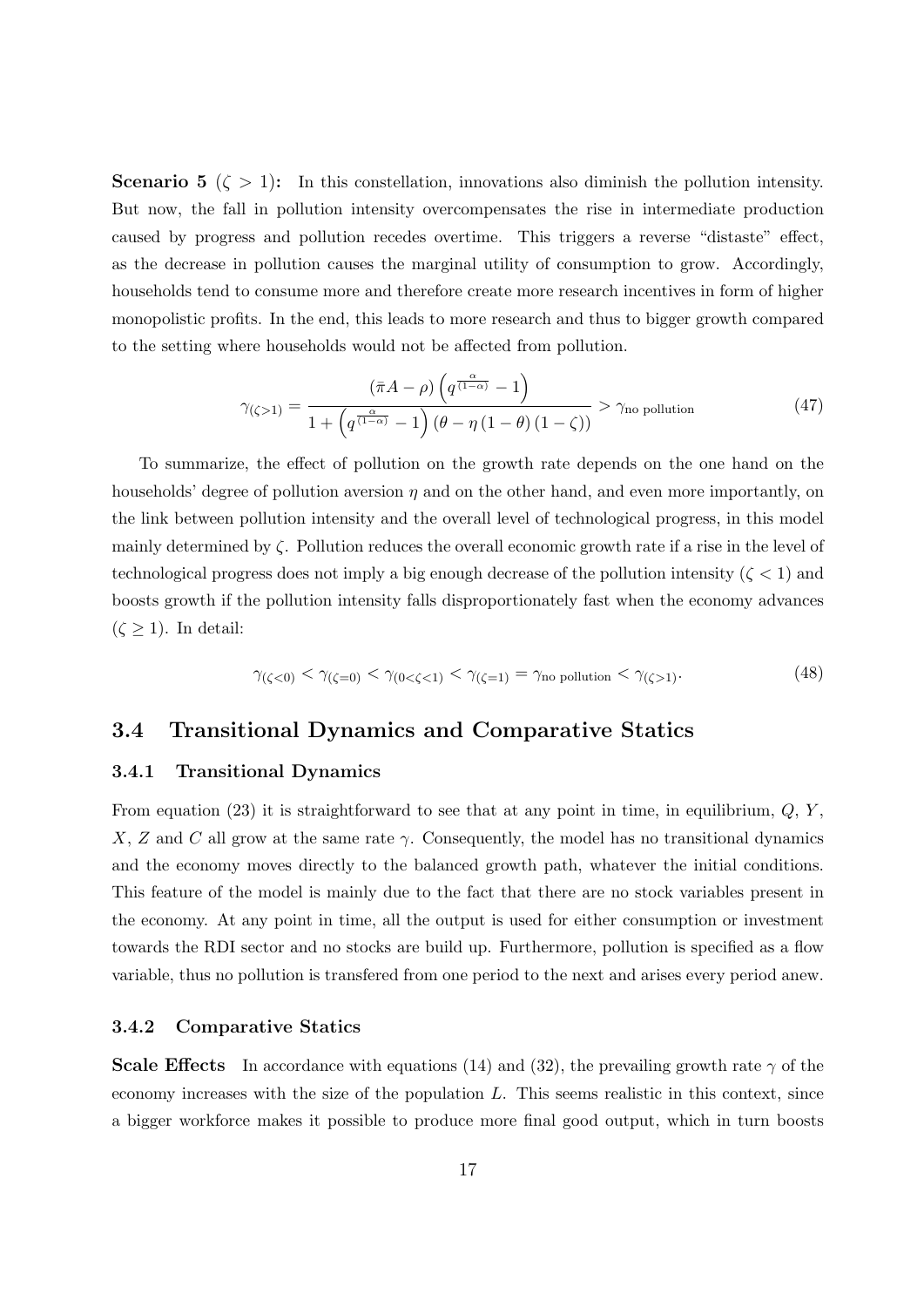innovations, the mainspring of economic growth in this setting, due to more disposable research investment. In reality though, this sort of scale effect can hardly be observed (Jones, 1999), and hence scale effects would have to be eliminated, for example by modifying the research technology or by allowing for horizontal and vertical innovations.<sup>8</sup> But, to simplify matters, in this model scale effects are accepted.

**Changes in**  $\eta$  The parameter  $\eta$  determines the degree of pollution aversion of the households and since

$$
u_{cP} = \eta (1 - \theta) C^{-\theta} P^{\eta (1 - \theta) - 1},
$$
\n(49)

also the magnitude of the "distaste" effect. While it is obvious from equation (49) that an increase (decrease) of  $\eta$  leads to an easing (strengthening) of the "distaste" effect,<sup>9</sup> the effect of a change in  $\eta$  on the growth rate is somewhat less straightforward. Deriving equation (32) with respect to  $\eta$  yields

$$
\frac{\partial \gamma}{\partial \eta} = \frac{(\bar{\pi}A - \rho) \left( q^{\frac{\alpha}{(1-\alpha)}} - 1 \right)^2 (1-\theta) (1-\zeta)}{\left( 1 + \left( q^{\frac{\alpha}{(1-\alpha)}} - 1 \right) (\theta - \eta (1-\theta) (1-\zeta)) \right)^2}.
$$
\n(50)

Expectedly, equation (50) does not just depend on the  $\eta$ , but also on the specification of  $\zeta$ . Consequently, the analysis of changes in  $\eta$  once more has to distinguish between five different specifications of  $\zeta$ .

Scenario 1 ( $\zeta$  < 0): An increase in  $\eta$  leads to more growth. Scenario 2 ( $\zeta = 0$ ): An increase in *n* leads to more growth. Scenario 3 ( $0 < \zeta < 1$ ): An increase in  $\eta$  leads to more growth. Scenario 4 ( $\zeta = 1$ ): An increase in  $\eta$  has no effect on growth. Scenario 5 ( $\zeta > 1$ ): An increase in  $\eta$  leads to less growth.

The reasoning behind these results is similar to the argumentation in section 3.3 regarding the effect of pollution on the growth rate and is therefore not repeated at this point. The sole difference here is that an increase (decrease) in  $\eta$  weakens (strengthens) the "distaste" effect and thus the pollution effect is less (more) severe.

<sup>&</sup>lt;sup>8</sup>At this point, the interested reader is kindly referred to the work of Aghion and Howitt (1998) and (2009), Dinopoulos and Thompson (1998) or Young (1998).

<sup>&</sup>lt;sup>9</sup>Keep in mind, that in section 2.2,  $\eta$  has been defined to be smaller than zero. Consequently, as  $\eta$ increases  $(\eta$  moves towards zero) the distaste of the households for pollution decreases and a reduction of  $\eta$  ( $\eta$  moves towards  $-\infty$ ) induces a rise in the antipathy to pollution.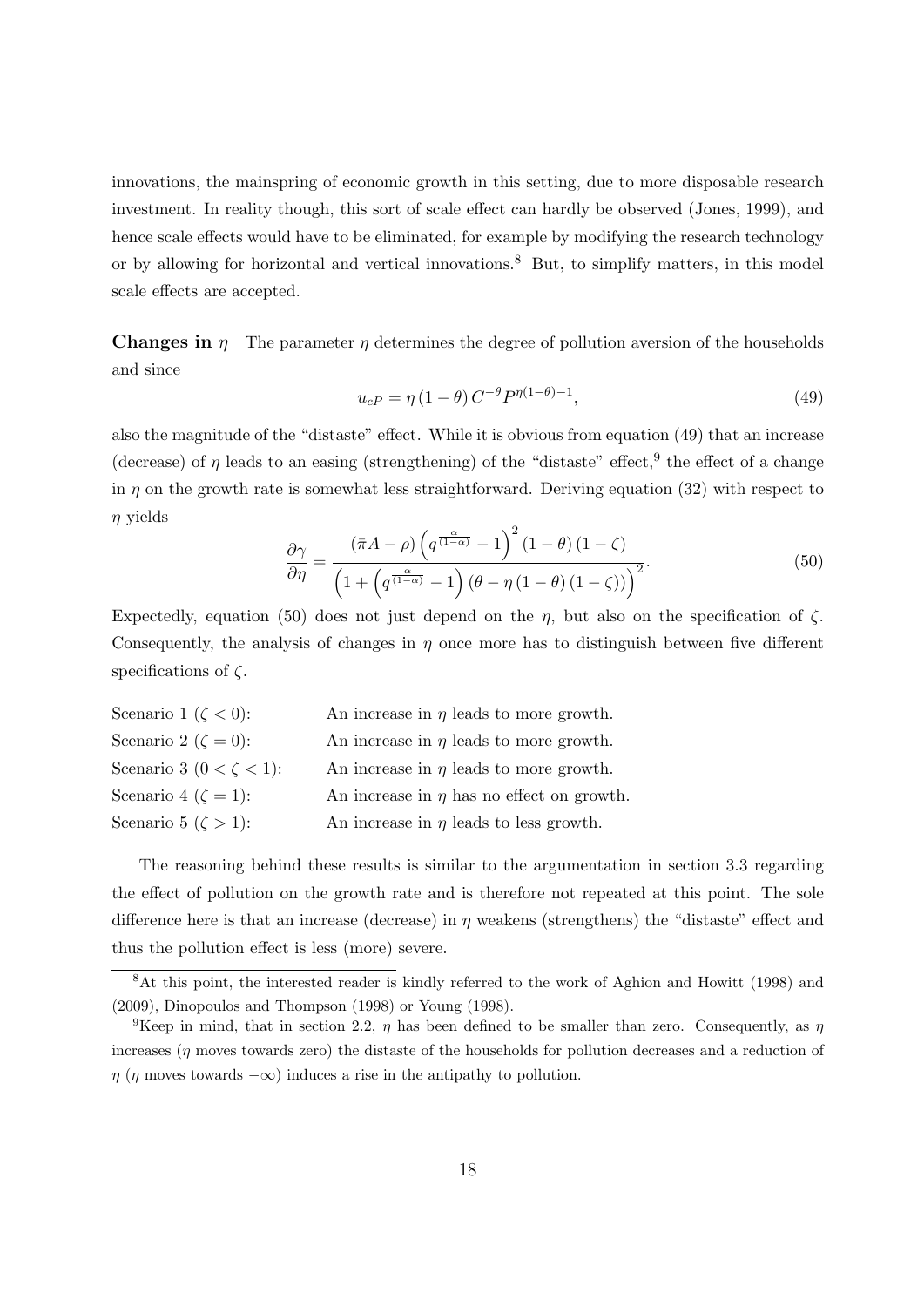**Changes in**  $\zeta$  The value  $\zeta$  determines what effect the level of technological progress has on pollution and is crucial regarding the extent as well as the evolution of pollution in the economy. Under the terms of equations (8) and (24), an increase in  $\zeta$  leads to a reduction of the amount of pollution present in the economy and over time to slower pollution growth or, if  $\zeta > 1$ , to a faster decrease of pollution. Following the argumentation in section 3.3, less pollution allows more consumption and, by the means of increased research incentives, in the end induces higher economic growth.

One arrives at the same conclusion when analyzing the derivative of the economic growth rate in equation (32) with respect to  $\zeta$ ,

$$
\frac{\partial \gamma}{\partial \zeta} = -\frac{\left(\bar{\pi}A - \rho\right)\left(q^{\frac{\alpha}{\left(1-\alpha\right)}} - 1\right)^2 \eta \left(1-\theta\right)}{\left(1 + \left(q^{\frac{\alpha}{\left(1-\alpha\right)}} - 1\right)\left(\theta - \eta\left(1-\theta\right)\left(1-\zeta\right)\right)\right)^2} > 0. \tag{51}
$$

Since it has been assumed that  $(\bar{\pi}A - \rho) > 0$  and  $\eta(1 - \theta) < 0$  the term on the right hand side of equation (51) is always positive and therefore confirms the argument that a rise in  $\zeta$  results in higher economic growth.

Changes in  $\theta$  In this economy,  $\theta$  represents the multiplicative inverse of the elasticity of intertemporal substitution. A change in  $\theta$  has two implications, it changes the households' preferences towards consumption and in this setting additionally their attitude regarding pollution. Accordingly, the effect of a change in  $\theta$  on the growth rate consists of two distinct effects.

$$
\frac{\partial \gamma}{\partial \theta} = -\frac{(\bar{\pi}A - \rho) \left(q^{\frac{\alpha}{(1-\alpha)}} - 1\right)^2}{\left(1 + \left(q^{\frac{\alpha}{(1-\alpha)}} - 1\right) \left(\theta - \eta \left(1 - \theta\right) \left(1 - \zeta\right)\right)\right)^2}
$$
  
\n
$$
\frac{\eta \left(1 - \zeta\right) (\bar{\pi}A - \rho) \left(q^{\frac{\alpha}{(1-\alpha)}} - 1\right)^2}{\left(1 + \left(q^{\frac{\alpha}{(1-\alpha)}} - 1\right) \left(\theta - \eta \left(1 - \theta\right) \left(1 - \zeta\right)\right)\right)^2}
$$
  
\n
$$
\frac{\left(1 + \left(q^{\frac{\alpha}{(1-\alpha)}} - 1\right) \left(\theta - \eta \left(1 - \theta\right) \left(1 - \zeta\right)\right)\right)^2}{\text{polution effect}}
$$
\n(52)

The implications of the consumption effect (ce) on the growth rate is straightforward. If  $\theta$ rises, households care more about consumption today and are less willing to delay consumption in favor of higher research investment. Therewith the households cripple the mainspring of economic growth and consequently growth falls. Correspondingly,

$$
\text{ce } = -\frac{\left(\bar{\pi}A - \rho\right)\left(q^{\frac{\alpha}{\left(1-\alpha\right)}} - 1\right)^2}{\left(1 + \left(q^{\frac{\alpha}{\left(1-\alpha\right)}} - 1\right)\left(\theta - \eta\left(1-\theta\right)\left(1-\zeta\right)\right)\right)^2} < 0. \tag{53}
$$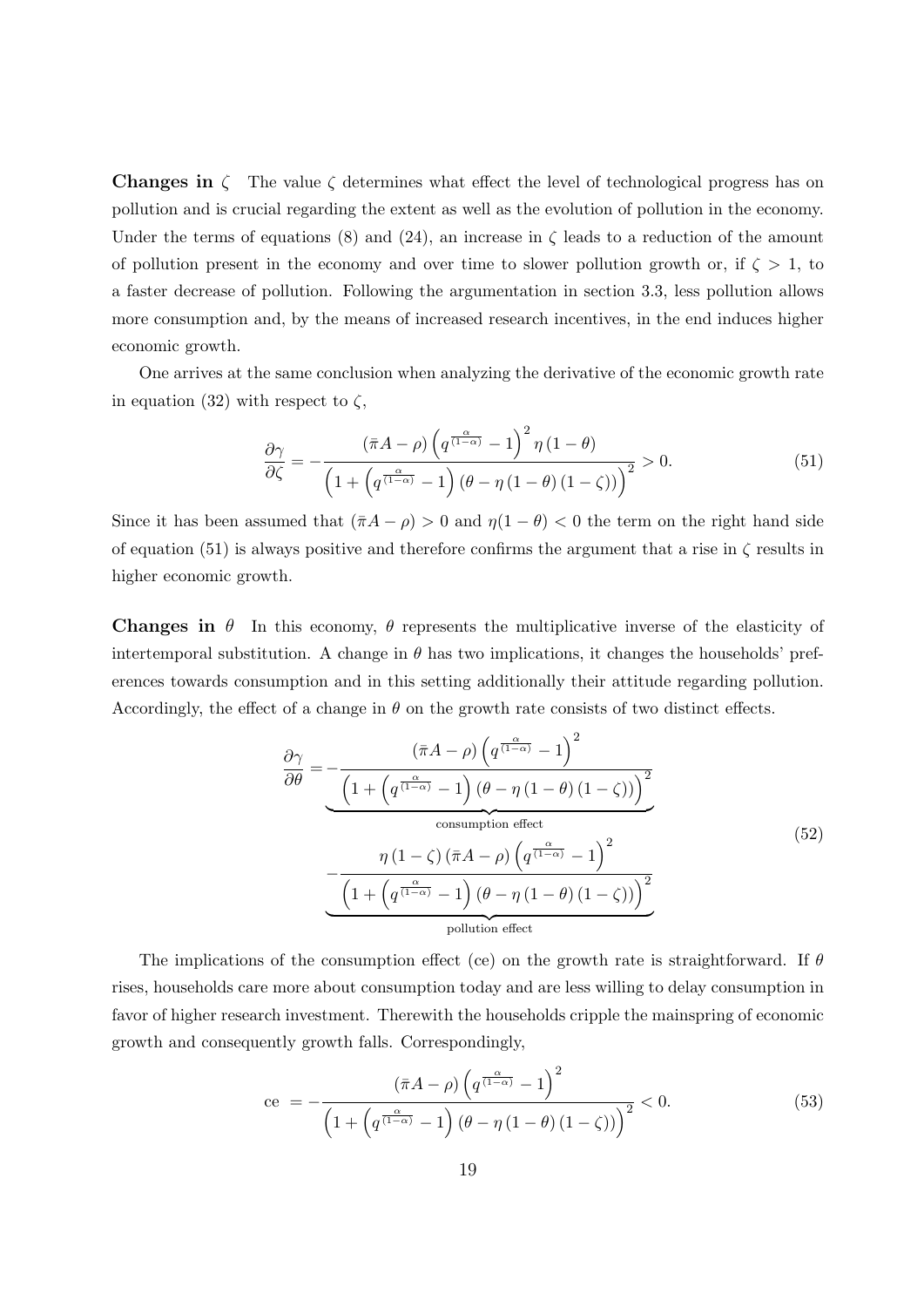The magnitude and the direction of the pollution effect (pe) is less obvious. Since  $u_{\alpha}P =$  $\eta(1-\theta) e^{-\theta} P^{\eta(1-\theta)-1}$ , an increase in  $\theta$  weakens the "distaste effect" and as described in section 3.3 this can have positive or negative implications on the economic growth rate, depending on the assumptions regarding the effect of technological progress on pollution. Hereof it becomes clear why the pollution effect features the term  $(1 - \zeta)$ . Whenever  $\zeta > 1$  the easing of the "distaste" effect", due to a raise of  $\theta$ , entails a decrease of consumption and, in the long run, leads to less growth. The pollution effect is consequently negative. If  $\zeta \leq 1$  the effect is reversed and the pollution effect is positive. To summarize

$$
pe = -\frac{\eta(1-\zeta)\left(\bar{\pi}A-\rho\right)\left(q^{\frac{\alpha}{(1-\alpha)}}-1\right)^2}{\left(1+\left(q^{\frac{\alpha}{(1-\alpha)}}-1\right)\left(\theta-\eta\left(1-\theta\right)\left(1-\zeta\right)\right)\right)^2} \begin{cases} < 0 \text{ if } \zeta > 1\\ > 0 \text{ if } \zeta \le 1. \end{cases} \tag{54}
$$

Therefore, while the consumption and output effect may go in the same direction, they may also oppose each other and the overall effect of a change in  $\theta$  once more crucially depends on the parameter constellation of  $\eta$  and  $(1-\zeta)$ . From equation (52) it becomes clear that if  $\eta(1-\zeta) \geq -1$ , then the overall effect is positive and the growth rate increases when  $\theta$  rises. On the other hand, if  $\eta(1-\zeta) < -1$  the overall effect is negative.

**Changes in** A and B  $\rightarrow$  A and B both represent productivity parameters and, by definition, an increase in productivity always leads to an augmented output in the corresponding sector. Thus a rise in  $B$  increases the quantity of the final good in the economy, thereby allows more research investment and finally leads to higher growth. A rise in A on the other hand increases the probability of a successful innovation and therewith directly boosts the rate of technological progress, which in turn equals the economic growth rate according to equation (23).

# 4 Pareto Optimality

All in all, there are four possible sources of inefficiency throughout the model: monopolistic pricing in the intermediate good sector, the appropriability effect, the business stealing effect and finally pollution externalities.

#### 4.1 Monopolistic Pricing

A first reason for suboptimality is monopolistic pricing. Owing to the fact that in this model innovations are always drastic and protected through patents, innovating firms in the intermediate good sector enjoy monopole power. This enables them to ask for higher prices compared to prices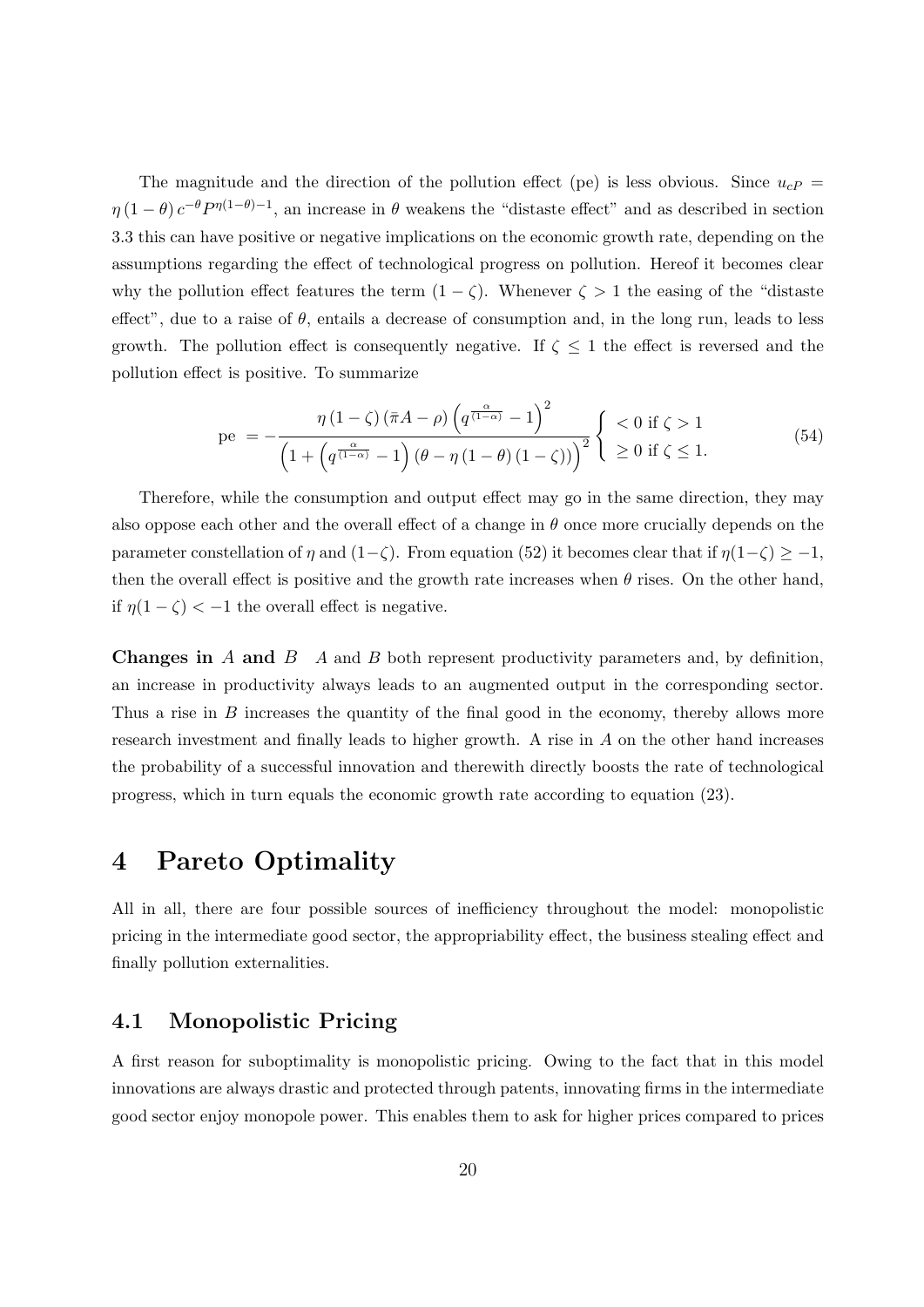in a fully competitive environment. Therewith monopolistic pricing reduces the quantities of traded intermediate goods and induces a dead weight loss. What is more, a reduced quantity of intermediate goods implies less final output and in the end leads to inefficiently low economic growth as a result of less available goods for research investment.

#### 4.2 Appropriability Effect

A second source of inefficiency results from insufficient property rights (Arrow, 1962) and is commonly referred to as the appropriability effect or the problem of appropriability (Acemoglu, 2009). The appropriability effect arises because innovators are not able to capture the entire social gain created by an innovation and as a consequence the private value of an innovation falls short of its social value. This problematic is based on the fact that an innovation does not only enable the innovator to capture temporary private profits but, as it is non-excludable, it also advances the public knowledge of a good so that future research can directly develop the next generation of the product. Consequently, research firms do not devote as much resources towards innovations as would be socially optimal and the appropriability effect abates growth in the decentralized economy.

#### 4.3 Business Stealing Effect

A third cause of suboptimailty is the business stealing effect, which occurs as a result of different research incentives of incumbents and newcomers. In this economy innovations are assumed to be drastic and due to Arrow's replacement effect technological breakthroughs are always carried out by entrants (Arrow, 1962). The research incentives of a newcomer equal the profits he will make if he successfully innovates, since by means of a successful innovation an entrant replaces the incumbent as the sole producer of the enhanced good and can "steal" his monopolist rents. The social planner, on the other hand, values an innovation according to the profits of the incumbent monopolist as he can account for them as part of the producers' surplus. From applying once more Arrow's replacement effect it becomes clear that the research incentives of the social planner are lower than those of an entrant and hence lower than those in a laissez-faire setting. Accordingly, in the decentralized economy, the business stealing effect inflates research investment and in the end causes excessive growth.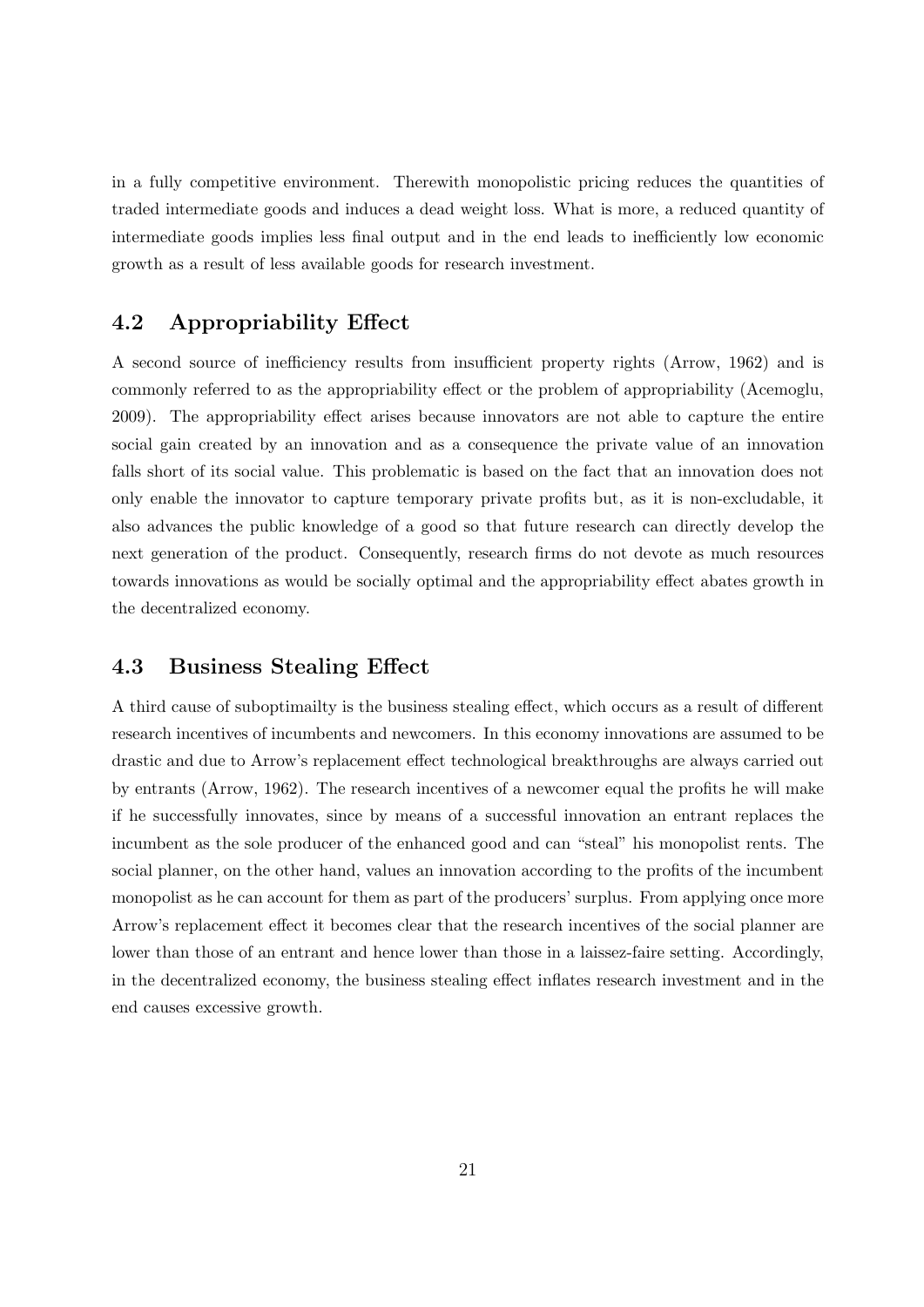#### 4.4 Pollution Externalities

The fourth and last distortion in this economy is linked to the creation of pollution in the intermediate sector and it emerges because households and firms do not anticipate all the effects pollution has on the economy. As the computation of the social planner's choice with respect to pollution is rather complex, it is convenient to analyze the effect of an increase or a decrease of pollution on utility instead, in order to understand how the social planner would choose pollution.

In the equilibrium, pollution has two opposing effects on welfare. On the one hand, it is straightforward to see from  $u<sub>P</sub>$  that pollution directly decreases the households' utility and in compliance with the pollution elasticity of utility, one unit less pollution increases the utility by

$$
\left| \frac{\partial u}{\partial P} \frac{P}{u} \right| = \left| \eta \left( 1 - \theta \right) \frac{\left( c P^{\eta} \right)^{(1-\theta)}}{\left( c P^{\eta} \right)^{(1-\theta)} - 1} \right|,\tag{55}
$$

which can be simplified to

$$
\left| \frac{\partial u}{\partial P} \frac{P}{u} \right| = |\eta (1 - \theta)| \tag{56}
$$

when assuming that the productivity of the final sector  $B$  is sufficiently large, that approximately  $(cP^{\eta})^{(1-\theta)} \approx (cP^{\eta})^{(1-\theta)} - 1.$ 

On the other hand, as pollution is an imperative byproduct of the production of intermediates, a decrease in pollution is equivalent to a restriction of the intermediate production. A reduced intermediate production in turn entails a reduction in final output, due to the lack of inputs, and leads to a drop in research investment, intermediate investment and consumption. The decrease in consumption, as a result of less available final output and due to less economic growth because of the decrease in research investment, and the subsequent diminution of utility can then be seen as the indirect pollution effect on utility. To quantify the indirect pollution effect, it has to be determined by how much consumption decreases when pollution diminishes and additionally by how much utility changes when more or less consumption is available. The former is given by the pollution elasticity of consumption

$$
\frac{\partial C}{\partial P} \frac{P}{C} = \frac{1}{1 - \zeta},\tag{57}
$$

which becomes clear when recalling equation (21) and (22). The latter by the consumption elasticity of utility

$$
\frac{\partial u}{\partial C} \frac{C}{u} = (1 - \theta) \frac{(cP^{\eta})^{(1 - \theta)}}{(cP^{\eta})^{(1 - \theta)} - 1},\tag{58}
$$

which can also be simplified to

$$
\frac{\partial u}{\partial C} \frac{C}{u} = (1 - \theta) \tag{59}
$$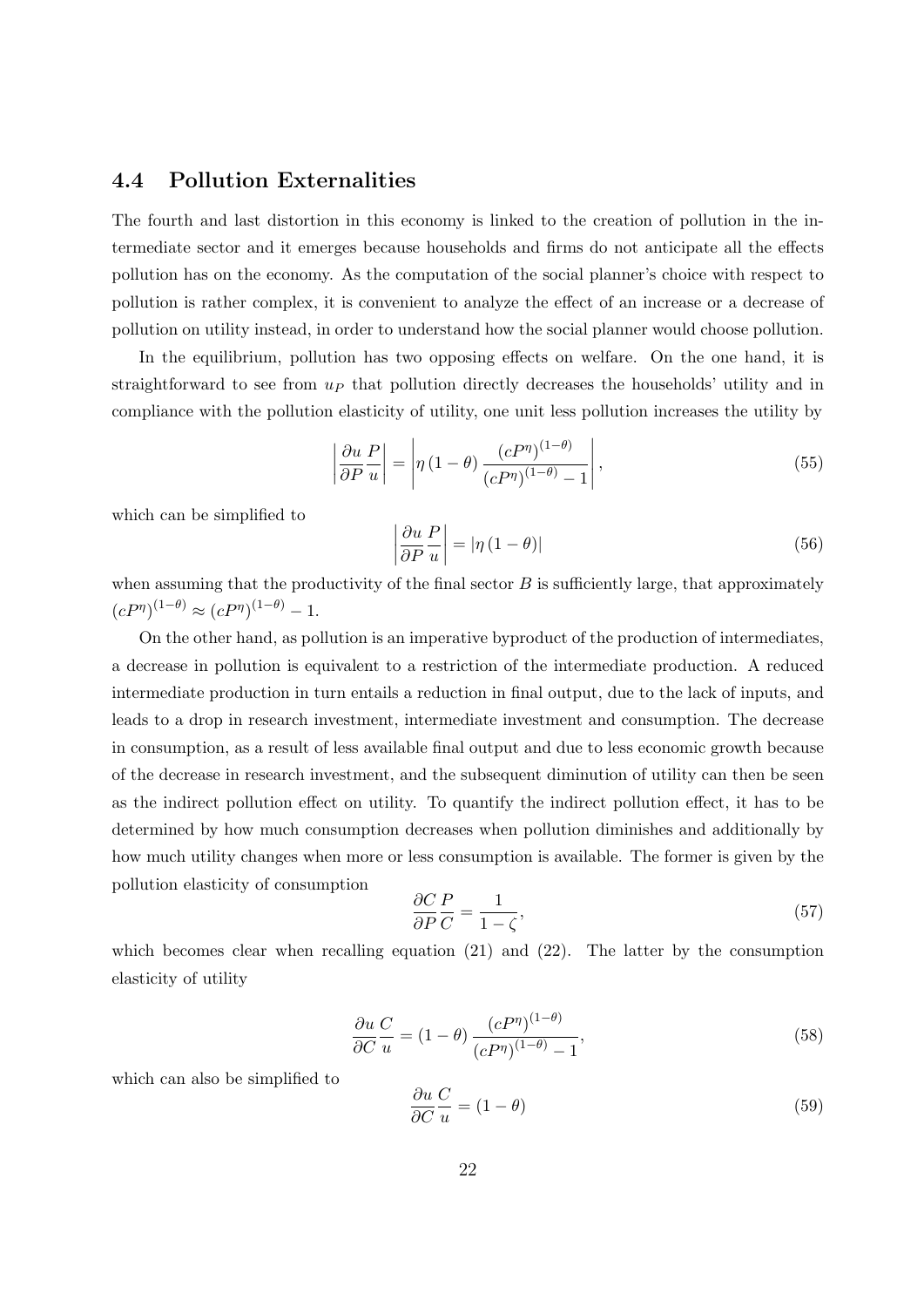when using the same assumption on B as above.

Combined, the indirect pollution effect is consequently

$$
\left(\frac{\partial C}{\partial P}\frac{P}{C}\right)\left(\frac{\partial u}{\partial C}\frac{C}{u}\right) = \frac{1}{1-\zeta}\left(1-\theta\right),\tag{60}
$$

and a one unit decrease of pollution leads to a  $\frac{1}{1-\zeta}(1-\theta)$  decrease of utility as a result of the indirect pollution effect.

The overall effect of a change in pollution on welfare is thus a combination of the direct and indirect pollution effect on welfare,

overall effect = 
$$
(1 - \theta) \left( \eta + \frac{1}{1 - \zeta} \right)
$$
. (61)

Depending on the specifications of  $\zeta$ , the two effects may oppose each other. The overall effect is positive if  $\eta > -\frac{1}{1-\zeta}$  and negative if  $\eta < -\frac{1}{1-\zeta}$ . Therefore, if  $\eta > -\frac{1}{1-\zeta}$ , the social planner would choose a higher level of pollution than the level prevailing in the decentralized economy and if  $\eta < -\frac{1}{1-\zeta}$ , the planner would prefer a lower amount of pollution. This makes clear that apart from a setting in which  $\eta = -\frac{1}{1-\zeta}$ , the laissez-faire economy will exhibit a suboptimal amount of pollution and therewith an inefficient growth rate.

# 4.5 Overall Effect of the Distortions and Implementation of the Optimum

To summarize, seen on their own, monopolistic pricing and the appropriability effect imply a suboptimal low growth rate, the business stealing effect inflates the growth rate to an inefficient level and the pollution externalities expand or diminish the prevailing growth rate to a suboptimal amount, depending on the specification of  $\zeta$  with respect to  $\eta$ . The overall implications of the four distortions remain opaque and, as in most Schumpeterian growth models, the prevailing growth rate in the laissez-faire equilibrium is Pareto suboptimal.

The socially optimal path can be implemented through the introduction of three policy tools: a subsidy to the final good sector, a subsidy towards the research sector and tradable pollution permits.

As in standard endogenous growth models, adequate subsidies to the firms in the final good sector as well as to research firms, financed by a lump sum tax on household income, allow to mitigate the distortions that are generated through the presence of monopolistic pricing and incorrect research incentives. Such subsidies take effect by appropriately adjusting the price of the intermediate goods and by installing adequate research incentives (i.a. Acemoglu, 2009).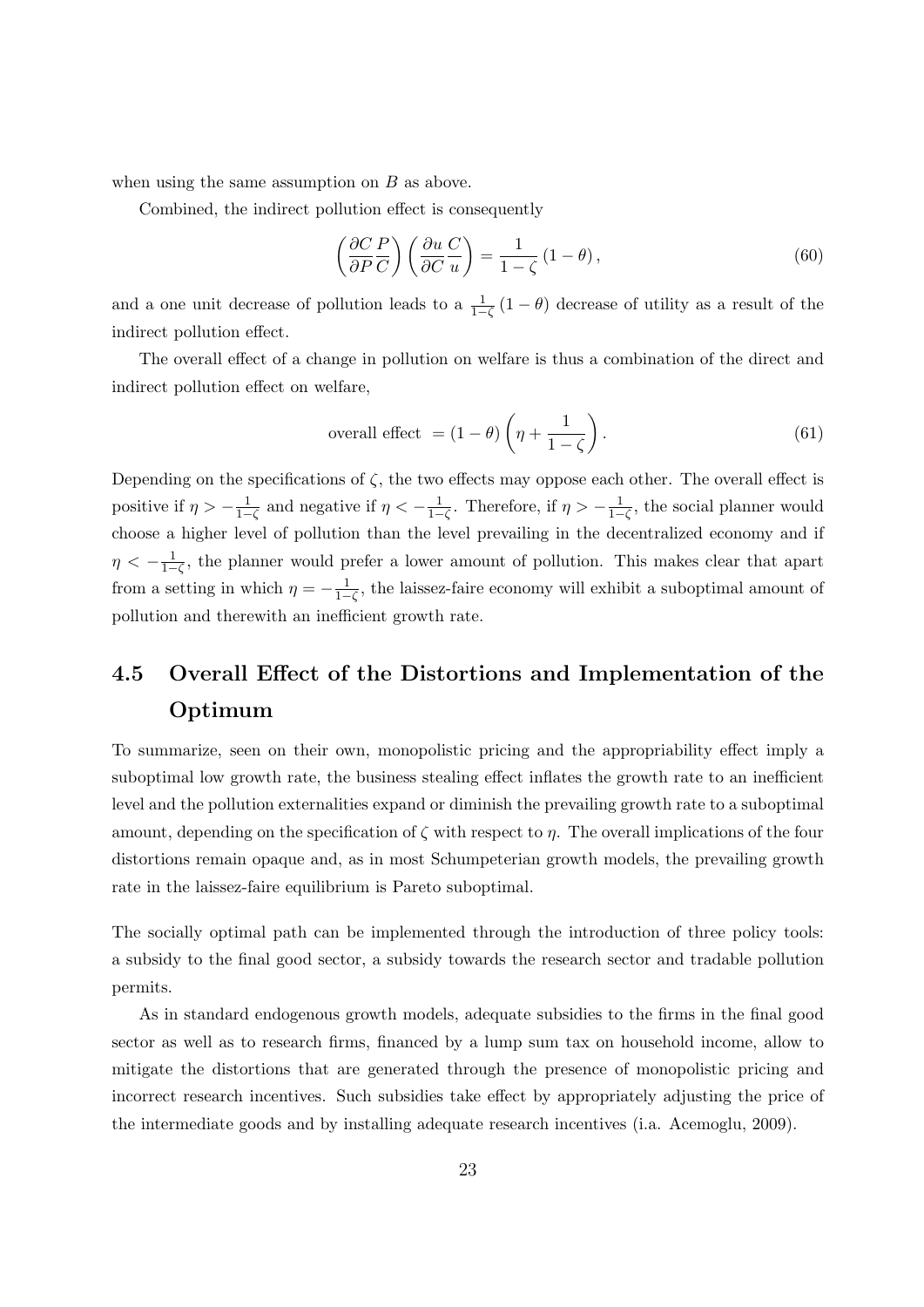The pollution permits in turn, which could also be replaced by a suitable pollution tax (Grimaud, 1998 and 1999),<sup>10</sup> enable the policy makers to control the amount of pollution present in the economy and can thereby counter the pollution externalities. The functioning of the pollution permits is straight forward. For every unit of pollution that firms in the intermediate sector emit, they need a pollution permit which they can either obtain to a certain amount for free from the government (grandfathering) or buy on a competitive market. This alters the production and innovation decision of the firms in question by introducing a new necessary input into the production function for the intermediate good. Their modified profit function is thus

$$
\pi^{\text{RDI permit}}(\kappa_j) = p_j X_j - X_j - p_a (P_j - S_j), \qquad (62)
$$

where  $p_a$  is the price of a pollution permit and  $S_j$  the quantity of allowance a firm receives from the government for free. Clearly a tight (generous) regime regarding the distribution of pollution licenses increases (reduces) the costs for the intermediate firms and in the end reduces (increases) pollution. Accordingly, by choosing an appropriate distribution scheme policy makers can install the desired amount of pollution.

# 5 Discussion

#### 5.1 Pollution Threshold

The next section seeks to resolve one of the main questions in the debate on environment and growth, namely whether economic growth is sustainable if the agents can only cope with a certain amount of pollution. Whereas in this context, sustainability is associated with the ability to support the growth rate prevailing in the equilibrium ad infinitum.

To resolve this question the underlying model is enlarged, so that not only the households are affected from pollution but also the research sector. It is assumed that if pollution exceeds a certain level, it interferes with the innovating process and in the end disrupts all research effort. Hence, there exists a pollution threshold above which the productivity parameter of the research sector A drops to zero. To justify this assumption, imagine for instance that the research sector uses highly sensitive instruments which become inaccurate in the presence of too much pollution in form of electric smog.

Additionally, the following analysis will also presume that the research firms do not anticipate the inefficiency of their undertaking when the pollution threshold is reached, so that their

 $10$ Note, Grimaud (1998, 1999) bases his analysis on models which allow for endogenous pollution intensities, but which do not link the pollution intensity to the level of overall technological progress in contrast to the model presented here. However, in this context this feature does not change Grimaud's reasoning.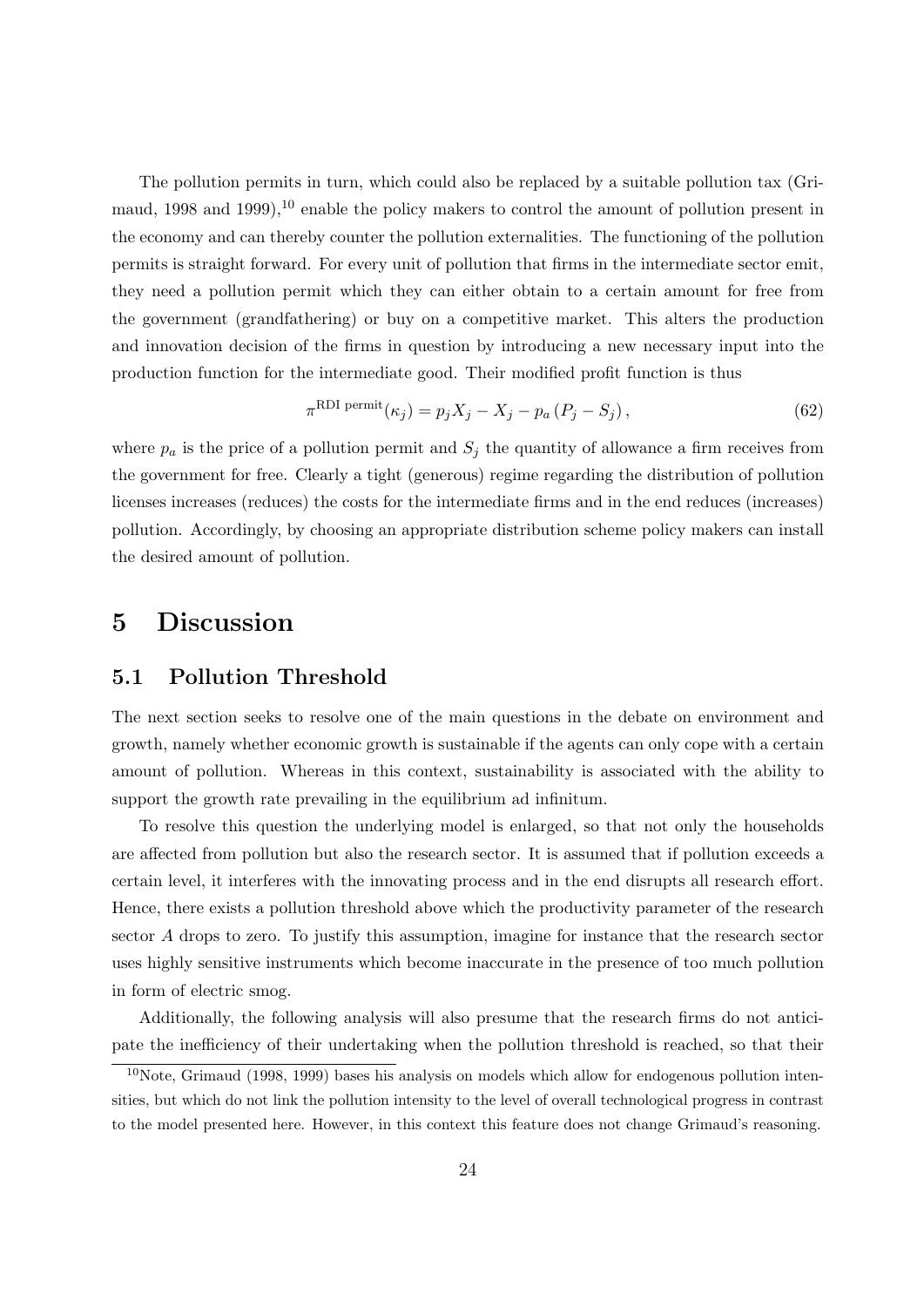innovation decision will not change and their demand for the intermediate good will not cease. However, note that this assumption is only for the sake of comprehensibility, the implications of a pollution threshold would remain the same if the research firms would be allowed to alter their innovation decision, solely the propagation mechanism would be less intuitive.

Before analyzing all the implications of a pollution threshold on the economy as a whole, it is reasonable to determine when, if at all, such a boundary is reached.

From equation (24) it is clear that pollution grows at the rate  $(1 - \zeta)\gamma$  in equilibrium. Obviously, if  $\zeta \leq 1$ , pollution will be constant or fall in equilibrium and the pollution threshold will be reached at no point in time as long as the pollution threshold is higher than the first pollution level. Consequently, in this case the level of pollution never interferes with the research effort and growth is truly sustainable.

If  $\zeta$  < 1, the amount of pollution emitted by the intermediate sector will inevitably reach its critical value at some point in time, whereas the exact moment depends on the specifications of the pollution threshold. Generally one could think of a multitude of different specification of the pollution threshold and while the pollution threshold could depend on the level of technological progress it might also be constant over time. Here, the moment where pollution attains its threshold will be computed exemplary for these two different specifications.

First, suppose that the pollution threshold is constant and equals  $\overline{P}$ . From the pollution production function (8) it is clear that  $\overline{P}$  involves an intermediate production of

$$
\bar{X} = \bar{P}Q^{\zeta}.\tag{63}
$$

This can be combined with the total demand for intermediates from equation (10) and finally leads to the level of technological progress at which pollution has serious consequences for the research sector,

$$
\bar{Q}_{\bar{P}} = \left(\frac{\bar{P}}{\alpha^{\frac{2}{1-\alpha}}LB^{\frac{1}{1-\alpha}}}\right)^{\frac{1}{1-\zeta}}.\tag{64}
$$

On the other hand, assume that the pollution threshold is an increasing function of the level of technological progress. For example

$$
\bar{P}(Q) = \bar{P}_0 m Q,\tag{65}
$$

with m and  $\bar{P}_0$  being both positive. Analog to the derivation above, this results in

$$
\bar{Q}_{\bar{P}(Q)} = \left(\frac{\bar{P}_0 m}{\alpha^{\frac{2}{1-\alpha}} L B^{\frac{1}{1-\alpha}}}\right)^{\frac{1}{-\zeta}},\tag{66}
$$

as the level of technological progress at which the pollution threshold is reached.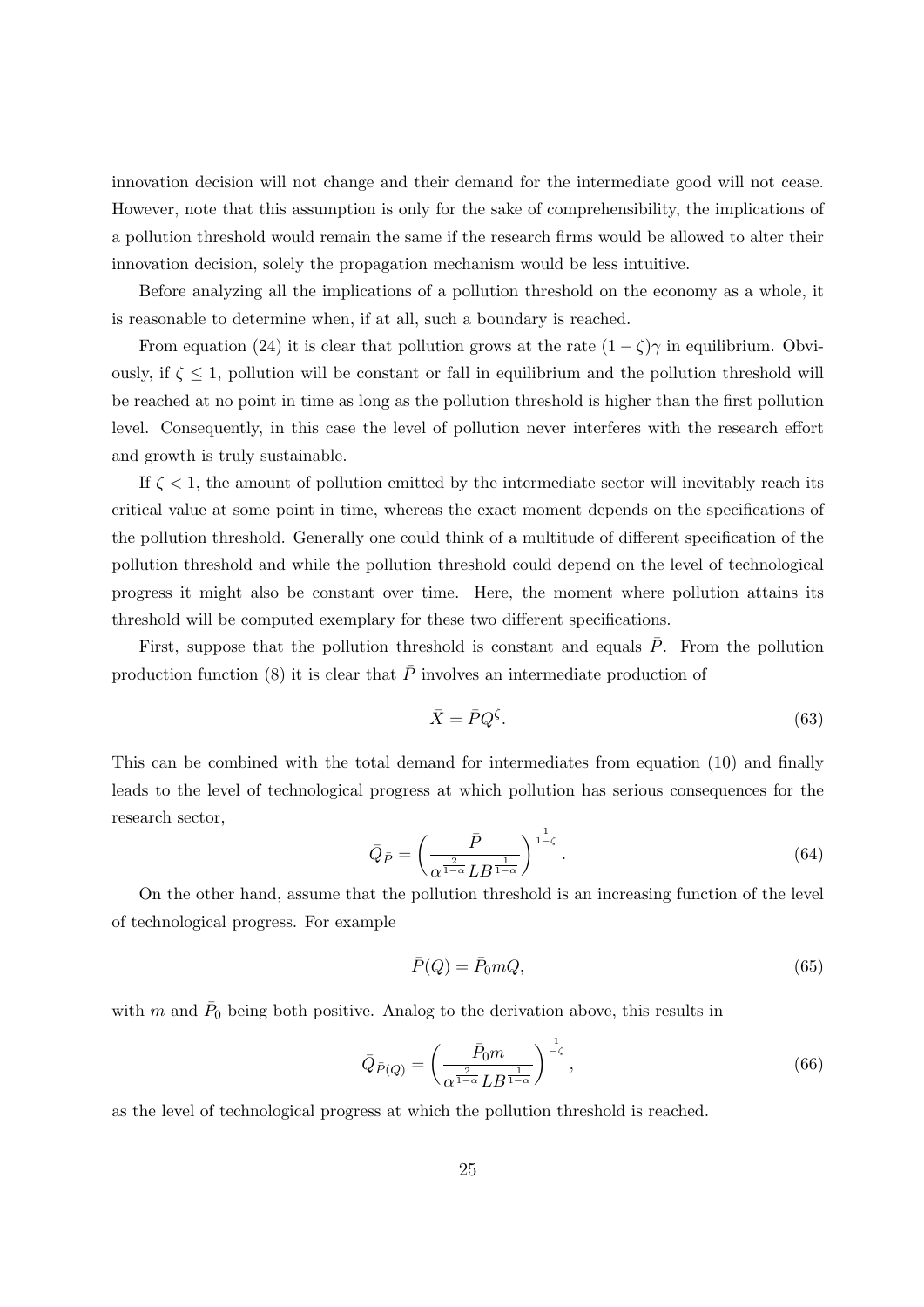Note that a part of determining the moment of a problematic pollution level, equation (64) and (66) once more stress the importance of the parameter  $\zeta$ , as for higher (lower)  $\zeta$  the economy can grow for a longer (shorter) period before the innovation process is affected from pollution. But, as long as  $\zeta$  < 1 at some point in time, which from now on is denoted as  $t_{\bar{P}}$ , pollution will attain its critical level and this will have severe implications for the economy.

Once the emissions from the intermediate good sector reach the pollution threshold at time  $t_{\bar{P}}$ , by assumption the productivity parameter of the research sector drops to zero. This implies that the firms in the RDI sector are no longer able to innovate and consequently the aggregated quality index is not advanced, so  $Q(t_{\bar{P}}) = Q(t')$  for all  $t' > t_{\bar{P}}$ . Given that the level of technological progress Q has not changed from  $t_{\bar{P}}$  to  $t'$ , all the endogenous variables within the model, in particular the demand for the intermediates  $X$ , remain unchanged and the economy is frozen at its state in  $t_{\bar{P}}$ . This involves that the level of pollution P also remains unchanged compared to  $t_{\bar{P}}$ , and hence in t' the pollution threshold is reached once again. Therefore, from  $t_{\bar{P}}$  on, no changes occur in the model and once the pollution threshold is reached in  $t_{\bar{P}}$ , the economy stalls at its current level. Thus in this setting growth is only sustainable if  $\zeta \geq 1$ , else the permanent pollution growth will eventually halt growth in the economy.

#### 5.2 Pollution Abatement

Another important question in the discussion on environment and growth is whether mitigation efforts have an effect on economic growth rates. But, up to now, the underlying model has abstracted from the idea that pollution may be depleted. For this reason, the following section will overcome this simplification and will explore how waste disposal affects the economic growth rate in an environmental growth model.

Essentially, there are two approaches in the economic literature of how pollution abatement can be modeled in an environmental growth model. The first is to introduce a government into the model, which finances abatement spending. See Ligthart and van der Ploeg (1994) for an example. The other consists of allowing private firms to undertake abatement activities and has been elaborated for instance by Bovenberg and Smulders (1995). But given that the model presented in this work does not incorporate a government and the fact that the firms in the intermediate sector have hardly any incentive to spend resources on waste disposal, this model will use a new approach and will assume that the households can engage in mitigation activities.

Thus henceforth, the households can devote resources towards waste disposal and can thereby reduce the quantity of pollution they are effectively exposed to. Following the work of Greiner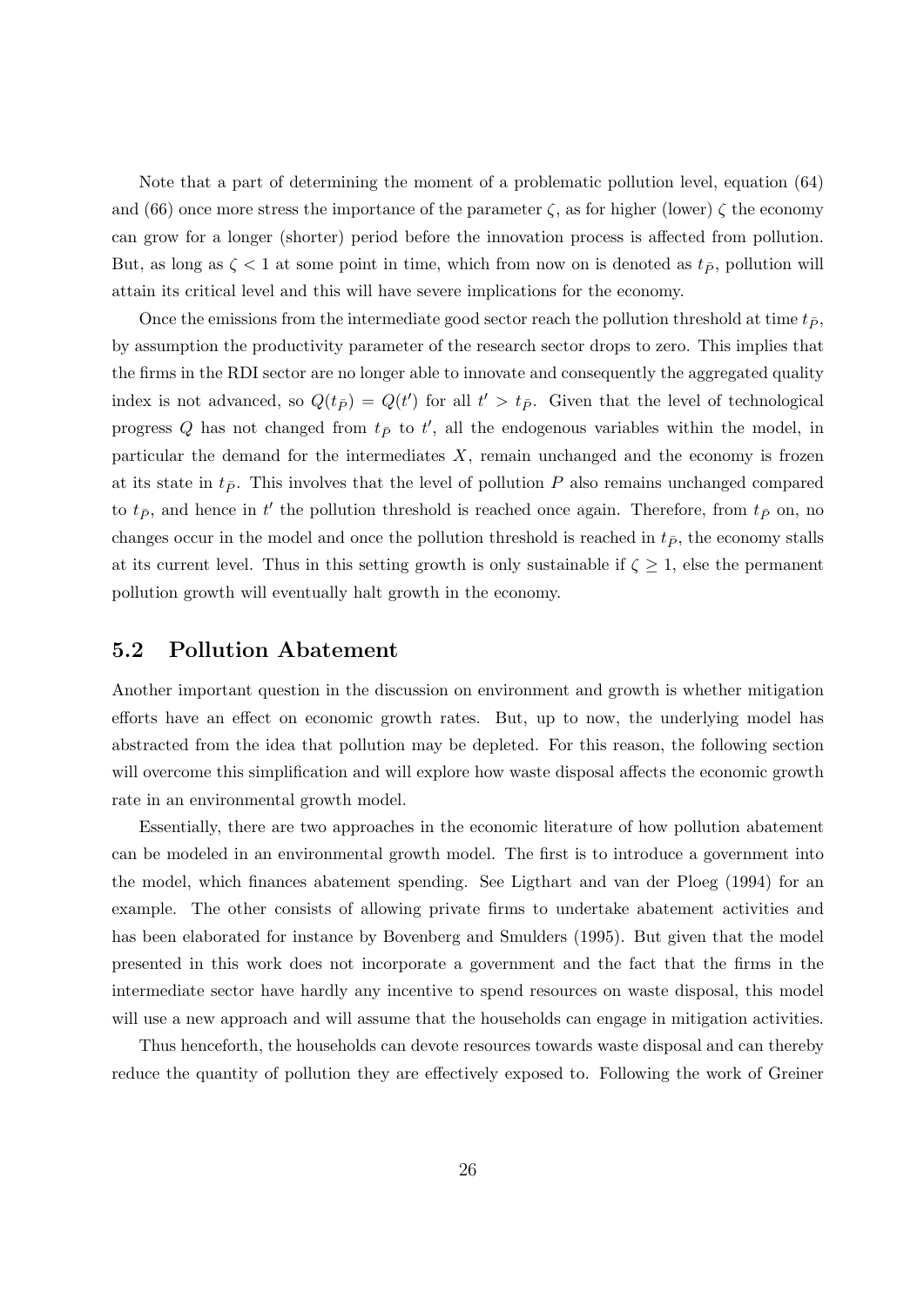and Semmler (2008) effective pollution is

$$
P_E(t) = \frac{P(t)}{D(t)^{\beta}},\tag{67}
$$

with  $D(t)$  being the total amount of final good that is used for pollution abatement and  $0 < \beta < 1$ . In addition it is assumed that  $D(t)^\beta > 1$  to ensure that effective pollution is always smaller than pollution without abatement. Correspondingly, the momentary utility of the households is now

$$
u(t) = \begin{cases} \frac{1}{1-\theta} \left( (c(t)P_E(t)^{\eta})^{(1-\theta)} - 1 \right) & \text{for } 0 < \theta < \infty \text{ and } \theta \neq 1\\ \ln c(t) + \eta \ln P_E(t) & \text{for } \theta = 1. \end{cases}
$$
(68)

The possibility of waste disposal alters the household problem and in this context the households seek to maximize their overall utility by choosing an optimal amount of consumption and abatement in consideration of the usual constraints. Thus their optimization problem is given by

$$
\max_{c(t),d(t)} U(0) = \int_0^\infty e^{-\rho t} \frac{1}{1-\theta} \left( (c(t)P_E(t)^\eta)^{(1-\theta)} - 1 \right) dt
$$
\n
$$
\text{s.t.} \quad \dot{a}(t) = r(t)a(t) + w(t) - c(t) - d(t)
$$
\n
$$
P_E(t) = \frac{P(t)}{D(t)^\beta}
$$
\n
$$
a(0) = a_0
$$
\n
$$
\lim_{t \to \infty} (a(t)e^{-r(t)}) \ge 0,
$$
\n(69)

where  $d(t)$  is the amount of abatement spending, each household contributes to  $D(t)$ . Note, although each household can only contribute to the economy-wide abatement effort with its own share  $d(t)$ , they nevertheless benefit from the amount of total waste disposal. This seems reasonable when thinking of a public park in which the people are urged to take care of their own litter in order to keep the park nice and clean for everybody.

Solving the optimization problem yields the optimal private and total abatement expenditures

$$
d = -\eta \beta c \tag{70}
$$

$$
D = -\eta \beta C \tag{71}
$$

as well as

$$
r = \rho + \theta \frac{\dot{C}}{C} - \eta (1 - \theta) \frac{\dot{P}}{P} + (\eta \beta (1 - \theta)) \frac{\dot{D}}{D}
$$
\n
$$
\tag{72}
$$

as a new extended Ramsey Rule.<sup>11</sup> Interestingly, equations (70) and (71) identify pollution abatement as some form of consumption and apparently when the households are given the possibility

<sup>&</sup>lt;sup>11</sup>The complete derivation of the solution of the extended household problem can be seen in section A.2 in the appendix.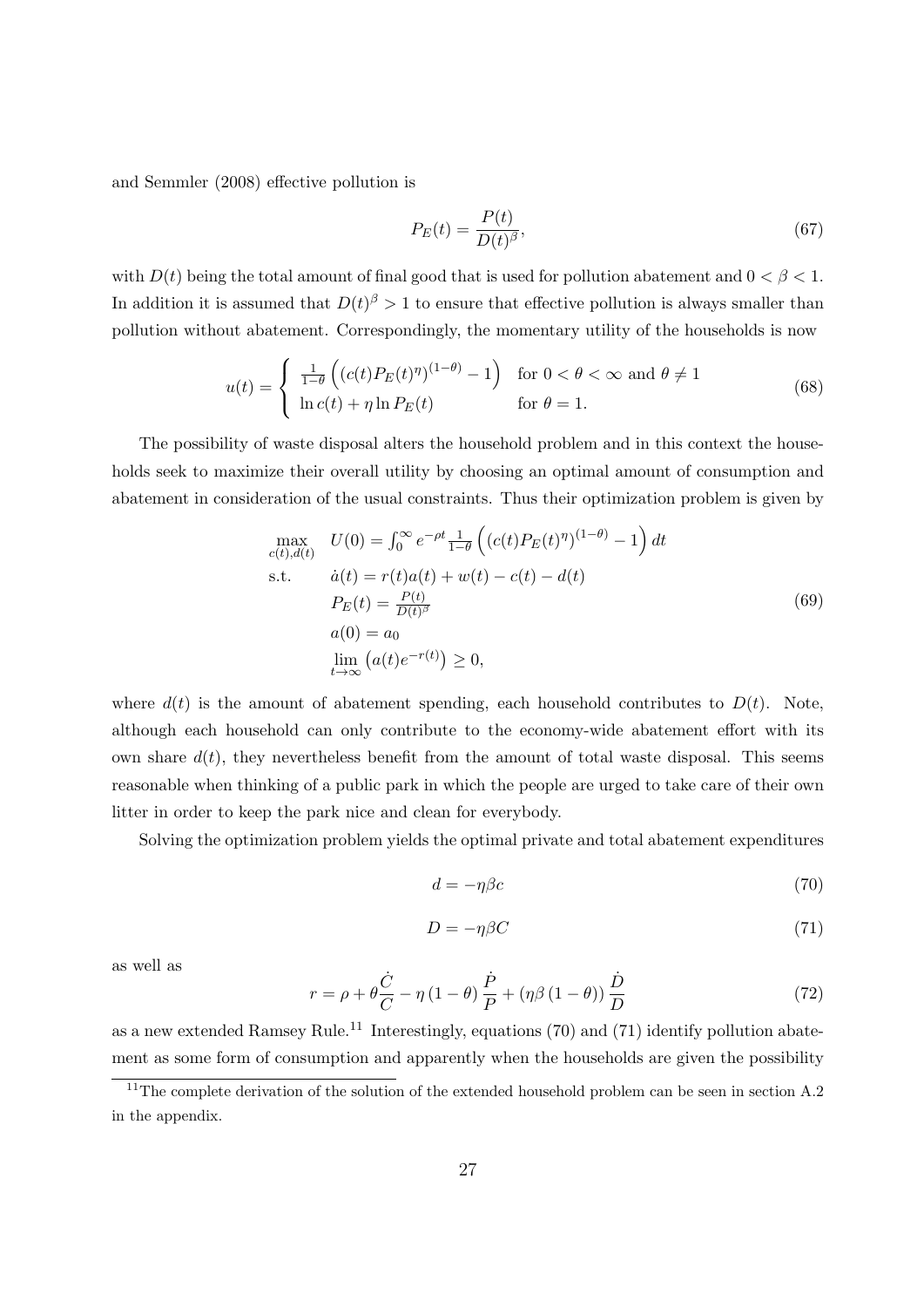to invest in waste disposal there is a direct trade-off between consumption and abatement spending. This also implies that  $\frac{\dot{d}}{d} = \frac{\dot{c}}{c} = \frac{\dot{D}}{D} = \frac{\dot{C}}{C}$  $\frac{C}{C}$ , which will be useful when computing the growth rate of the economy.

Furthermore, since waste disposal can be done exclusively by the households and none of the other sectors is affected directly by pollution, the introduction of pollution abatement has no effect on the production and innovation decisions of the final good sector and the RDI sector. Correspondingly equations (23), (24) and (28) are also satisfied in this enlarged setting, whereas equation (23) can even be expanded by the term  $\frac{\dot{D}}{D}$  because  $\frac{\dot{D}}{D} = \frac{\dot{C}}{C}$  $\frac{C}{C}$ . Hence, analog to section 3.1, the new extended Ramsey Rule (72) can be combined with the growth rate of the aggregated quality index (28) and the growth rate of pollution (24) in order to determine the prevailing growth rate of the economy. At first this leads to

$$
r_{\text{abatement}} = \frac{\rho + \bar{\pi}A\left(q^{\frac{\alpha}{(1-\alpha)}} - 1\right)(\theta - \eta(1-\theta)(1-\zeta-\beta))}{1 + \left(q^{\frac{\alpha}{(1-\alpha)}} - 1\right)(\theta - \eta(1-\theta)(1-\zeta-\beta))}
$$
(73)

and then to

$$
\gamma_{\text{abatement}} = \frac{(\bar{\pi}A - \rho) \left( q^{\frac{\alpha}{(1-\alpha)}} - 1 \right)}{1 + \left( q^{\frac{\alpha}{(1-\alpha)}} - 1 \right) (\theta - \eta (1-\theta) (1-\zeta - \beta))}.
$$
(74)

According to this, the growth rate of the economy with pollution abatement is bigger than the growth rate in an economy that does not allow waste disposal and thus mitigation efforts have a positive effect on the economy. The reason for this is that when the households can deplete pollution, they can cope better with the pollution created in the RDI sector and are less negatively affected directly by pollution. Consequently, the households can bear a higher level of pollution which involves an increased demand of final goods and in the end enables the firms to undertake more research.

### 6 Conclusion

This work investigates the effect of pollution on economic growth using a Schumpeterian growth model which has been enlarged to include an environmental dimension. The model explicitly links the pollution intensity of economic activity to the overall level of technological progress in order to explore the role of pollution intensities in combination with technological progress on the growth environment-puzzle. Various questions regarding the balanced growth path of the economy, the social optimum, a pollution threshold and pollution abatement are studied and in the end several conclusions emerge from the analysis of the model.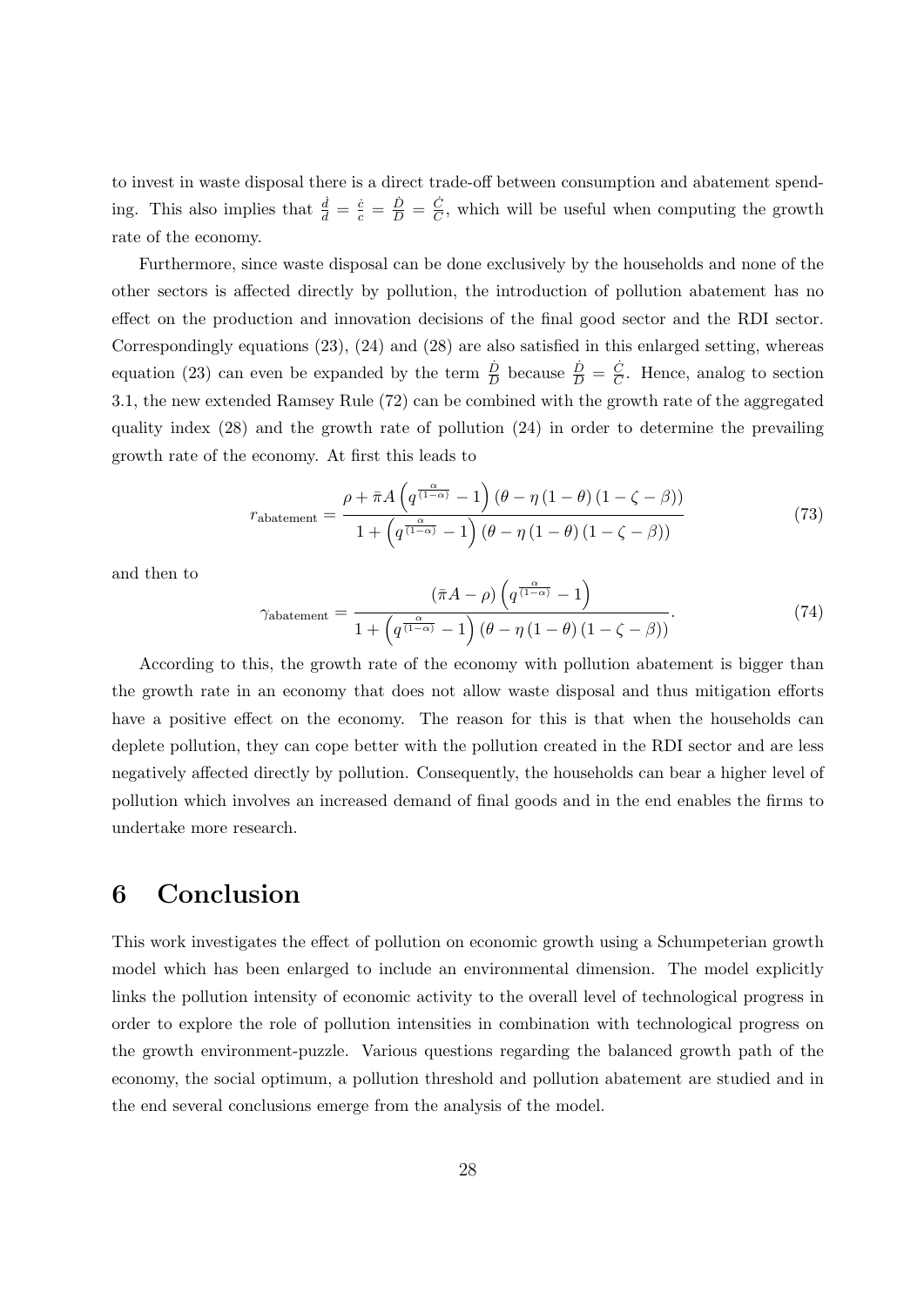In equilibrium, the economy follows a balanced growth path where output, research investment, consumption, as well as the level of technological progress grow at a constant, positive rate. Predictably the effect of pollution on the economic growth rate is not trivial. It vitally depends on the households' degree of pollution aversion and even more on the link between pollution intensity and the technology level. All in all, pollution dampens the economic growth rate if a rise in the level of technological progress does not imply a big enough decrease of the pollution intensity, more precisely for  $\zeta$  < 1, and fosters growth if the pollution intensity falls disproportionately fast when the economy advances  $(\zeta \geq 1)$ . Pollution growth is proportional to the growth rate of the economy and also crucially depends on how the pollution intensity of the production process is linked to the level of technological progress. If the pollution intensity declines fast enough when the level of technological progress increases over time, this is the case for  $\zeta > 1$ , pollution declines over time, else pollution grows or is constant.

Due to four types of deviations, namely monopolistic pricing, the appropriability effect, the business stealing effect and pollution externalities, the decentralized solution does not meet the social optimum. But, the social optimum can be implemented through the introduction of a subsidy to the final good sector, a subsidy towards the research sector and tradable pollution permits.

Given a pollution threshold above which no research is possible, sustained economic growth is only feasible if pollution does not increase over time. This implies that  $\zeta$  has to be above unity. Otherwise, at some point in time pollution will halt growth in the economy.

The possibility of pollution abatement enables the households to cope better with the pollution emitted during the production process and allows the economy to grow at a higher rate.

There remain various interesting extensions that could be incorporated into the model and many unresolved questions for further research. An interesting modification would be to introduce pollution as a stock variable instead of assuming that pollution can not be transfered from one period to the next. This would allow to study transitional dynamics and to account for regenerative processes. It would also be intriguing to extend the effect of pollution on the agents present in the economy. The labor supply could be vulnerable to pollution or environmental degradation might influence the production technology. Finally, up to now the analysis completely neglects uncertainty. However, the implications of uncertainty about future consequences of present actions are of vital interest, in particular in the context of environmental problems. Naturally, this list is far from exhaustive and the growth-environment puzzle certainly bears enough open questions to continue to be subject to further economic research.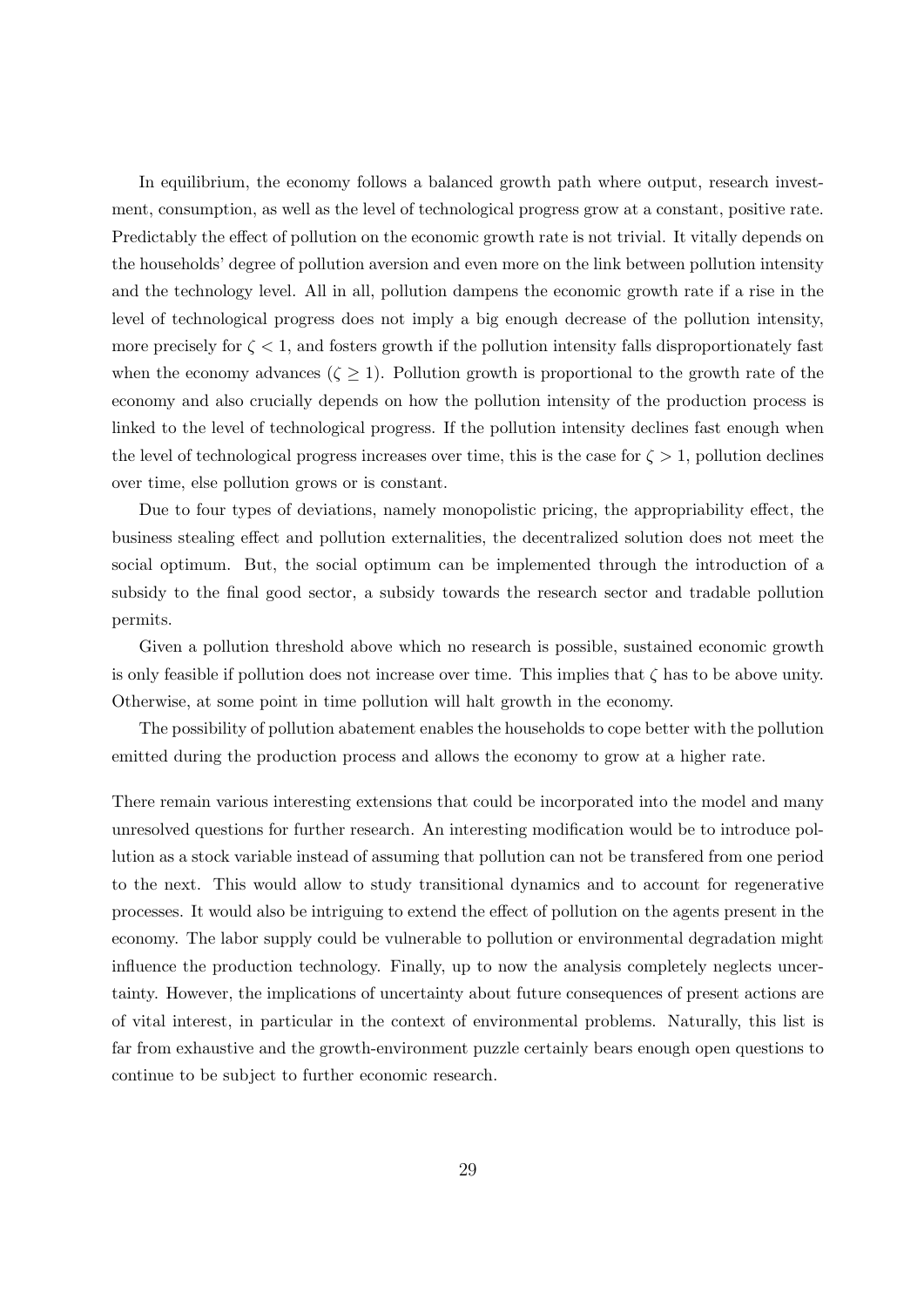## A Appendix

#### A.1 Household Problem

The households strive to maximize their overall utility in consideration of their initial assets and their income, while taking the amount of pollution in the economy as exogenously given and obeying the No Ponzi Game condition. Thus the households' optimization problem is

$$
\max_{c(t)} \quad U(0) = \int_0^\infty e^{-\rho t} \frac{1}{1-\theta} \left( (c(t)P(t)^{\eta})^{(1-\theta)} - 1 \right) dt
$$
\n
$$
\text{s.t.} \quad \dot{a}(t) = r(t)a(t) + w(t) - c(t)
$$
\n
$$
a(0) = a_0
$$
\n
$$
\lim_{t \to \infty} (a(t)e^{-r(t)}) \ge 0,
$$
\n
$$
(A.1)
$$

where  $0 < \rho < \infty$  represents the rate of time preference,  $a(t)$  the assets owned by a household,  $r(t)$  the interest rate and  $w(t)$  the wage, all three at time t. The present value Hamiltonian is accordingly

$$
H(t, a(t), c(t), \mu(t)) = e^{-\rho t} \frac{1}{1 - \theta} \left( (c(t)P(t)^{\eta})^{(1 - \theta)} - 1 \right) + \mu(t) \left( r(t)a(t) + w(t) - c(t) \right),
$$
(A.2)

with  $\mu(t)$  being the Hamiltonian multiplier. The first order conditions are

$$
\frac{\partial H}{\partial c} = e^{-\rho t} P^{\eta(1-\theta)} c^{-\theta} - \mu = 0 \tag{A.3}
$$

$$
\frac{\partial H}{\partial a} = \mu r = -\dot{\mu} \tag{A.4}
$$

and the transversality condition is given by

$$
\lim_{t \to \infty} (\mu(t)a(t)) = 0. \tag{A.5}
$$

Finally, linerazing equation (A.3), deriving it with respect to time and combining the derivative with equation (A.4) yields equation (9).

#### A.2 Household Problem with Pollution Abatement

When allowing for pollution abatement, the households strive to maximize their overall utility by choosing an optimal amount of consumption and abatement spending, in consideration of their initial assets and their income, while taking the amount of pollution in the economy as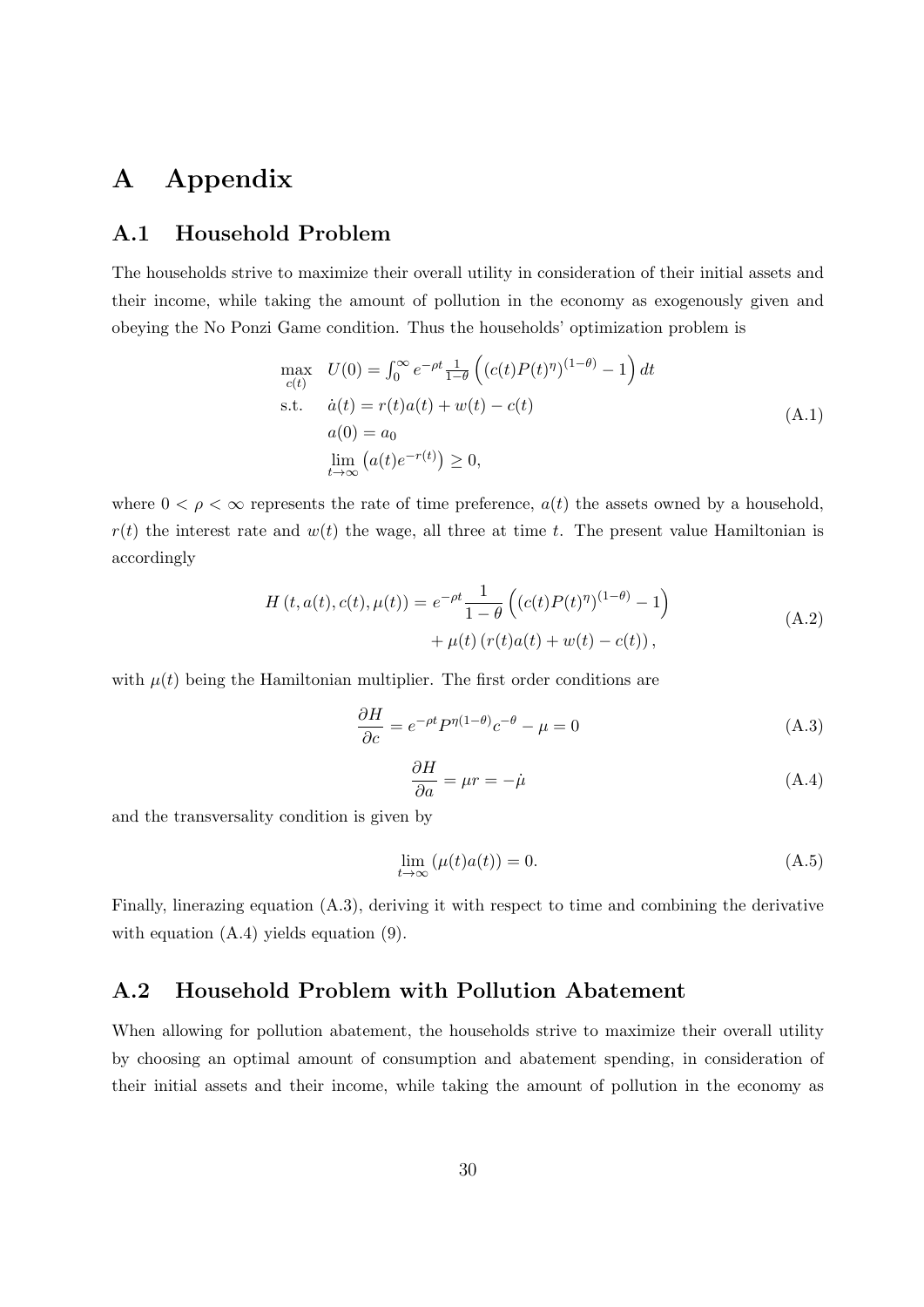exogenously given and obeying the No Ponzi Game condition. Thus the households' optimization problem is

$$
\max_{c(t),d(t)} U(0) = \int_0^\infty e^{-\rho t} \frac{1}{1-\theta} \left( (c(t)P_E(t)^{\eta})^{(1-\theta)} - 1 \right) dt
$$
  
s.t. 
$$
\dot{a}(t) = r(t)a(t) + w(t) - c(t) - d(t)
$$

$$
P_E(t) = \frac{P(t)}{D(t)^{\beta}}
$$

$$
a(0) = a_0
$$

$$
\lim_{t \to \infty} (a(t)e^{-r(t)}) \ge 0.
$$
(A.6)

When exploiting the fact that all households are identical and will therefore choose the same quantity of abatement, so  $d(t) = \frac{D(t)}{L}$ , the present value Hamiltonian is given by

$$
H(t, a(t), c(t), d(t), \mu(t))
$$
  
=  $e^{-\rho t} \frac{1}{1-\theta} \left( c(t)^{1-\theta} \left( \frac{P(t)}{(d(t)L)^{\beta}} \right)^{\eta(1-\theta)} - 1 \right)$   
+  $\mu(t) \left( r(t)a(t) + w(t) - c(t) - d(t) \right),$  (A.7)

with the Hamiltonian multiplier  $\mu(t)$ . The first order conditions are

$$
\frac{\partial H}{\partial c} = e^{-\rho t} P^{\eta(1-\theta)} (dL)^{-\eta\beta(1-\theta)} c^{-\theta} - \mu = 0
$$
\n(A.8)

$$
\frac{\partial H}{\partial d} = (-\eta \beta) e^{-\rho t} c^{1-\theta} P^{\eta(1-\theta)} d^{-\eta \beta(1-\theta)-1} L^{-\eta \beta(1-\theta)} - \mu = 0 \tag{A.9}
$$

$$
\frac{\partial H}{\partial a} = \mu r = -\dot{\mu} \tag{A.10}
$$

and the transversality condition is given by

$$
\lim_{t \to \infty} (\mu(t)a(t)) = 0. \tag{A.11}
$$

Combining the first order conditions (A.8) and (A.9) enables to solve the optimal private and total abatement spending:

$$
d = -\eta \beta c,\tag{A.12}
$$

$$
D = -\eta \beta C. \tag{A.13}
$$

Finally, linerazing equation (A.8), deriving it with respect to time and combining the derivative with equation (A.10) yields equation (72).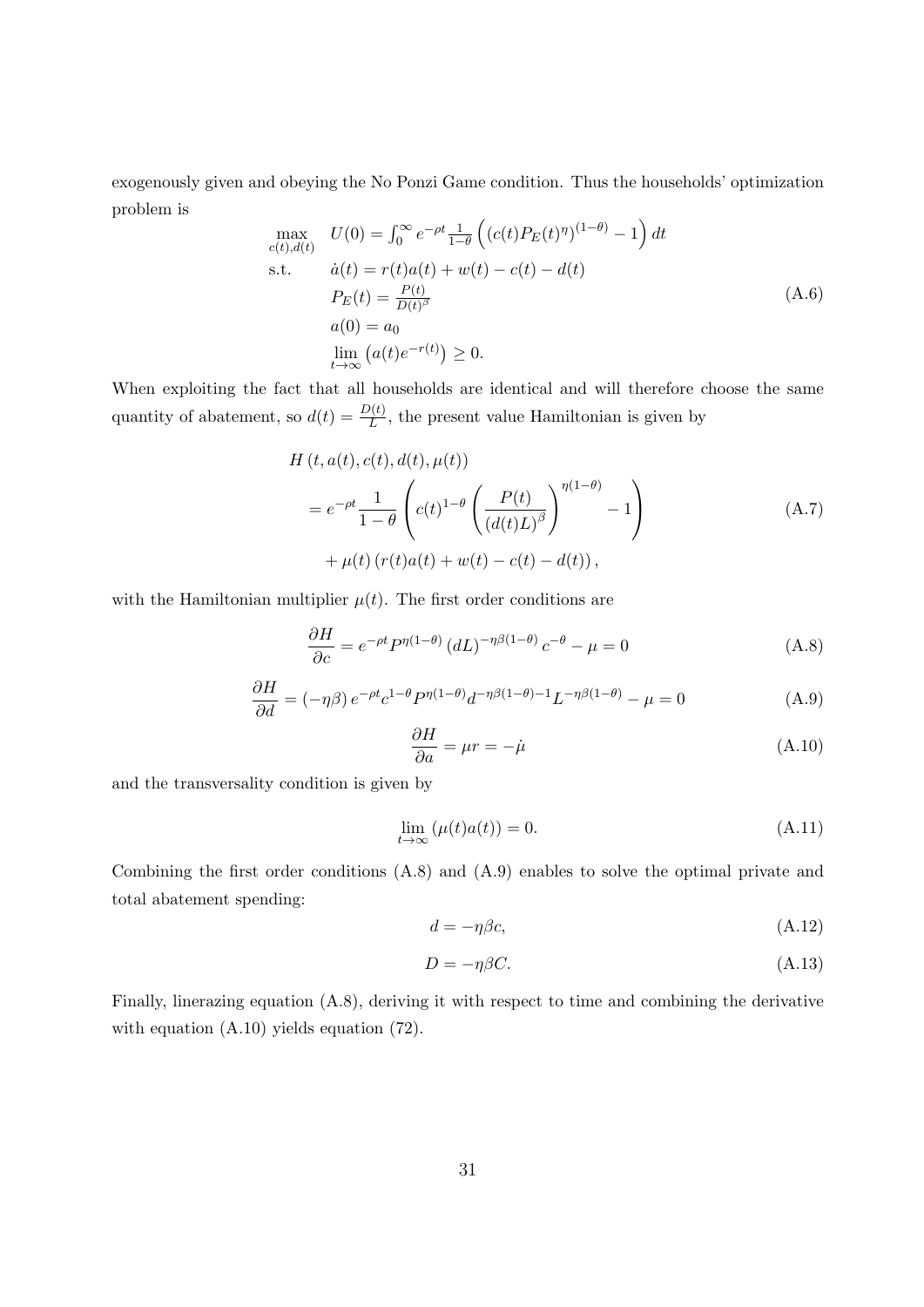# References

- Daron Acemoglu. *Introduction to Modern Economic Growth*. Princeton Univ. Press, Princeton, NJ, 2009.
- Philippe Aghion and Peter Howitt. A model of growth through creative destruction. Econometrica, 60(2):323–51, March 1992.
- Philippe Aghion and Peter Howitt. Endogenous Growth Theory. MIT Press, Cambridge, MA, 1998.
- Philippe Aghion and Peter Howitt. The Economics of Growth. MIT Press, Cambridge, MA, 2009.
- Kenneth Arrow. Economic welfare and the allocation of resources for invention. In The Rate and Direction of Inventive Activity: Economic and Social Factors, NBER Chapters, pages 609–626. National Bureau of Economic Research, Inc, 1962.
- Robert J. Barro and Xavier Sala i Martin. Economic Growth. MIT Press, Cambridge, MA, 2. ed. edition, 2004.
- Arij L. Bovenberg and Sjak Smulders. Environmental quality and pollution-augmenting technological change in a two-sector endogenous growth model. Journal of Public Economics, 57(3): 369–391, July 1995.
- Elias Dinopoulos and Peter Thompson. Schumpeterian growth without scale effects. Journal of Economic Growth, 3(4):313–35, December 1998.
- Elamin H. Elbasha and Terry L. Roe. On endogenous growth: The implications of environmental externalities. Journal of Environmental Economics and Management, 31(2):240–268, September 1996.
- Bruce A. Forster. Optimal capital accumulation in a polluted environment. Southern Economic Journal, 39(4):544–547, 1973.
- Raymond Gradus and Sjak Smulders. The trade-off between environmental care and long-term growth - pollution in three prototype growth models. Journal of Economics,  $58(1):25-51$ , February 1993.
- Alfred Greiner and Willi Semmler. The Global Environment, Natural Resources, and Economic Growth. Oxford Univ. Press, Oxford, 2008.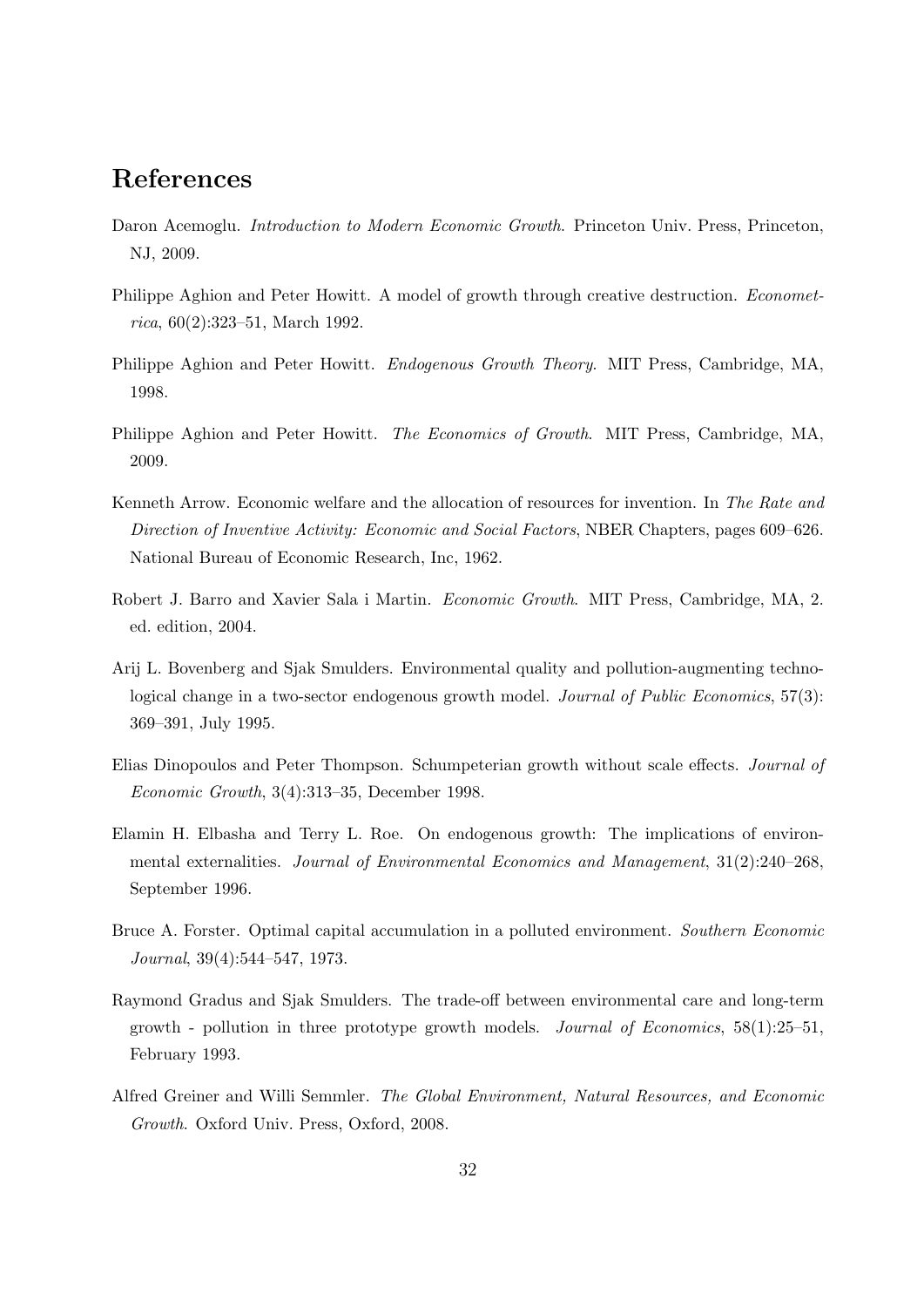- Andre Grimaud. Pollutions, environnement et croissance: Implémentation de trajectoires optimales dans un modèle schumpétérien. Cahier du GREMAQ 98.04.491, Université de Toulouse I, 1998.
- Andre Grimaud. Pollution permits and sustainable growth in a schumpeterian model. Journal of Environmental Economics and Management, 38(3):249–266, November 1999.
- Rob Hart. Growth, environment and innovation a model with production vintages and environmentally oriented research. Journal of Environmental Economics and Management, 48(3): 1078–1098, November 2004.
- Charles I. Jones. Growth: With or without scale effects? American Economic Review, 89(2): 139–144, May 1999.
- Jenny E. Ligthart and Frederick van der Ploeg. Pollution, the cost of public funds and endogenous growth. Economics Letters, 46(4):339–349, December 1994.
- Philippe Michel and Gilles Rotillon. Disutility of pollution and endogenous growth. Environmental & Resource Economics, 6(3):279–300, October 1995.
- David Popp. Entice: Endogenous technological change in the dice model of global warming. Journal of Environmental Economics and Management, 48(1):742–768, July 2004.
- Francesco Ricci. Environmental policy and growth when inputs are differentiated in pollution intensity. Environmental & Resource Economics,  $38(3):285-310$ , November 2007.
- Paul M. Romer. Endogenous technological change. Journal of Political Economy, 98(5): S71–102, October 1990.
- Joseph Alois Schumpeter. Theorie der wirtschaftlichen Entwicklung. Duncker u. Humblot, Leipzig, 1912.
- Sjak Smulders and Raymond Gradus. Pollution abatement and long-term growth. European Journal of Political Economy, 12(3):505–532, November 1996.
- Nancy L. Stokey. Are there limits to growth? *International Economic Review*, 39(1):1–31, February 1998.
- Anastasios Xepapadeas. Economic growth and the environment. In Karl-Göran Mäler and Jeffrey R. Vincent, editors, Economywide and International Environmental Issues, volume 3 of Handbook of Environmental Economics, chapter 23, pages 1219–1271. Elsevier, 2005.